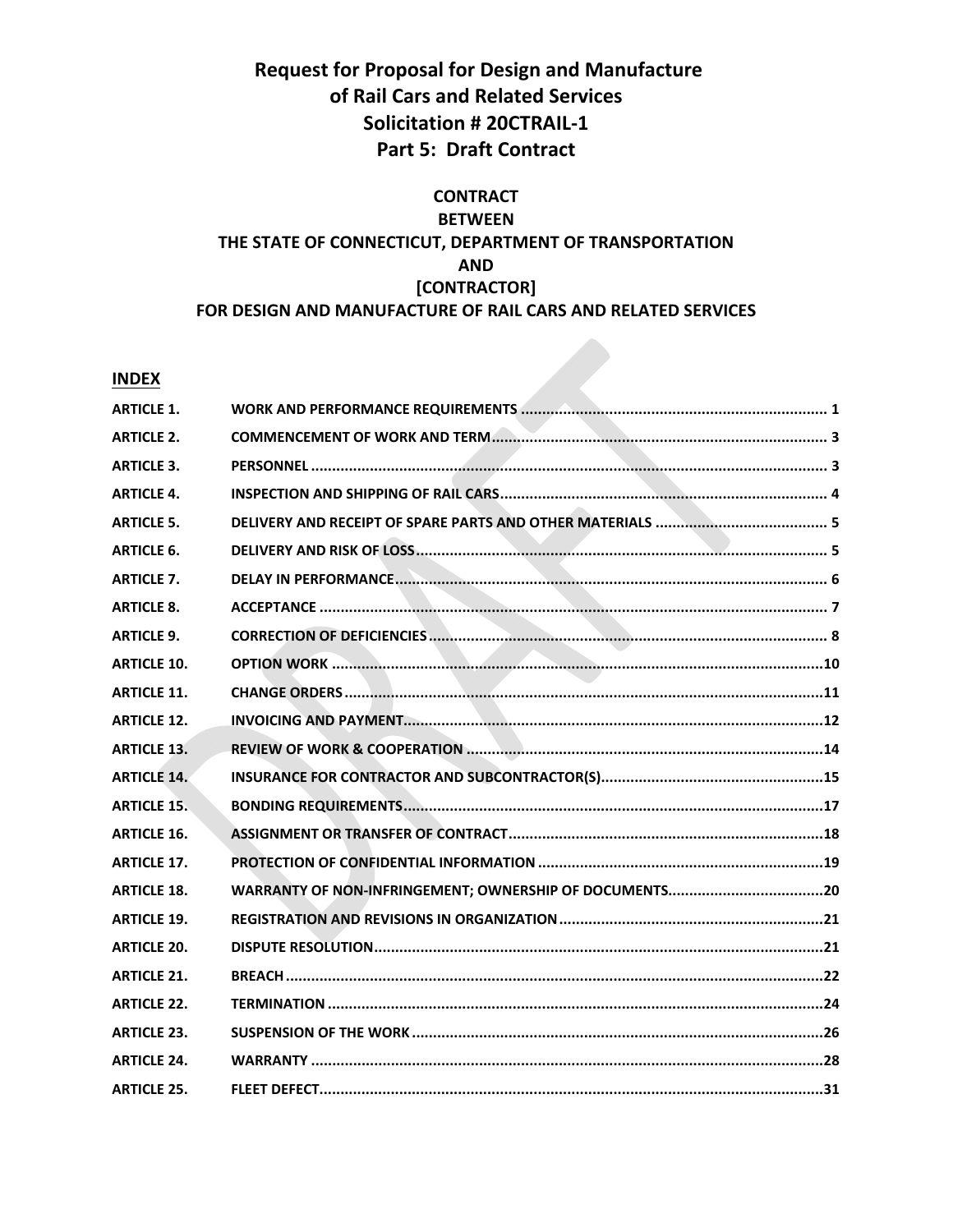| <b>ARTICLE 27.</b> |                                                                     |  |
|--------------------|---------------------------------------------------------------------|--|
| <b>ARTICLE 28.</b> | STATUTORILY-REQUIRED PROVISIONS REGARDING INFORMATION TECHNOLOGY 33 |  |
| <b>ARTICLE 29.</b> |                                                                     |  |
| <b>ARTICLE 30.</b> |                                                                     |  |
| <b>ARTICLE 31.</b> |                                                                     |  |
|                    |                                                                     |  |

## ATTACHED SCHEDULES

- SCHEDULE A DEFINITIONS
- SCHEDULE B SCOPE OF WORK
- SCHEDULE C TECHNICAL SPECIFICATION
- SCHEDULE D PAYMENT SUMMARY
- SCHEDULE E NOTICE TO EXECUTIVE BRANCH STATE CONTRACTORS AND PROSPECTIVE STATE CONTRACTORS OF CAMPAIGN CONTRIBUTION AND SOLICITATION LIMITATIONS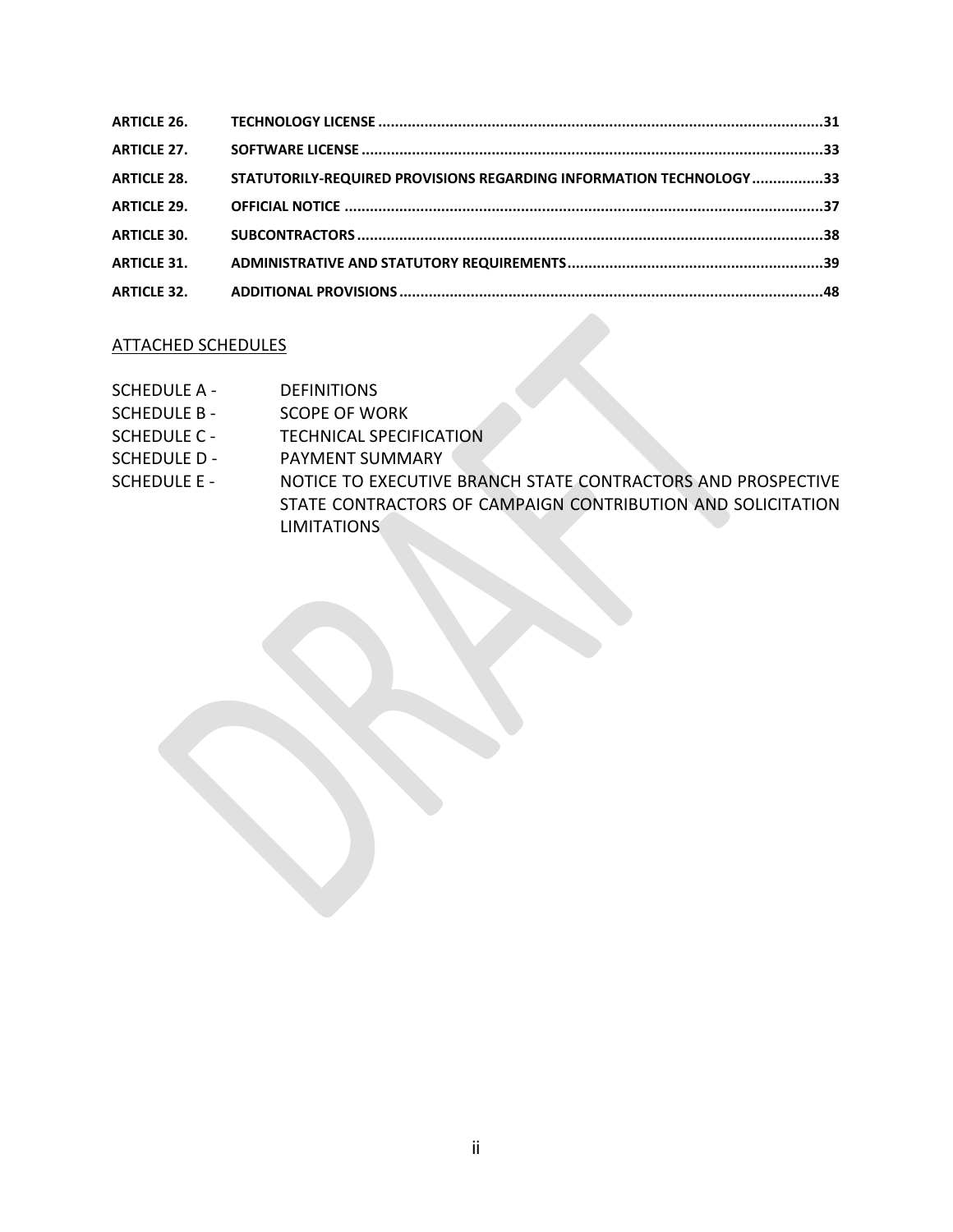## **CONTRACT FOR DESIGN AND MANUFACTURE OF RAILCARS AND RELATED SERVICES**

THIS CONTRACT for Design and Manufacture of Rail Cars and Related Services ("Contract") concluded at Newington, Connecticut, by and between the State of Connecticut, Department of Transportation, with its principal place of business at 2800 Berlin Turnpike, Newington, CT 06131, Joseph Giulietti, Commissioner, acting herein by Richard W. Andreski, Public Transportation Bureau Chief, duly authorized ("CTDOT"), and [INSERT NAME], authorized to do business in the State of Connecticut, having a principal place of business located at  $\qquad \qquad$ , acting herein by [INSERT NAME], (INSERT TITLE) (buly authorized. ("CONTRACTOR"). CTDOT and Contractor may be referred to each individually as a "Party" and collectively as the "Parties."

 WHEREAS, CTDOT conducted a competitive solicitation and selected Contractor to design, manufacture, test, deliver and commission FRA‐compliant, single‐level, push‐pull trailer cars and cab cars needed for the operation of passenger rail service in the State of Connecticut;

WHEREAS, CONTRACTOR agrees to perform all work to deliver the rail cars and supply all parts and services as set forth in the Contract; and

WHEREAS, pursuant to § 13b‐36(a) of the General Statutes of Connecticut, as revised ("CGS") the Commissioner is authorized to enter into this Contract.

NOW, THEREFORE, CTDOT AND CONTRACTOR MUTUALLY AGREE AS FOLLOWS:

## Article 1. WORK AND PERFORMANCE REQUIREMENTS

- 1.1 The acronyms and definitions that apply to this Contract, including its attached Schedules, are set forth in Schedule A attached to this Contract.
- 1.2 Contractor shall perform all services and provide all goods and materials ("Work") set forth in the Scope of Work attached as Schedule B and in accordance with the Technical Specification attached at Schedule C, including any Option Work that may be exercised by CTDOT pursuant to Article 10.
- 1.3 Contractor shall, throughout the Term, comply with all applicable Federal and State laws, regulations, codes, standards, guidelines, and guidance ("Requirements"), including without limitation the following, each as may be revised from time to time:
	- (a) Federal Railroad Administration requirements set forth at Title 49 of the U.S. Code and U.S. Federal Regulations; and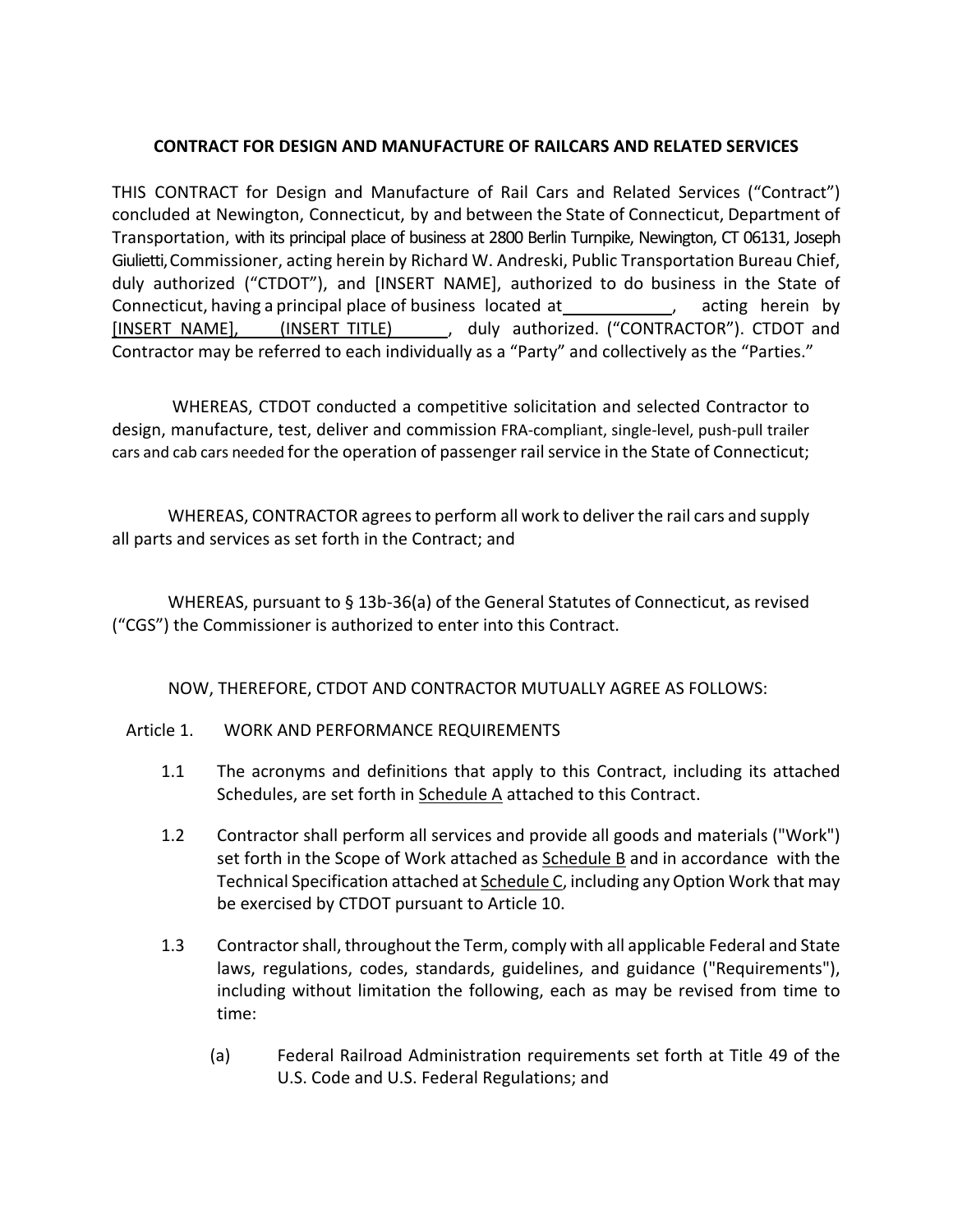(b) Americans with Disabilities Act (ADA) and associated regulations and guidance promulgated under the ADA, including without limitation those issued by the U.S. Department of Transportation at 49 CFR Part 38.

In case of conflict between the Federal and State laws, regulations, codes, standards, guidelines, or guidance, the more stringent Requirement will prevail as the minimum with respect to the performance of Work under this Contract, except that in case of a conflict between a Federal statute or regulation and a State statute or regulation, the Federal statute or regulation shall prevail where the State statute or regulations is preempted by Federal law.

- 1.4 Upon prior written approval from CTDOT, Contractor may engage subcontractors to perform portions of the Work. In the event of subcontracting, Contractor shall impose onto its subcontractor(s) all requirements under this Contract related to such Work being subcontracted and, accordingly, include in its subcontracts all applicable "flow-down" provisions. Notwithstanding the ability to impose Work obligations onto its subcontractor(s), Contractor shall remain the responsible party for the successful completion of the Work to CTDOT's satisfaction under this Contract.
- 1.5 Contractor shall be responsible for paying any and all fines or damages (a) imposed for failure to comply with this Article 1, any applicable Requirements or (b) associated with any acts or omissions of Contractor, its employees, agents, representatives, and subcontractors with regard to their performance under this Contract. The cost of all such fines and damages are not transferable to CTDOT.
- 1.6 When directed by CTDOT, Contractor shall perform Change Order Work in accordance with written confirmation of the Change Order and all applicable requirements of this Contract.
- 1.7 If any portion of the Work performed by Contractor or its subcontractor(s) is not completed to CTDOT's satisfaction, and if upon notification by CTDOT, Contractor fails to complete or correct (or have its subcontractor(s) complete or correct within the timeframe designated by CTDOT in its notification to Contractor, CTDOT reserves the right to arrange for others to complete or correct such Work and, at CTDOT's discretion, all costs and expenses incurred by CTDOT in doing so shall be deducted from any monies due or to become due to Contractor from CTDOT or shall otherwise be reimbursed by Contractor and its surety.
- 1.8 Contractor shall perform any additional work required in order to correct deficiencies resulting from the acts or omissions of Contractor or its subcontractor(s) performing under the Contract, as determined by CTDOT in its sole reasonable discretion, without charge to CTDOT. Any investigation associated with such additional work shall be performed by Contractor at its sole cost and expense and shall not be considered Change Order Work.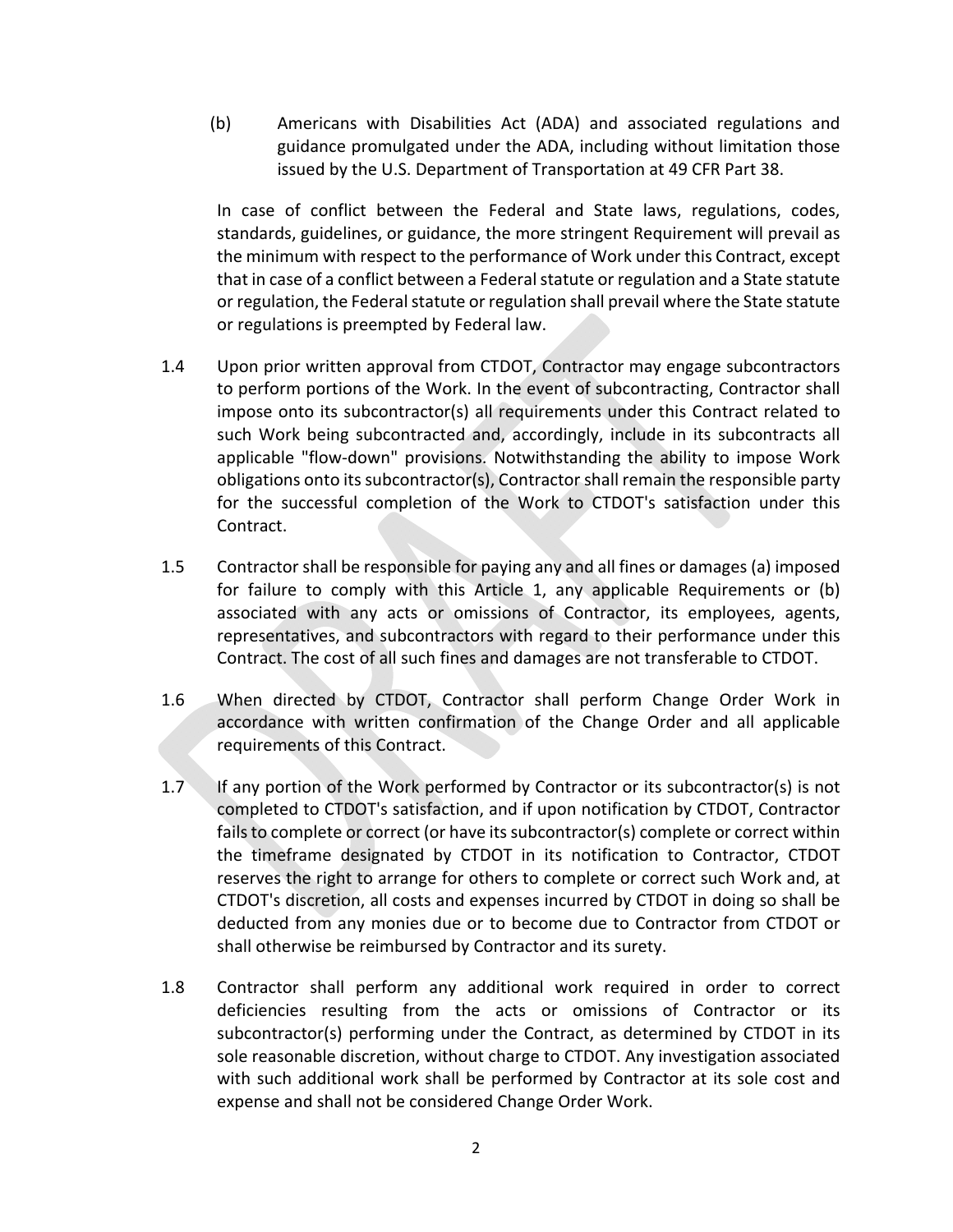1.9 When accessing the CT*rail* Shore Line East and Hartford Line territories, Contractor, and its subcontractors, shall comply with the requirements of host railroads, as applicable, including without limitation, obtaining a permit to enter, and requiring Personnel to complete safety training. Contractor shall require its subcontractor(s) to comply with all such requirements as may be imposed by the host railroad. The costs to Contractor or any subcontractor associated with such host railroad requirements are not transferable to CTDOT.

## Article 2. COMMENCEMENT OF WORK AND TERM

- 2.1 This Contract shall not be effective until the date it is approved by the Attorney General ("Effective Date"). Once effective, the Contract itself is not an authorization for Contractor to begin performing Work. Contractor may begin to perform Work, or a portion of the Work, only after it has received from CTDOT a written NTP for the Work or a portion of the Work. Performance without a written NTP from CTDOT is prohibited and done so at Contractor's own cost and risk.
- 2.2 The term of the Contract shall commence on the Effective Date and extend through all warranty periods applicable to the rail cars and its individual components and through the duration of any Option Work exercised by CTDOT (collectively, the "Term").
- Article 3. PERSONNEL
	- 3.1 Contractor shall ensure that the Work is performed by qualified and experienced personnel, including its own personnel and the personnel of its subcontractors (collectively referred to for the purposes of this Article as "Personnel"). For purposes of this Article, "qualified" shall mean having satisfied the training requirements for a specified position and possessing the background, skills and experience necessary to fulfill the duties of the specified position as described in the respective section of the Scope of Work and Technical Specification referring to such specified position.
	- 3.2 Contractor shall be and remain responsible for the performance of all of the Work, whether or not subcontracted, and shall utilize to the fullest extent the specialized expertise and experience of the Personnel designated to perform the Work.
	- 3.3 Contractor shall ensure that Personnel designated to serve as liaison to CTDOT and/or provide support to CTDOT and its representatives (including its contracted maintenance provider and service operator(s)) are sufficiently fluent and versed in their speech, writing, and understanding of the English language so as to enable a facile and comprehensive language intercourse among Contractor, CTDOT, and their representatives, and to preclude misunderstandings and delays that might otherwise result.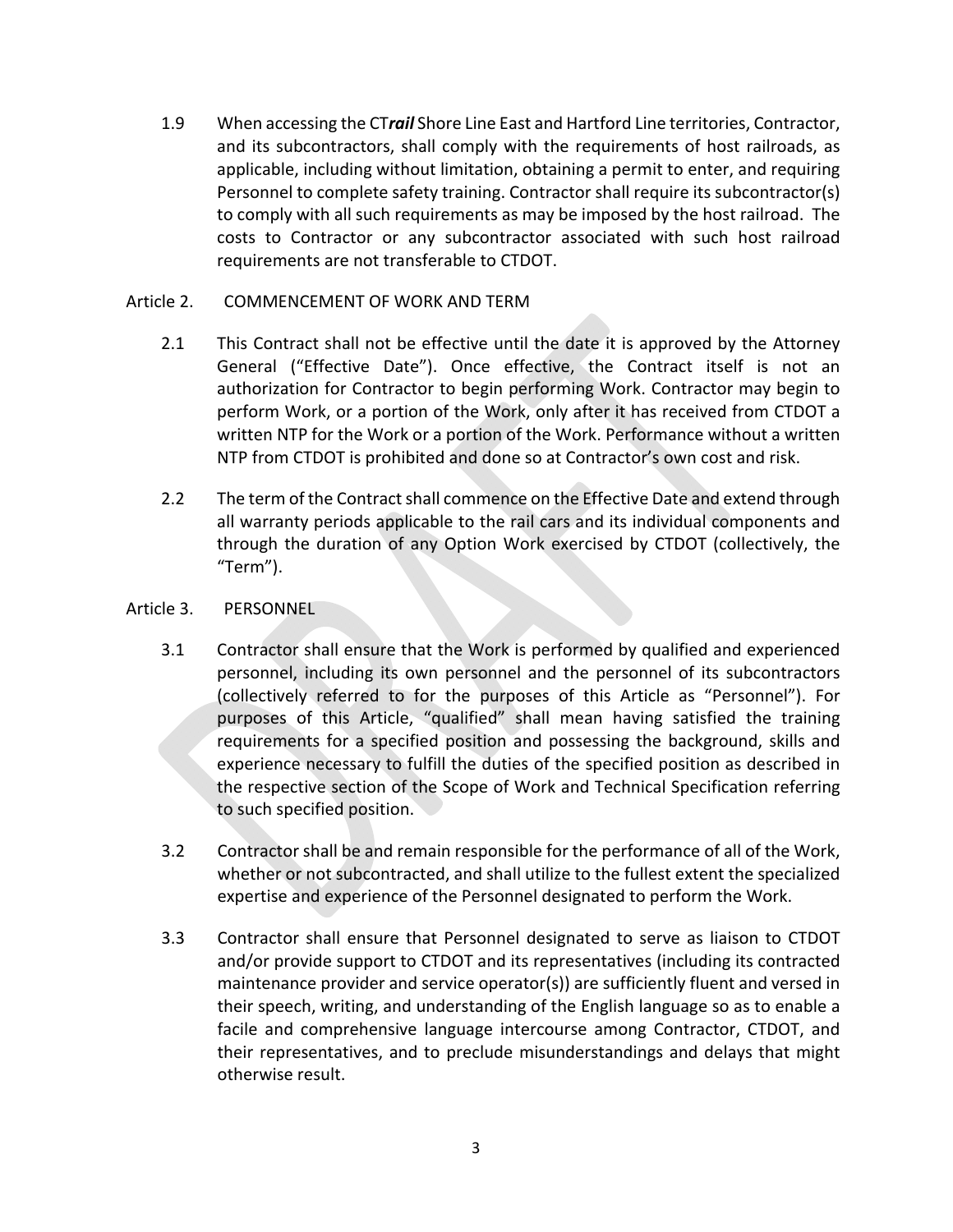- 3.4 CTDOT shall have the right to demand that Contractor immediately remove from Work under the Contract any Personnel or subcontractor, when CTDOT determines, in its reasonable discretion, such removal to be in the best interest of the State by sending written notice from the Rail Administrator to Contractor's designated project manager.
	- (a) In a timely fashion, Contractor shall secure replacement Personnel or a replacement subcontractor who possesses expertise and experience that, at the sole discretion of CTDOT provide the skill and experience that is needed for the Work to be performed by the replacement Personnel or subcontractor. CTDOT reserves the right to approve all replacement Personnel and subcontractors prior to their commencement of any Work.
	- (b) Contractor shall be responsible for any additional costs and expenses caused by the need to replace Personnel or subcontractor(s). In no event shall any replacement of Personnel or subcontractor(s) result in an increase in compensation to be paid Contractor by CTDOT or a modification to the schedule set forth in the Scope of Work or the Milestones set forth in the Payment Summary attached at Schedule D.
- 3.5 Contractor shall fully comply with all applicable laws, rules, and regulations with respect to workers' compensation, social security, unemployment insurance, hours of labor, wages, working conditions, and other employer‐employee related subjects. Contractor agrees to comply with, if applicable, the prevailing wage requirements under State of Connecticut law.
- 3.6 Contractor shall ensure that its Personnel and any subcontractor personnel adhere to established security and/or property entrance policies and procedures when onsite at any CTDOT location or premises.
- 3.7 Contractor shall implement and maintain a plan to promote affirmative action in its employment, hiring, and promotion and submit evidence of the affirmative action plan to CTDOT for review and approval.
- Article 4. INSPECTION AND SHIPPING OF RAIL CARS
	- 4.1 Contractor understands and agrees that no Rail Car shall be shipped to CTDOT prior to CTDOT or its authorized representative inspecting the rail car and determining that each rail car is ready to be shipped, which shall be confirmed in a writing from CTDOT, which may be transmitted by electronic means. Such determination by CTDOT shall not be deemed as acceptance of the rail car or approval of the quality or sufficiency of Contractor's Performance. Nor shall such determination make CTDOT responsible in any way for the quality or sufficiency thereof or constitute a waiver of any warranties or guaranties, release Contractor from any liability, or limit any of CTDOT's remedies under this Contract.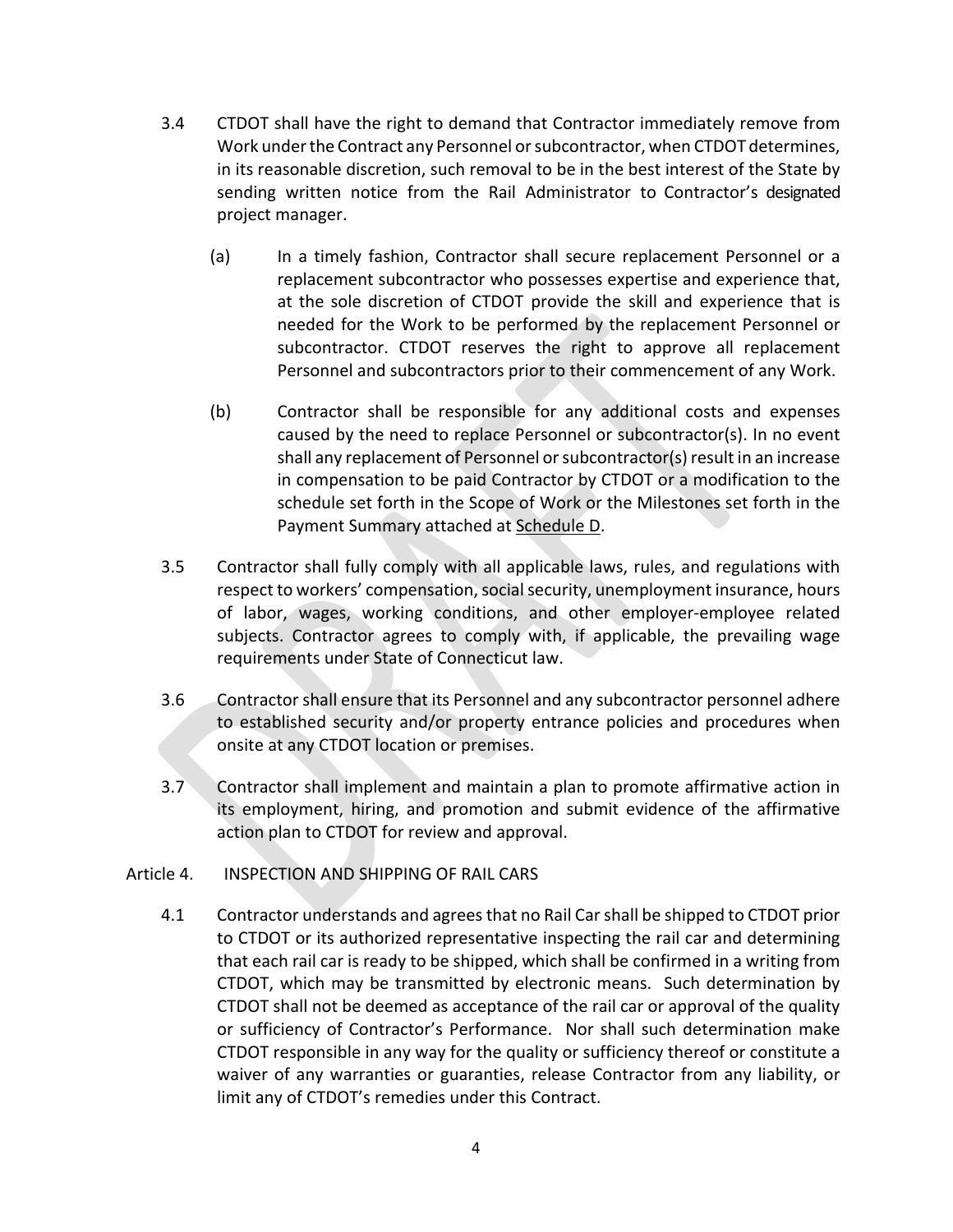- 4.2 Following a determination by CTDOT that a rail car is ready to ship, Contractor shall notify CTDOT of the date that each rail car will be shipped to CTDOT. Such notification shall be provided in writing at least five (5) working days prior to each such shipping.
- Article 5. DELIVERY AND RECEIPT OF SPARE PARTS AND OTHER MATERIALS
	- 5.1 Contractor shall notify CTDOT via email not less than fourteen (14) days prior to shipment of spare parts and other materials as specified in the Scope of Work that are to be shipped separately from the rail cars.
	- 5.2 The spare parts and other materials shall be shipped to CT Rail Maintenance Facility.
	- 5.3 Contractor shall prepare a receiving report using a form preapproved by CTDOT listing any missing parts or damage that may have occurred during shipment. The report shall be signed by both Contractor and CTDOT's contracted maintenance provider or other authorized CTDOT representative. All risk of loss and liability for any damage prior to receipt at CT Rail Maintenance Facility and CTDOT's sign-off on the receiving report shall be borne by Contractor.
	- 5.4 On receipt of any such report which indicates a short shipment or damaged item, Contractor shall promptly replace any missing or damaged equipment and material to prevent delay to performance of the Work.

## Article 6. DELIVERY AND RISK OF LOSS

- 6.1 Contractor shall deliver the rail cars to the CT Rail Maintenance Facility, in accordance with the schedule set forth in the Scope of Work. Rail cars may be delivered earlier than scheduled, with written concurrence from CTDOT, which will be granted at the sole discretion of CTDOT.
- 6.2 Delivery of the rail car(s) to the CT Rail Maintenance Facility will not constitute acceptance by CTDOT or its approval of the quality or sufficiency of Contractor's Performance.
- 6.3 All risk of loss to the rail car or any part thereof, prior to Contractor's delivery and CTDOT's Conditional Acceptance shall be borne by Contractor. Risk of loss and liability for any damage or vandalism to a rail car or any part thereof, including, but not limited to, that incurred during shipping or while on CTDOT property prior to CTDOT's Conditional Acceptance, will remain with the Contractor.
- 6.4 Only CTDOT's Conditional Acceptance of a rail car will transfer to CTDOT the risk of loss of the rail car, unless the loss or damage was due to the act(s) or omission(s) of the Contractor, and excepting Contractor's warranty obligations and such other requirements as contained within the Contract.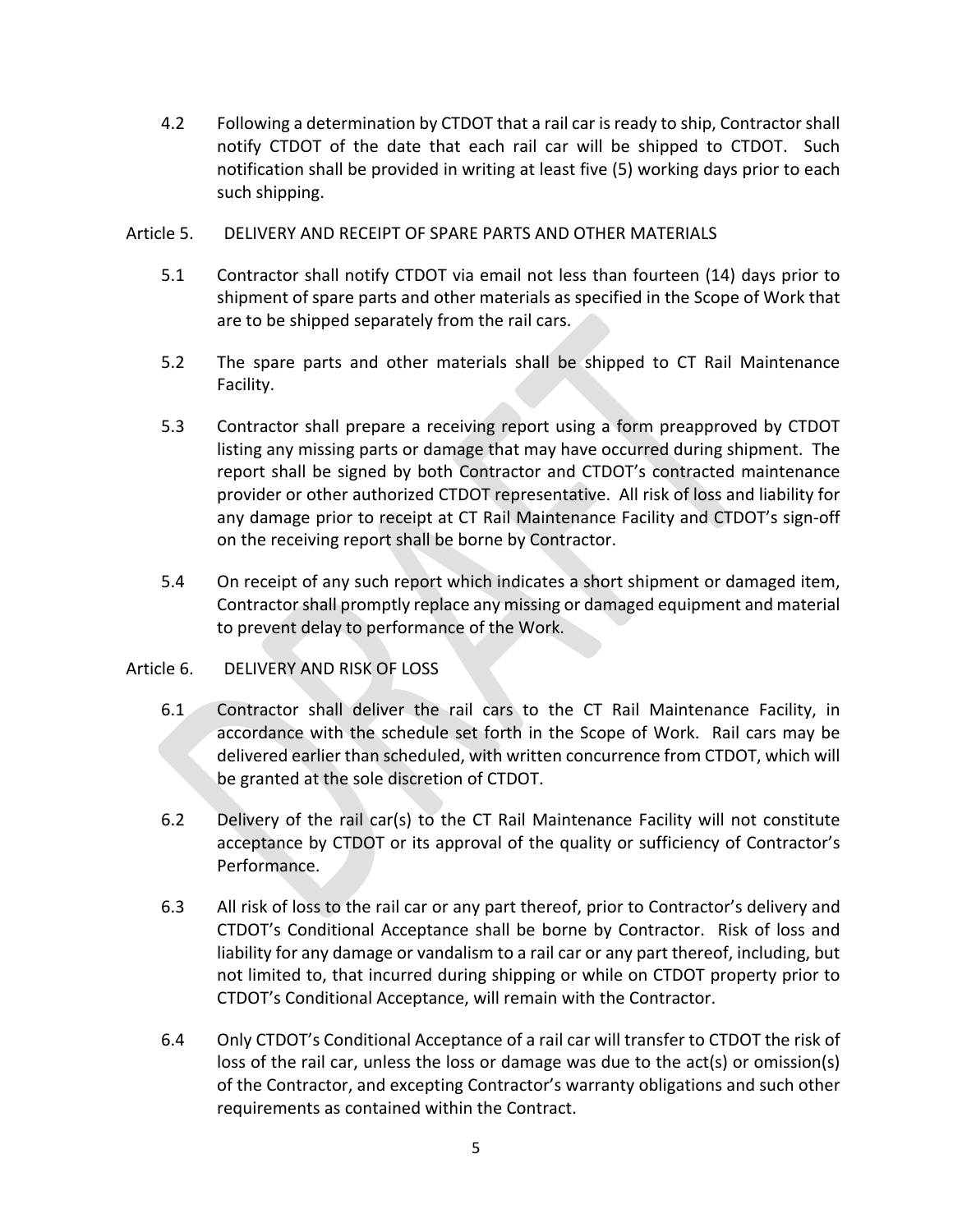### Article 7. DELAY IN PERFORMANCE

- 7.1 It is understood and agreed by Contractor that time is of the essence in the performance of the Work, of the character and quality specified in the Technical Specification and this Contract. Accordingly, Contractor must meet the delivery schedule for the rail cars and their associated deliverables in accordance with the Scope of Work and the Technical Specification. Upon the exercise of any rail car options set forth on the Scope of Work, the Parties will agree to a delivery schedule by way of exchange of mutual written consent by the authorized designees of the Parties.
- 7.2 In the event that any rail cars are not manufactured and delivered in accordance with the Technical Specification by the date(s) set forth in the Scope of Work, CTDOT may assess liquidated damages in the amount of Eight Hundred Dollars (\$800.00) per day per rail car not delivered to and Conditionally Accepted by CTDOT.
- 7.3 In the event of the following deliverables are not prepared and delivered in accordance with the Technical Specification by the dates set forth in the Scope of Work, CTDOT may assess liquidated damages in the amount of Two Thousand Dollars (\$2,000.00) per day, for each item listed below with reference to CDRL:
	- (a) Operator's Manual [CDRL 22‐010]
	- (b) Service and Inspection Manual [CDRL 22‐011]
	- (c) Troubleshooting Guide [CDRL 22‐012]
	- (d) Running Maintenance Manual [CDRL 22‐013]
	- (e) Heavy Maintenance Manual [CDRL 22‐014]
	- (f) Integrated Schematic Manual [CDRL 22‐015]
	- (g) Illustrated Parts Catalog [CDRL 22‐016]
	- (h) Interactive Electronic Manuals [CDRL 22‐017]
	- (i) Training Deliverables
		- (1) Introductory Familiarization and Inspection [Technical Specification Section 22.07]
		- (2) General Familiarization and Inspection [Technical Specification Section 22.07]
		- (3) Basic Training [Technical Specification Section 22.07]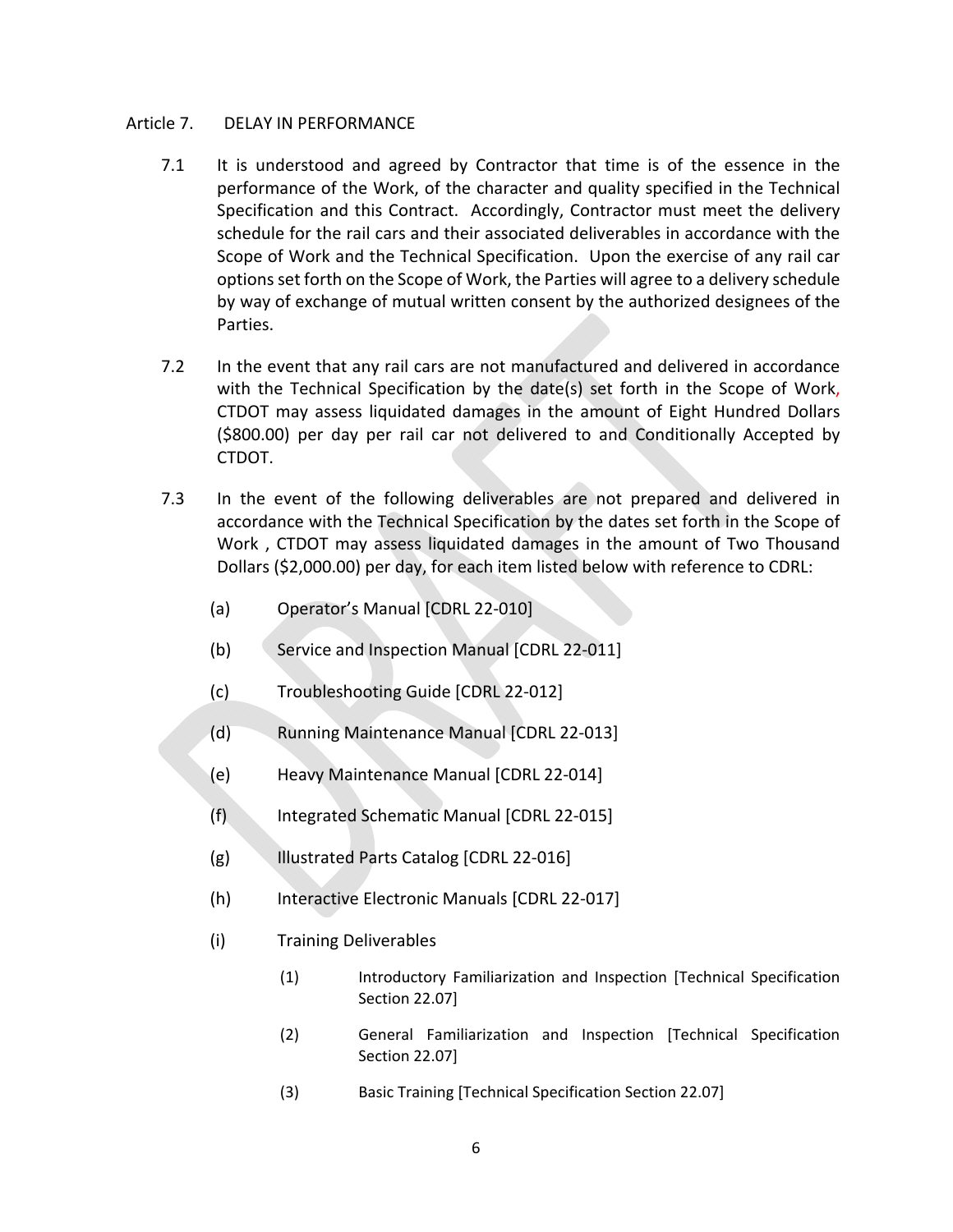- (4) Advanced Training [Technical Specification Section 22.07]
- (5) "As Deployed" [Technical Specification Section 22.07]
- 7.4 In the event that the specialized tools and diagnostic equipment (CDRL 20‐004) are not manufactured and delivered in accordance with the dates set forth in the Technical Specification, CTDOT may assess liquidated damages in the amount of Two Thousand Dollars (\$2,000.00) per day.
- 7.5 During all Warranty Periods, and during the Post-Warranty Service and Support Period if that Option is exercised by CTDOT, in the event Contractor fails to deliver material so that it is received at CT Rail Maintenance Facility within twenty‐four (24) hours of CTDOT's notification, CTDOT shall assess liquidated damages in the amount of One Thousand Dollars (\$1,000.00) per day for each day after the twenty‐ four (24) hour material delivery requirement. Once the material is available at the CT Rail Maintenance Facility, no additional liquidated damages shall be assessed for the respective material delivery.
- 7.6 When a delay in performance occurs due to reasonable causes beyond the control of Contractor, including but not limited to, Force Majeure events, the time for performance and completion of the work may be adjusted and extended as required to accommodate the delays and their effect.
	- (a) Contractor must notify CTDOT in writing within fourteen (14) days after becoming aware of the possibility of delay and any reasons for the delay and its estimated duration.
	- (b) Upon receipt of a written request and justification for any extension from Contractor, CTDOT may extend the time for performance of the Work, at CTDOT's sole discretion, for good cause shown by Contractor.
- 7.7 In the event that Contractor is rendered unable wholly or in part by a Force Majeure to carry out its obligations under this Contract, it is agreed that on notice to CTDOT setting forth the particulars of such Force Majeure, in writing, the obligations of Contractor to the extent affected by such Force Majeure shall be suspended during the continuance of any inability so caused, and such cause shall as far as possible be remedied with reasonable dispatch. Upon reengagement of Work, Contractor and CTDOT will formulate and agree upon an updated project schedule, taking into account the timeframe that has passed since the work stoppage, necessary time to resume or re-create any previously completed tasks due to damaged or missing equipment and any associated time periods for shipment and/or manufacture of equipment.

## Article 8. ACCEPTANCE

8.1 CTDOT will commence to make arrangements for Conditional Acceptance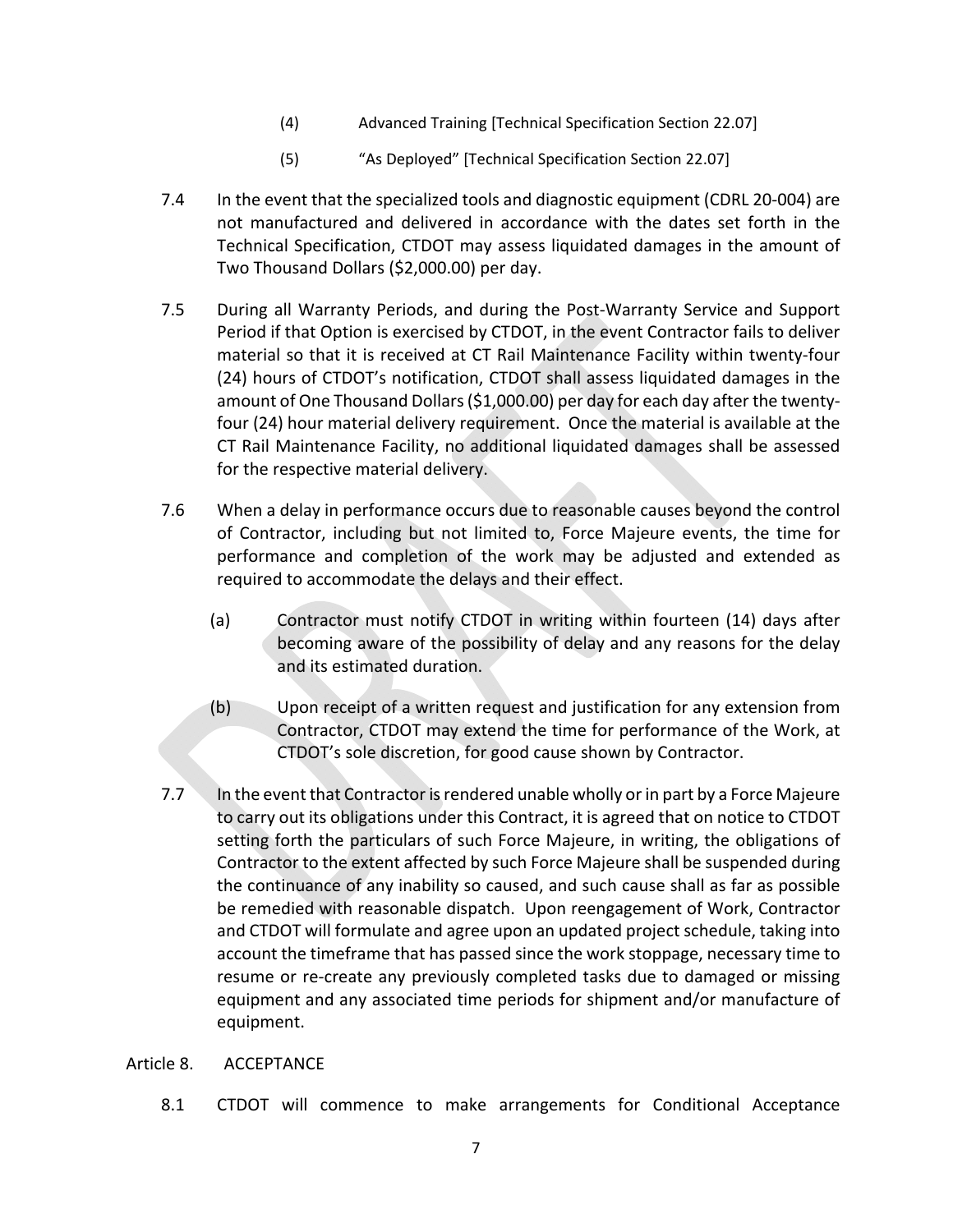inspection and testing as expeditiously as possible after the delivery of each rail car. The Parties shall jointly perform Conditional Acceptance testing in accordance with the agreed‐upon test plan pursuant to Technical Specification Chapter 19. On‐ site testing at the CT Rail Maintenance Facility shall occur on weekdays between the hours of 9 PM and 4 AM eastern time, unless otherwise specified by CTDOT. Contractor and CTDOT shall each ensure that it has a representative present during all onsite testing.

- 8.2 CTDOT will advise Contractor of any defects by reason of which CTDOT cannot make its Conditional Acceptance of the rail car in a written notice of rejection. Upon CTDOT's issuance of a notice of rejection, which may be transmitted by electronic means, the rail car(s) will be turned back to Contractor for appropriate corrective action(s). After Contractor has completed its corrective work, CTDOT and Contractor shall re‐commence its Conditional Acceptance inspection and testing of the rail car.
- 8.3 If, during Conditional Acceptance inspection, CTDOT determines that a rail car(s) is suitable for operation in revenue service, but that it is not compliant with one or more Technical Specification requirement(s) and requires corrective action(s), CTDOT may, at its discretion, issue a certificate of conditional acceptance" for the rail car(s), which shall be signed by CTDOT and Contractor. Such Conditionally Accepted rail cars shall then be available to CTDOT for use in revenue service until such time as Contractor is able to perform the necessary corrective action(s).
- 8.4 The warranty period for the respective rail car and its parts shall commence upon Conditional Acceptance, except for those parts requiring corrective action.
- 8.5 CTDOT will determine Final Acceptance of each rail car, provided any deficiencies noted during Conditional Acceptance are corrected to CTDOT's satisfaction as determined at its sole discretion.
- Article 9. CORRECTION OF DEFICIENCIES
	- 9.1 In addition to the Conditional Acceptance process, if CTDOT determines that a deficiency exists in the rail cars or any of the spare parts or other materials and deliverables accepted by CTDOT under this Contract, CTDOT shall promptly notify Contractor of the deficiency, in writing, within ten (10) days. Upon timely notification of the existence of such a deficiency, or if Contractor independently discovers a deficiency in accepted material, Contractor shall promptly submit to CTDOT in writing within ten (10) days his recommendation for corrective actions, together with supporting information in sufficient detail for CTDOT to determine what corrective action, if any, shall be undertaken.
	- 9.2 Within ten (10) days after receipt of Contractor's recommendations for corrective action and adequate supporting information, CTDOT shall give Contractor written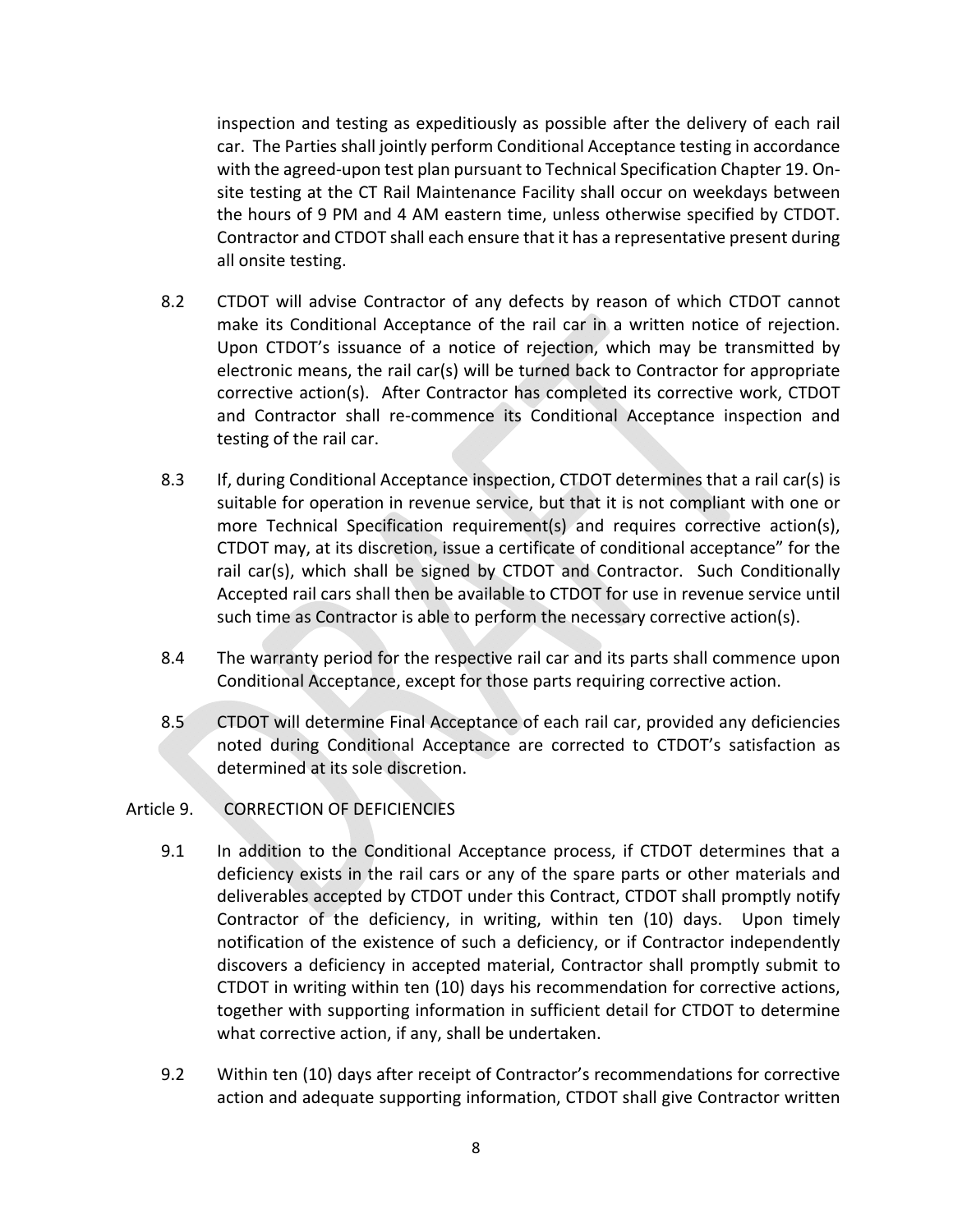notice not to correct any deficiency, or to correct or partially correct any deficiency within a reasonable amount of time and at a specified location.

- 9.3 Contractor shall promptly comply with any timely written direction by CTDOT to correct or partially correct a deficiency, at no increase in cost to CTDOT. Contractor shall also prepare and furnish to CTDOT data and reports applicable to any correction required under this section (including revision and updating of all other affected data called for under this Contract) at no increase in the Contract price.
- 9.4 In the event of timely notice of a decision not to correct or only to partially correct, Contractor shall promptly submit a technical and cost proposal to amend the Contract to permit acceptance of the affected material in accordance with the revised requirements, and an equitable reduction in the pricing set forth in Schedule D Payment Summary shall promptly be negotiated by the parties and reflected in a Change Order.
- 9.5 If Contractor becomes aware at any time before acceptance by CTDOT (whether before or after tender to CTDOT) that a deficiency exists in any material, he shall promptly correct the deficiency or, if he elects to invoke the procedures in section 11.1 above, Contractor shall promptly communicate information concerning the deficiency to CTDOT, in writing, together with detailed recommendation for corrective action.
- 9.6 In no event shall CTDOT be responsible for extension or delays in the scheduled deliveries or periods of performance under this Contract as a result of Contractor's obligations to correct deficiencies, nor shall there be any adjustment of the delivery schedule or period of performance as a result of such correction of deficiencies, except as may be agreed to by CTDOT, in a Change Order.
- 9.7 It is hereby specifically recognized and agreed by the parties hereto that this clause shall not be construed as obligating CTDOT to increase the pricing set forth in Schedule D Payment Summary.
- 9.8 When CTDOT returns material to Contractor for correction or replacement pursuant to this section, Contractor shall be liable for transportation charges up to an amount equal to the cost of transportation by the usual commercial method of shipment from the designated destination point under this Contract to Contractor's plant, in addition to any charges provided for by section 9.9 below. Contractor shall also bear the responsibility and the risk of loss for the material while in transit.
- 9.9 When compliance with this Article by Contractor involves shipment of corrected or replacement material from Contractor to CTDOT, Contractor shall be liable for transportation charges up to an amount equal to the cost of transportation by the usual commercial method of shipment from the Contractor's plant to the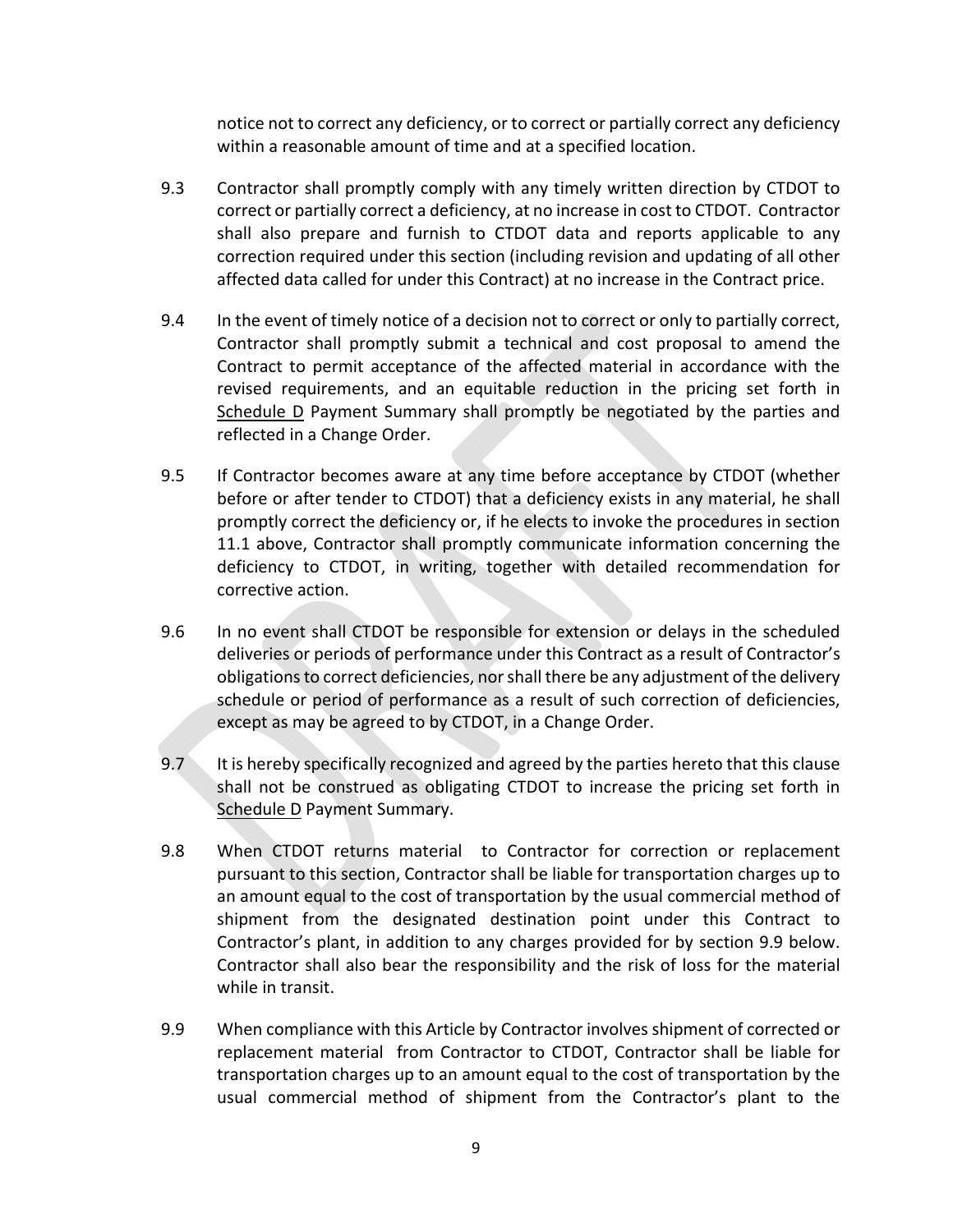designated destination point under this Contract, in addition to any charges provided for by section 9.8. above. Contractor shall also bear the responsibility and the risk of loss for the material while in transit.

- 9.10 If Contractor fails or refuses to
	- (a) Correct the material, or
	- (b) Replace the material ‐ and if Contractor fails to furnish timely disposition instructions, CTDOT may dispose of non-conforming supplies for Contractor's account in a reasonable manner, in which case CTDOT is entitled to reimbursement from Contractor or from the proceeds for the reasonable expenses of care and disposition, as well as for excess costs incurred or to be incurred; and
	- (c) Obtain applicable data and reports; and charge to the Contractor the cost occasioned to CTDOT thereby.
- 9.11 Any supplies or parts thereof corrected or furnished in replacement and any services re-performed pursuant to this Article shall also be subject to all the provisions of the section to the same extent as supplies or services initially accepted.
- 9.12 Contractor shall be liable for reasonable cost of disassembly/reassembly of larger items necessary to remove the supplies to be inspected and/or returned for correction or replacement.

## Article 10. OPTION WORK

- 10.1 CTDOT may, at its sole discretion, exercise any Options for additional rail cars or services as specified in the Scope of Work.
- 10.2 CTDOT shall have the right to exercise any option for additional rail cars up until the date that eighty percent (80%) of the rail cars currently under production (whether Base rail cars or Option rail cars, as applicable) are delivered to CTDOT. Contractor shall notify CTDOT in writing six (6) months prior to the expected date for such 80% completion.
- 10.3 CTDOT shall have the right to exercise the Post‐Warranty Service and Support option up until twelve (12) months prior to the expiration of the warranty period of the first Conditionally Accepted rail car. Payment for the Post‐Warranty Service and Support option, as set forth in the Payment Summary, shall be invoiced and paid in monthly installments.
- 10.4 The unit price for the additional rail cars purchased at CTDOT's option, if any, as set forth in the Payment Summary, shall be adjusted if exercised after twelve (12)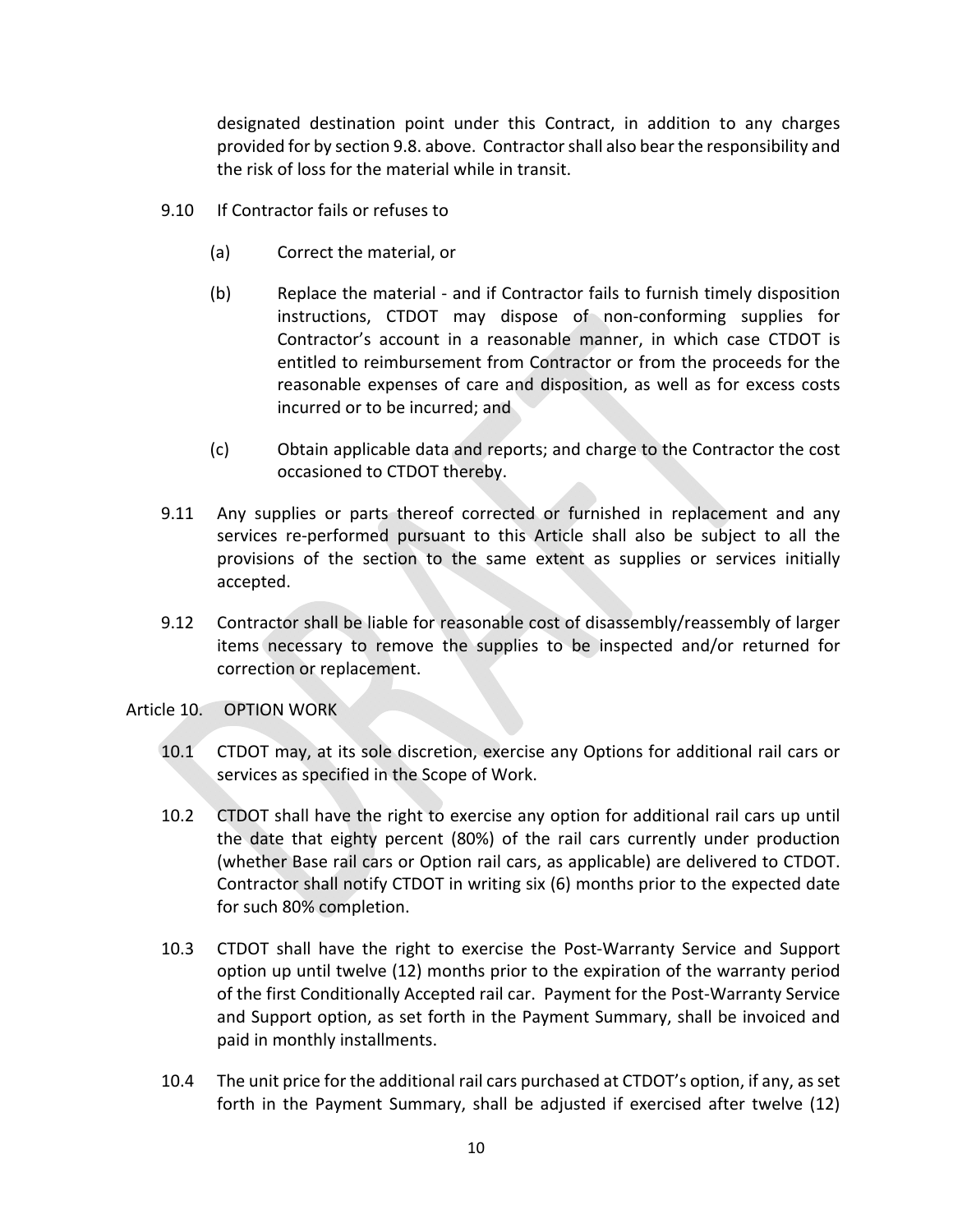months from issuance of NTP. No price adjustment shall be allowed if the Option is exercised within the first twelve (12) months following issuance of NTP for the base order.

(a) The price adjustment shall be based on the U.S. Department of Labor, Bureau of Labor Statistics, Producer Price Index as published in the monthly periodical "PPI Detailed Report" for NAICS 33651 Railroad Rolling Stock Manufacturing. The option prices will be adjusted according to the following equation:

(Proposal Option Price) x (PPI at time of NTP for Option) = Adjusted Option Price (PPI at time of NTP for Base Order)

> The Producer Price Index (33651) used for the Price Adjustment calculation shall be in its originally published, unadjusted form.

## Article 11. CHANGE ORDERS

- 11.1 CTDOT reserves the right to modify the Scope of Work and Technical Specification, including without limitation to address work required to be performed on an emergency basis, and accordingly, may, at any time during the Term, issue a Change Order to the Contractor to effectuate the modification. CTDOT shall address the Change Order to the Contractor's authorized designee and may transmit the Change Order by electronic means.
- 11.2 As soon as possible after the Contractor receives a Change Order, but in no event later than fifteen (15) business days thereafter, the Contractor shall, at Contractor's own cost and expense, provide CTDOT with a written statement either confirming that the Change Order has no price impact on the Contract or providing an explanation for the price increase or decrease, and if applicable, needed schedule adjustment, involved in implementing the Change Order with all supporting documentation required by CTDOT. Such written statement and supporting documentation should be addressed to the Engineer and may be submitted by electronic means. If the Contractor fails to respond in writing to CTDOT within the fifteen (15) business day time period, then Contractor shall be obligated to comply with the Change Order but without the benefit of any price increase adjustment. The Parties may agree to a reasonable adjustment in such response time period by the exchange of mutual written consent by the authorized designees of the Parties.
- 11.3 If the Contractor identifies needed modifications to the Scope of Work, then the Contractor shall prepare and submit to CTDOT a written request for a Change Order for the proposed modification, including an explanation for the requested modifications and a statement of the price impact, if any, and if applicable, needed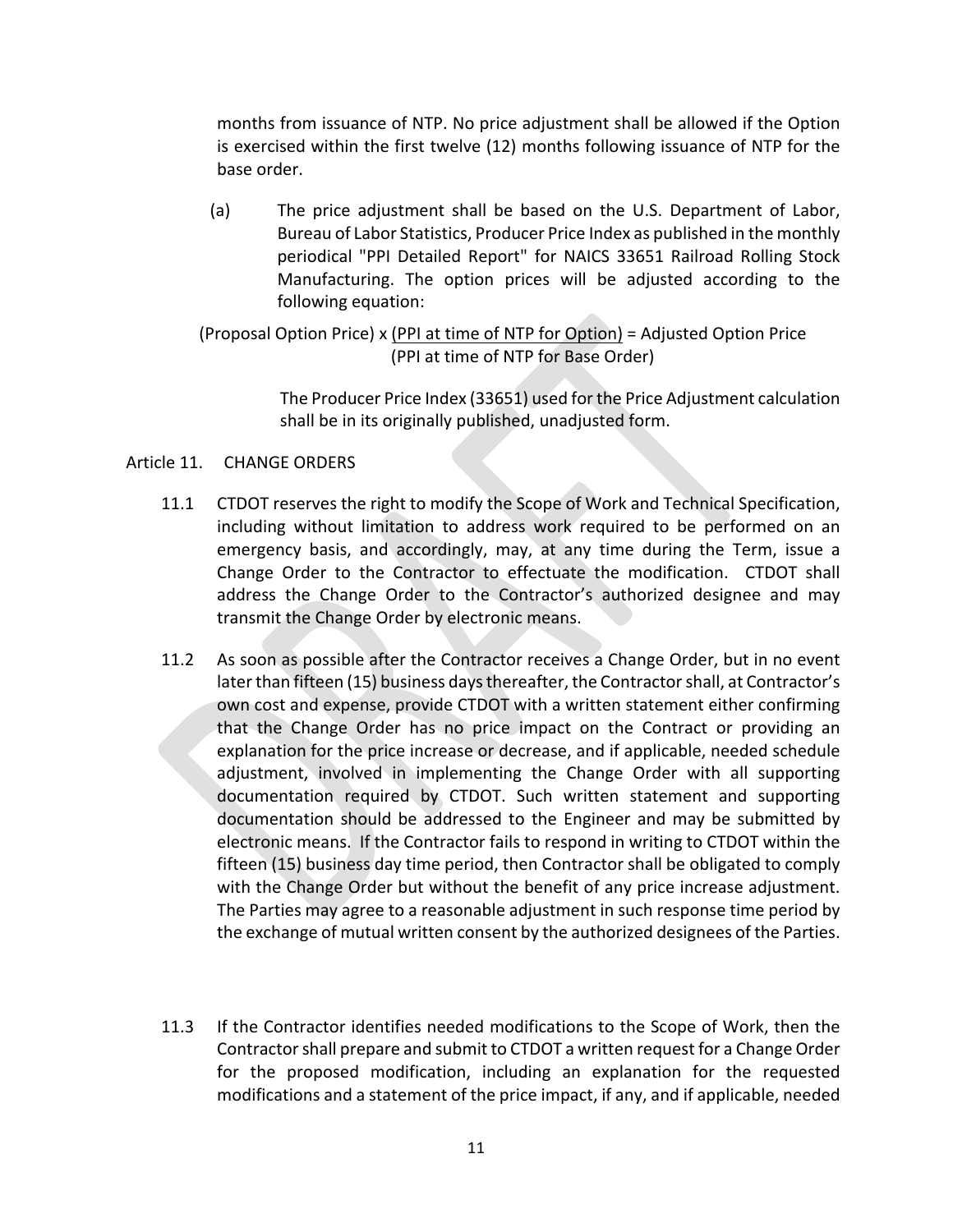schedule adjustment. Such written request should be addressed to the Engineer and may be submitted by electronic means. If such request is approved by CTDOT, CTDOT will issue a written confirmation of the Change Order in accordance with section 11.4.

- 11.4 The Change Order will not be effective and the Contractor shall not commence performance of the work required under the Change Order (the "Change Order Work") until CTDOT issues to the Contractor a written confirmation of the Change Order signed by the Rail Administrator or his/her authorized designee. Such written confirmation may be transmitted by electronic means.
- 11.5 The Contractor shall promptly perform and complete the Change Order Work in accordance with any time frames or deadlines set forth in CTDOT's written confirmation of the Change Order.

## Article 12. INVOICING AND PAYMENT

- 12.1 Work performed is eligible for invoicing and payment only when Contractor successfully completes, to CTDOT's satisfaction, the Work, and submits valid, properly prepared invoices, containing a level of detail as set forth below that can be approved for processing, all in accordance with the following requirements:
	- (a) In no event shall the amount set forth in any invoice submitted by Contractor exceed the agreed‐upon amount set forth on the Milestone Table on the Payment Summary attached at Schedule D;
	- (b) Contractor shall prepare a written certification at the time of completion of each Milestone or Work item certifying the successful completion of the applicable Milestone or Work item and forward it to CTDOT with the applicable invoice;
	- (c) Documentation must be on file with Contractor and forwarded to CTDOT with each invoice to support Contractor's invoice;
	- (d) Contractor's invoices shall reference the CORE I.D.# provided by CTDOT and, as applicable, the payment item, any applicable Option item or Change Order item, and be accompanied by a completed form titled "Invoice Summary and Processing (ISP) form" (available from CTDOT's website www.ct.gov/dot as a fillable xls file) and be submitted to the address and in the manner as stated on the ISP form;
	- (e) All invoices must meet or exceed generally accepted accounting standards and must be in a format acceptable to CTDOT; and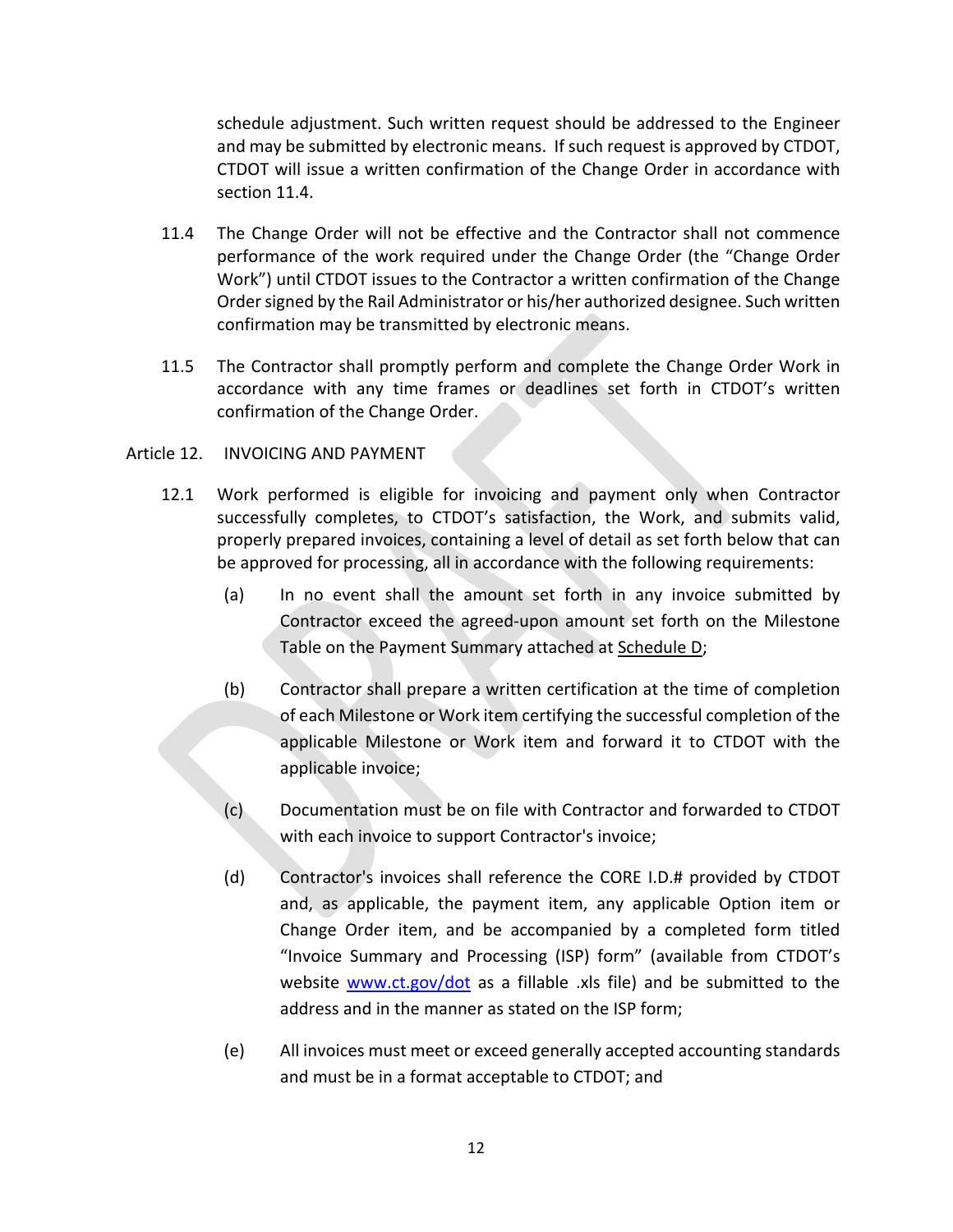- (f) Contractor's invoices may not be submitted more frequently than monthly.
- 12.2 CTDOT shall pay all undisputed portions of the invoices submitted by Contractor in US dollars within sixty (60) calendar days from date of CTDOT's receipt of the properly prepared invoice.
- 12.3 If an audit should disclose any payment to Contractor that exceeds 100% of Contractor's invoiced amount, this excess shall be returned to CTDOT within sixty (60) days from the date that CTDOT notifies Contractor of the excess payment.
- 12.4 An invoice, or portion thereof, submitted by Contractor may be rejected by CTDOT for any or all of the following reasons:
	- (a) The amount invoiced is inconsistent with the Milestone Table or the Payment Summary;
	- (b) The invoice is for performance of Work under the Contract that is in dispute or for which Contractor has failed to otherwise comply with applicable Contract provision(s);
	- (c) The item or services presented in the invoice have not been accepted by CTDOT as successfully completed in accordance with the Scope of Work;
	- (d) The quantity of items delivered by Contractor is less than the quantity ordered by CTDOT;
	- (e) The items or services delivered by Contractor, and being invoiced, do not meet the quality requirements set forth in this Contract;
	- (f) Contractor has not submitted satisfactory supporting documentation or other evidence required by CTDOT for processing of invoices, as set forth in section 12.1 or
	- (g) The invoice is not properly prepared or does not contain a level of detail as set forth in section 12.1.

If CTDOT rejects an invoice in its entirety pursuant to this section 12.4, CTDOT will use best efforts to notify Contractor by way of Official Notice within ten (10) business days of CTDOT's receipt of the invoice, but failure to so notify Contractor within such timeframe shall in no way obligate CTDOT to pay any disputed amounts invoiced it has rejected pursuant to section 12.4. If CTDOT dispute(s) any item(s) or amount(s) on an invoice, it shall provide a written statement to Contractor as to the error or objection and pay any undisputed item(s) or amount(s) item no later than the date upon which payment is due. Within thirty (30) days thereafter, Contractor shall provide CTDOT with additional documentation to demonstrate the accuracy of the invoice or it will correct the invoice. The objection will be considered resolved unless CTDOT provides additional written objection to be Contractor within thirty (30) days of receipt of Contractor's additional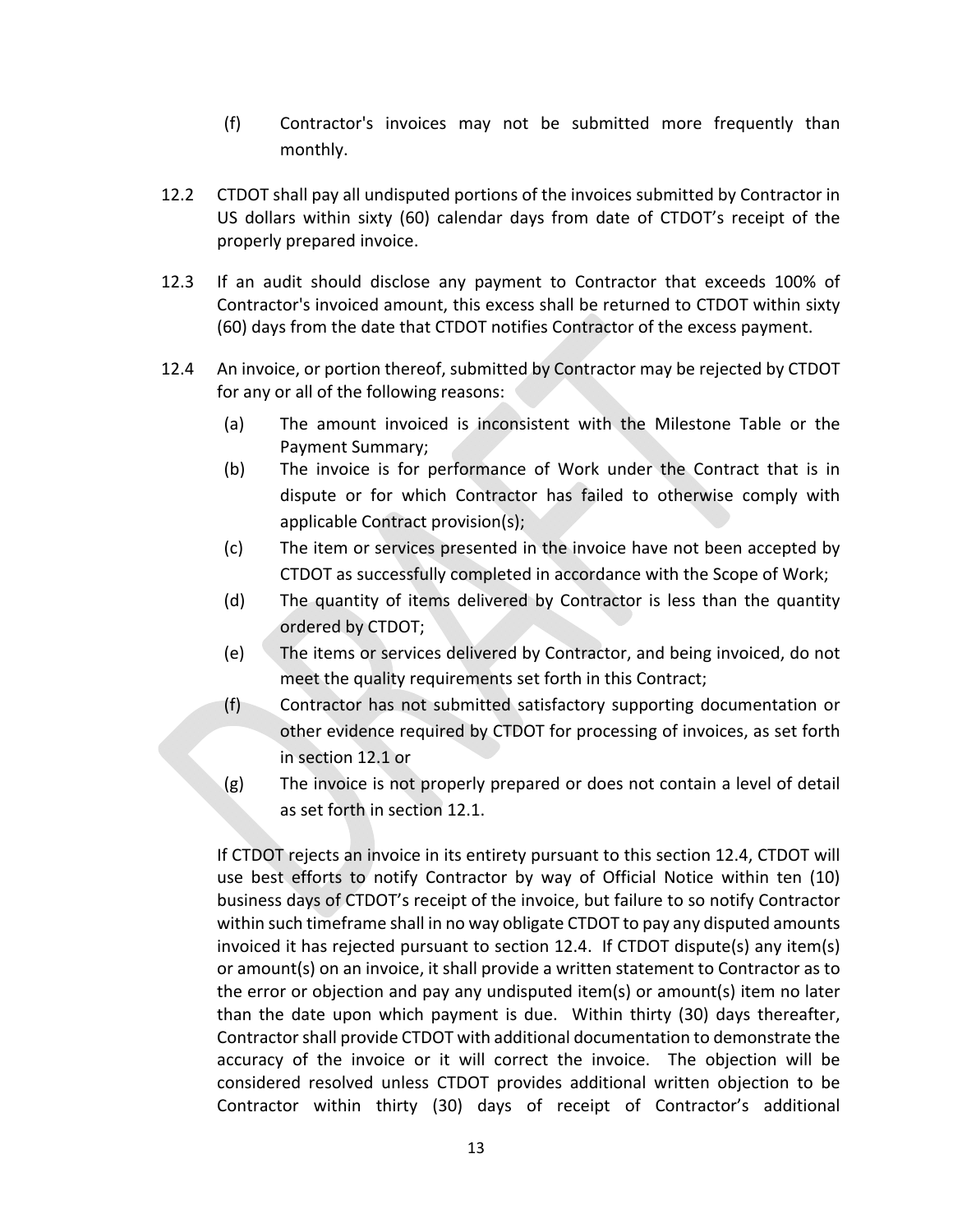## documentation or revised invoice

- 12.5 If CTDOT objects to any invoice or portion thereof, it shall pay the undisputed amount and provide a written statement to Contractor as to its objection no later than the date upon which payment is due. Within thirty (30) Days thereafter, Contractor shall provide CTDOT with additional documentation to demonstrate the accuracy of the invoice or it will correct the invoice. The objection will be considered resolved unless CTDOT provides additional written objection to be Contractor within thirty (30) Days of receipt of Contractor's additional documentation or revised invoice.
- 12.6 Payment for Milestones is conditioned on Contractor completing performance of the Work for the Milestone in the sequential order listed on the Milestone Table, unless otherwise as specified therein or as CTDOT may approve in advance during the Term.
- 12.7 In signing and submitting the ISP and invoice, Contractor represents and warrants that it has clear title to all materials and supplies for the Work included on the invoices for payment, and neither Contractor or its subcontractor(s) has subjected any such materials or supplies to any chattel mortgage or purchased them under a conditional sales or other agreement by which an interest is retained by the seller.

## Article 13. REVIEW OF WORK & COOPERATION

13.1 CTDOT shall have the right to review at any time, the Work performed under this Contract. Contractor shall be and remain fully responsible for the Work performed under this Contract, and any review by CTDOT shall not relieve Contractor of this responsibility.

## 13.2 Contractor shall:

- (a) cooperate with staff, representatives, and contractors of CTDOT and individuals or entities identified by CTDOT on a reasonable basis including, without limitation, consultants to CTDOT, host railroads over which CT*rail* operates, and CTDOT's rail fleet maintenance provider, and CT*rail* service operators;
- (b) attend such meetings, discussions, hearings as may be reasonably requested from time to time by CTDOT to effectuate this cooperation; and
- (c) comply with all directives reasonably given by CTDOT with respect to specific coordination required with the aforementioned individuals or entities.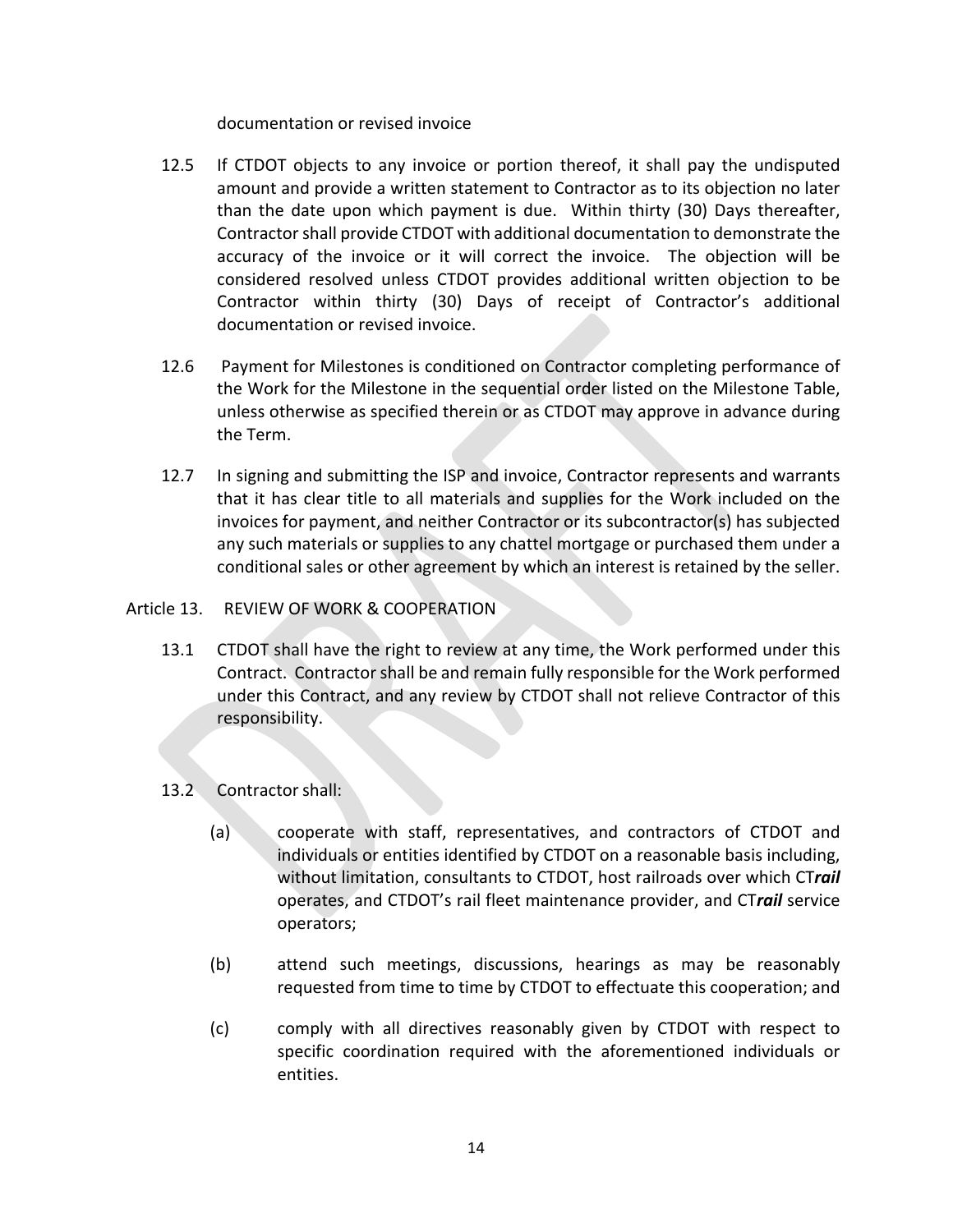#### Article 14. INSURANCE FOR CONTRACTOR AND SUBCONTRACTOR(S)

- 14.1 Contractor shall carry, and shall require its subcontractor(s) to carry, at no direct cost to CTDOT, for the duration of the Contract (unless otherwise specified below), the following insurance coverages and minimum limits as described in (a) through (c) below, with CTDOT its officers, agents and employees being named an additional insured party.
	- (a) Commercial General Liability Insurance providing for a total limit of \$1,000,000 combined single limit per occurrence for all damages arising out of bodily injury, personal injury to or death of all persons, and for all damages arising out of injury to or destruction of property, and, subject to that limit per accident, an aggregate limit of Two Million Dollars (\$2,000,000) for all damages arising out of bodily injuries to or death of all persons in all accidents or occurrences and out of injury to or destruction of property during the policy period. Coverage shall include Premises and Operations, Independent Contractors, Products and Completed Operations, Contractual Liability and Broad Form Property Damage coverage.
	- (b) Automobile Liability Insurance with respect to the operation of all motor vehicles providing for a total limit of \$1,000,000 combined single limit per accident for bodily injury to or death of all persons in any one accident or occurrence, and for all damages arising out of injury to or destruction of property. Coverage extends to owned, hired, borrowed and non‐owned automobiles used in connection with the Work. In cases where an insurance policy shows an aggregate limit as part of the automobile liability coverage, the aggregate limit must be at least Two Million Dollars  $($ \$2,000,000);
	- (c) Workers' Compensation and Employers Liability Insurance providing statutory coverage in compliance with the workers compensation laws of the State. Coverage shall include Employer's Liability with minimum limits of \$100,000 each accident, \$500,000 Disease Policy limit, \$100,000 each employee.
	- (d) As applicable, with respect to any design or engineering services performed as part of the Work, Professional Liability Insurance for errors and omissions in the minimum amount of One Million Dollars (\$1,000,000), with the appropriate and proper endorsement to its Professional Liability Policy to cover the Indemnification clause (set forth in section 34.5 as the same relates to negligent acts, errors or omissions in the Work performed by the Contractor or its subcontractor(s) providing design services, as applicable. Contractor, or its subcontractor(s) may, at its election, obtain a policy containing a maximum Two Hundred Fifty Thousand Dollars (\$250,000) deductible clause, but if it should obtain a policy containing such a deductible clause, Contractor, or its subcontractor(s) shall be liable to the extent of the deductible amount. Contractor, or its subcontractor(s)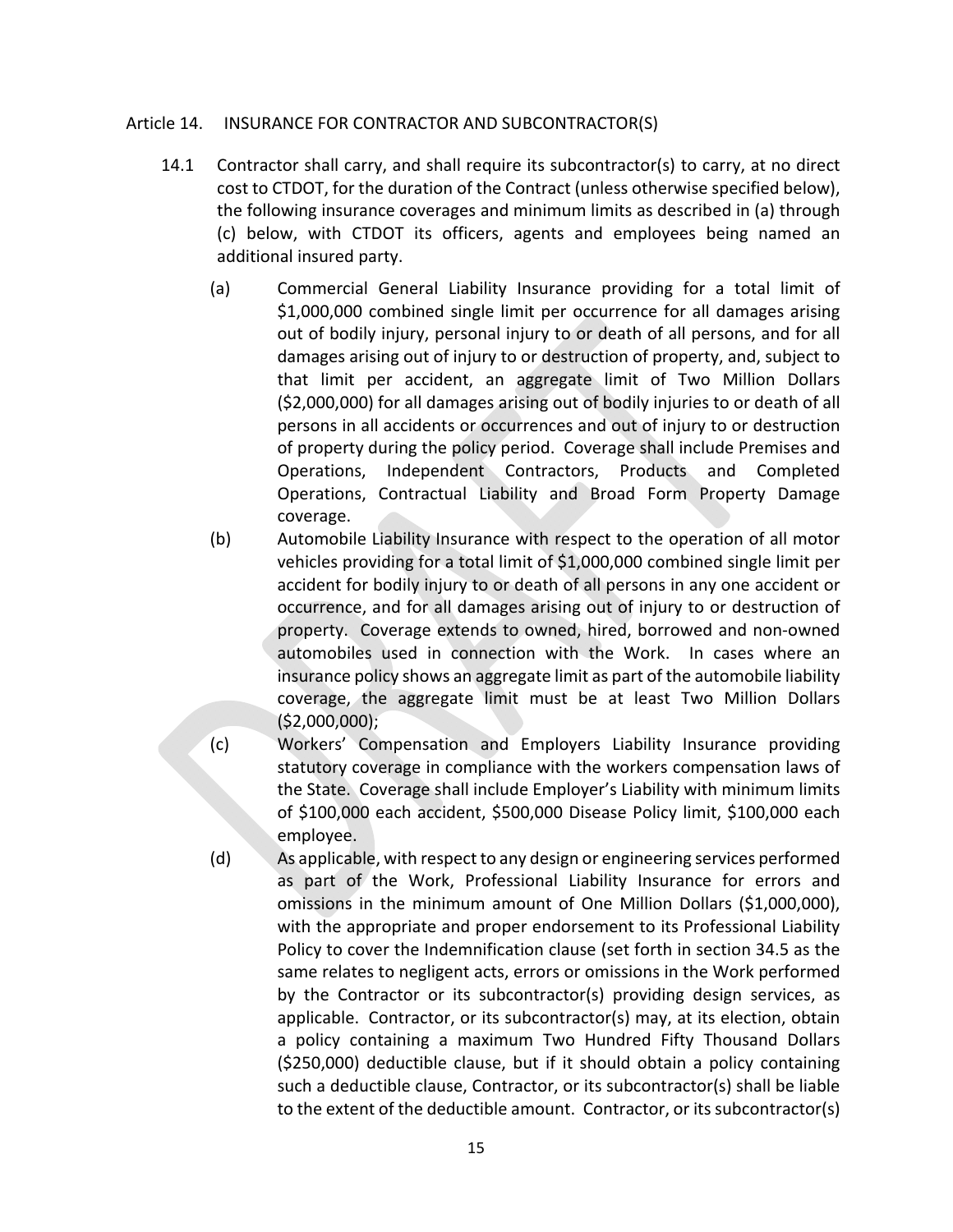shall maintain this Professional Liability insurance coverage for a period of three (3) years from the date of Conditional Acceptance of the final rail car subject to the continued commercial availability of such insurance.

- 14.2 From the date of delivery of the first rail car and continuing through the date of Conditional Acceptance of the final rail car, and completion of all road testing, Contractor shall carry, and shall require any of its contractor(s) participating in Conditional Acceptance testing, if any, to carry:
	- (a) Railroad Liability Insurance providing for a total limit of \$1,000,000 combined single limit per occurrence for all damages arising out of bodily injury, personal injury to or death of all persons, and for all damages arising out of injury to or destruction of property, and, subject to that limit per accident, an aggregate limit of Two Million Dollars (\$2,000,000) for all damages arising out of bodily injuries to or death of all persons in all accidents or occurrences and out of injury to or destruction of property during the policy period. Coverage shall include Premises and Operations, Independent Contractors, Products and Completed Operations, Contractual Liability and Broad Form Property Damage coverage. The Contractual Liability coverage shall not include exclusions or restrictions related to railroad operations within fifty (50) feet of a railroad. CTDOT, its officers, agents and employees, Amtrak, and Metro‐North Railroad shall be named as additional insured parties.
	- (b) Railroad Protective Liability Insurance with coverage limits of not less than Two Million Dollars (\$2,000,000) per occurrence for all damages arising out of any one accident or occurrence in connection with bodily injury to, or death of, all persons or injury to or destruction of property, and, subject to that limit per accident, an aggregate limit of Six Million Dollars (\$6,000,000) for all injuries to persons or property during the policy period, and with all entities falling within any of the following named as insured parties: (i) the owner of the railroad right‐of‐way, (ii) the owner of any railcar licensed or permitted to travel within that affected portion of railroad right-of-way, (iii) the operator of any railcar licensed or permitted to travel within that affected portion of the railroad right‐of‐way, (iv) CTDOT, and (v) any other party with an insurable interest.
- 14.3 Contractor shall assume any and all deductibles in the described insurance policies. Contractor's and subcontractor's insurers shall have no right of recovery or subrogation against CTDOT and the described insurance shall be primary coverage. Any failure to comply with the claim reporting provisions of the policy shall not affect coverage provided to CTDOT. Claims made policies are not allowed.
- 14.4 In the event Contractor, or its subcontractor(s), as applicable, secures excess/umbrella liability insurance to meet the minimum coverage requirements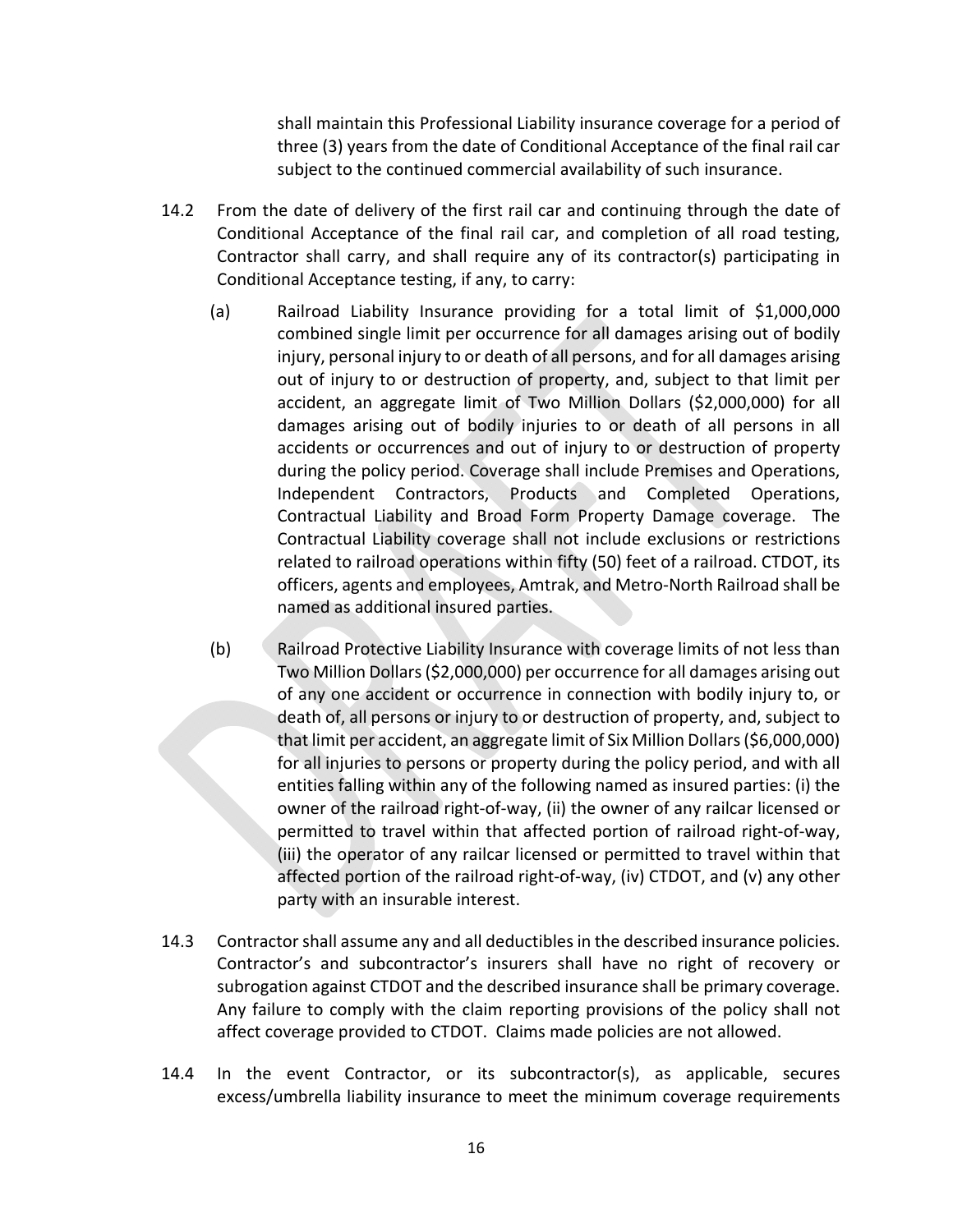for Commercial General Liability or Automobile Liability Insurance coverage, CTDOT must be named as an additional insured on that excess/umbrella liability insurance policy.

- 14.5 The required insurance coverage of the types and minimum limits as required by the Contract must be provided by an insurance company or companies, with each company, or if it is a subsidiary then its parent company, authorized pursuant to the Connecticut General Statutes to write insurance coverage in the State of Connecticut and/or in the state in which it, or in which the parent company, is domiciled. In either case, the company must be authorized to underwrite the specific line coverage.
- 14.6 Contractor shall provide to CTDOT evidence of all required insurance coverages by submitting a certificate of insurance on the form(s) acceptable to CTDOT fully executed by an insurance company or companies satisfactory to CTDOT.
- 14.7 Contractor shall produce, and require any subcontractors, as applicable, to produce, within five (5) business days, a copy or copies of all applicable insurance policies when requested by CTDOT. In providing said policies, Contractor, or its subcontractor(s), as applicable, may redact provisions of the policy that are proprietary. This provision shall survive the termination of the Contract. Contractor agrees to notify CTDOT with at least thirty (30) days prior notice of any cancellation or change in the insurance coverage required under this Contract.

## Article 15. BONDING REQUIREMENTS

- 15.1 Contractor shall furnish the following bonds in such form and substance as approved by CTDOT (collectively, the "Bonds") and maintain them throughout the Term and update as needed, as set forth in this Article. The Bonds shall satisfy the following minimum requirements:
	- (a) It shall be issued and executed by a surety reasonably acceptable to CTDOT and authorized to transact business in the State of Connecticut with a listing on the U.S. Department of Treasury's Listing of Approved Sureties (Department Circular 570);
	- (b) It must be signed by an official of Contractor, with the signature placed above his/her official title and the corporate seal affixed over the signature;
	- (c) It must be signed by an official of the surety company with the corporate seal affixed over his/her signature;
	- (d) The principal and the surety signatures must be witnessed by two witnesses whose signatures must appear on the Performance Bond; and
	- (e) Any power of attorney for the official signing the bond for the surety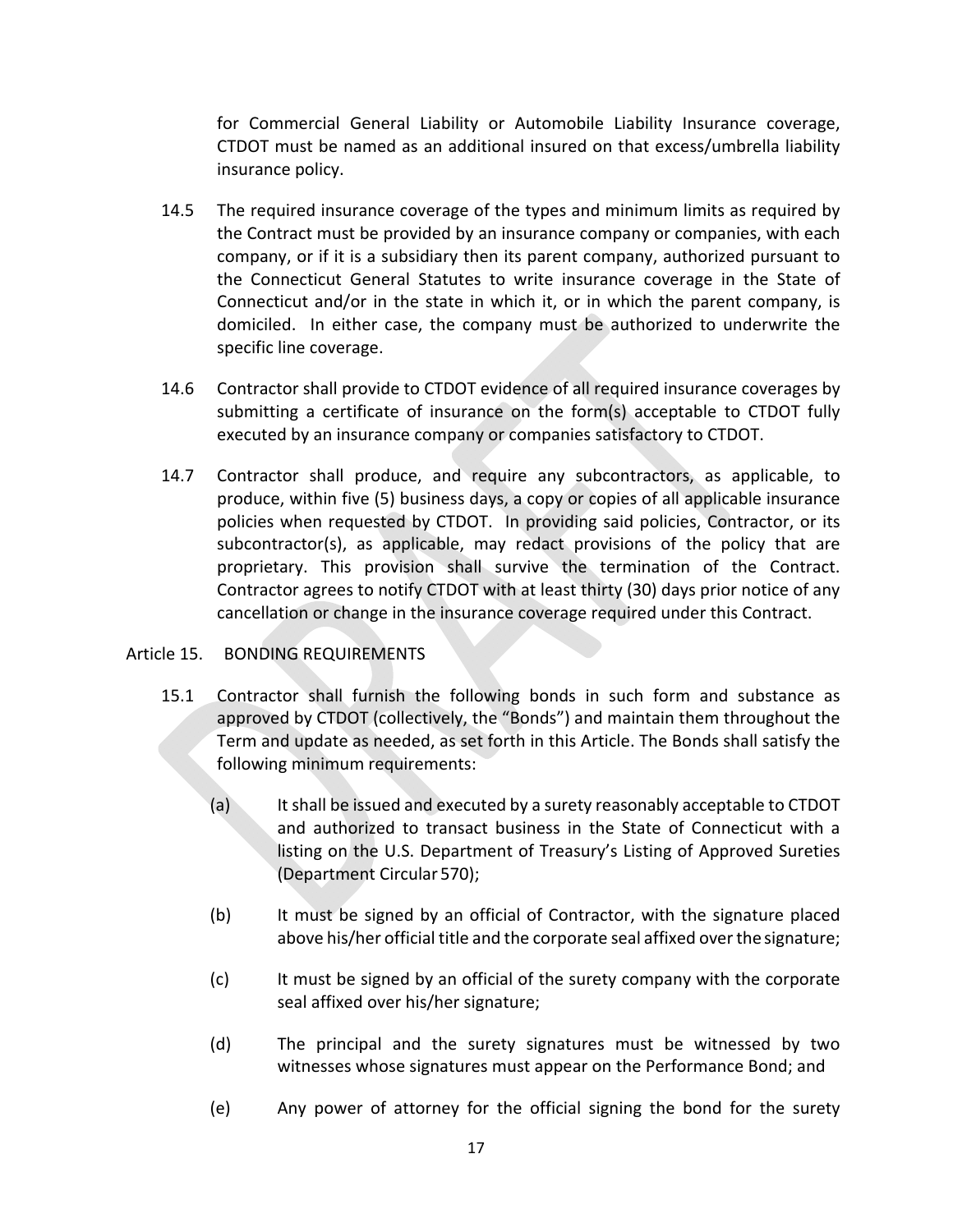company must be submitted with the Bonds. The Bonds and all replacements and substitutions shall be held by CTDOT.

- 15.2 Performance Bond. A Performance Bond will be required in the amount of the Base Order Pricing and shall adjusted accordingly throughout the Term as Contractor completes Work and, in the event, CTDOT exercises any Option Work. Such bond must be received prior to issuance of NTP. It is the responsibility of Contractor to ensure that its bond is updated as required.
- 15.3 Payment Bond. A payment bond will be required in the amount of Two Million Five Hundred Thousand Dollars (\$2,500,000.00). Such bond must be received prior to issuance of NTP. It is the responsibility of Contractor to ensure that its bond is updated as required.
- 15.4 Warranty Bond. Prior to CTDOT's issuance of Conditional Acceptance of each rail car, Contractor shall furnish a warranty bond in the amount totaling twenty‐five percent (25%) of the cost of the rail car and maintain the warranty bond throughout the warranty period of each rail car to protect against faulty materials or workmanship.

The bond shall secure Contractor's obligation during the warranty period to provide required technical support and services and replace or repair defective materials and faulty workmanship for a minimum period of two (2) years after issuance of Conditional Acceptance of each rail car.

15.5 The Bonds shall not be considered a measure or limit of CTDOT's damages upon or following a Breach by Contractor. The Bonds may be drawn upon by CTDOT without prejudice to any remedy or remedies which CTDOT may have. Except in circumstances where there is a dispute between the Parties, the Bonds shall terminate and be released by CTDOT not sooner than six (6) months after the expiration of the Contract or earlier termination of the Contract.

## Article 16. ASSIGNMENT OR TRANSFER OF CONTRACT

- 16.1 Contractor shall not sell, transfer, assign, or otherwise dispose of the Contract or any portion of it, or of the Work provided for in the Contract, or of its right, title, or interest in the Contract, to any person, party, entity, firm, partnership, company or corporation without the prior written consent of CTDOT. Any such prohibited action shall be void and of no force or effect. Violation of the above stipulation shall be deemed a Breach, CTDOT shall have the right to terminate this Contract without liability.
- 16.2 Contractor shall not subcontract any portion of the Work required for the completion of this Contract without the prior written approval of CTDOT. The form of any subcontract shall be as developed by Contractor and must be approved by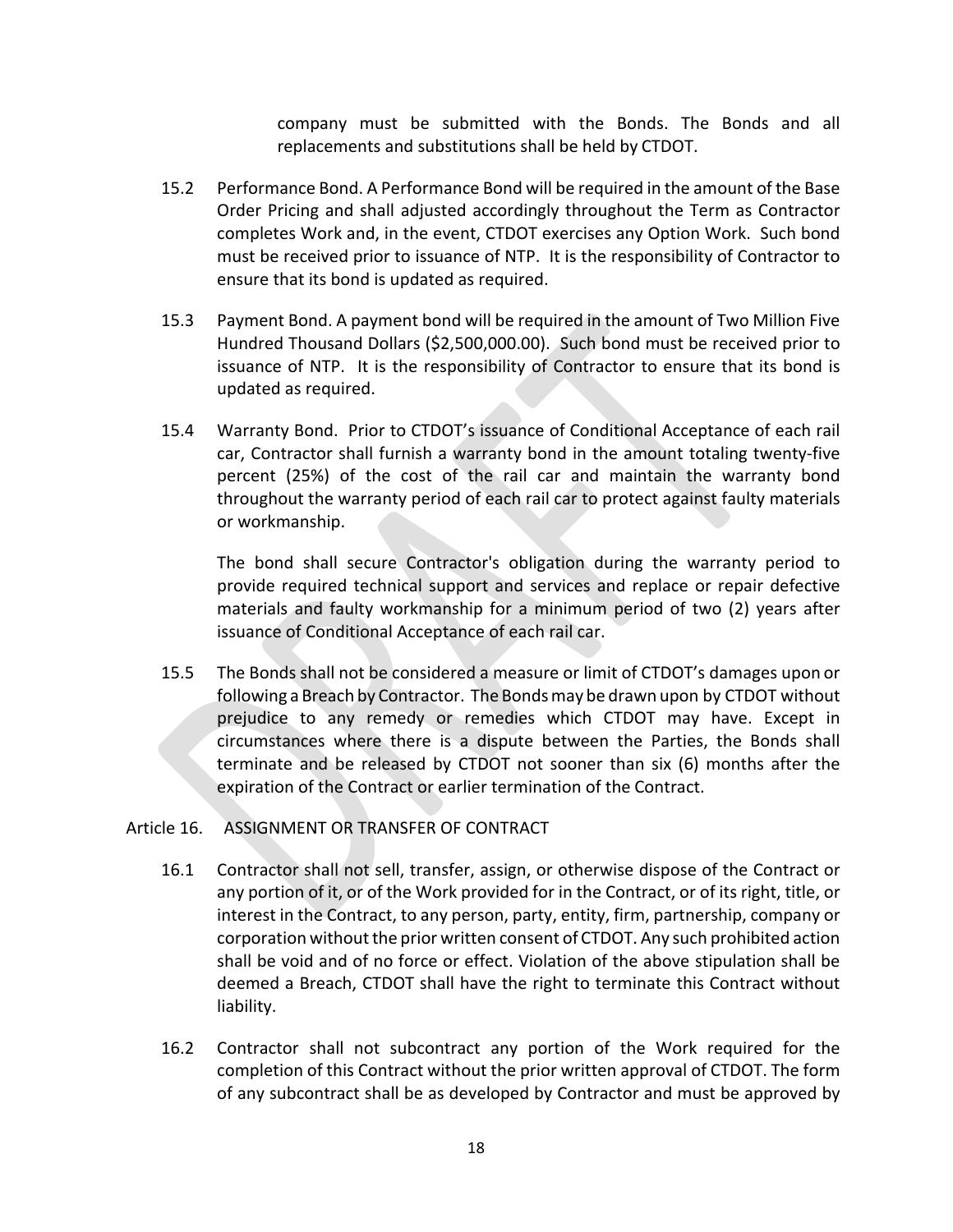CTDOT.

- 16.3 CTDOT may assign this Contract, in full or in part, at any time without the consent of Contractor and will provide Official Notice to Contractor regarding such assignment.
- Article 17. PROTECTION OF CONFIDENTIAL INFORMATION
	- 17.1 Contractor and Contractor Parties, at their own cost and expense, have a duty to and shall protect from a Confidential Information Breach any and all Confidential Information of CTDOT or customers of the Service which they come to possess or control, wherever and however stored or maintained, in a commercially reasonable manner in accordance with current industry standards.
	- 17.2 Contractor and Contractor Parties each shall develop, implement and maintain a comprehensive data ‐ security program for the protection of Confidential Information of CTDOT and customers of the Service. The safeguards contained in such program shall be consistent with and comply with the safeguards for protection of Confidential Information, and information of a similar character, as set forth in all applicable Federal and State law and the written policy of the State concerning the confidentiality of Confidential Information. Such data‐security program shall include, but not be limited to, the following:
		- (a) A security policy for employees related to the storage, access and transportation of data containing Confidential Information;
		- (b) Reasonable restrictions on access to records containing Confidential Information, including access to any locked storage where such records are kept;
		- (c) A process for reviewing policies and security measures at least annually;
		- (d) Creating secure access controls to Confidential Information, including but not limited to, passwords; and
		- (e) Encrypting of Confidential Information that is stored on laptops, portable devices or being transmitted electronically.
	- 17.3 Contractor and Contractor Parties shall notify CTDOT and the Attorney General as soon as practicable, but no later than twenty-four (24) hours after they become aware of or suspect that any Confidential Information which Contractor have come to possess, or control has been subject to a Confidential Information Breach. If a Confidential Information Breach has occurred, Contractor shall, within three (3) business days after the notification, present a credit monitoring and protection plan to CTDOT, for review and approval. Such credit monitoring or protection plan shall be made available by Contractor at its own cost and expense to all individuals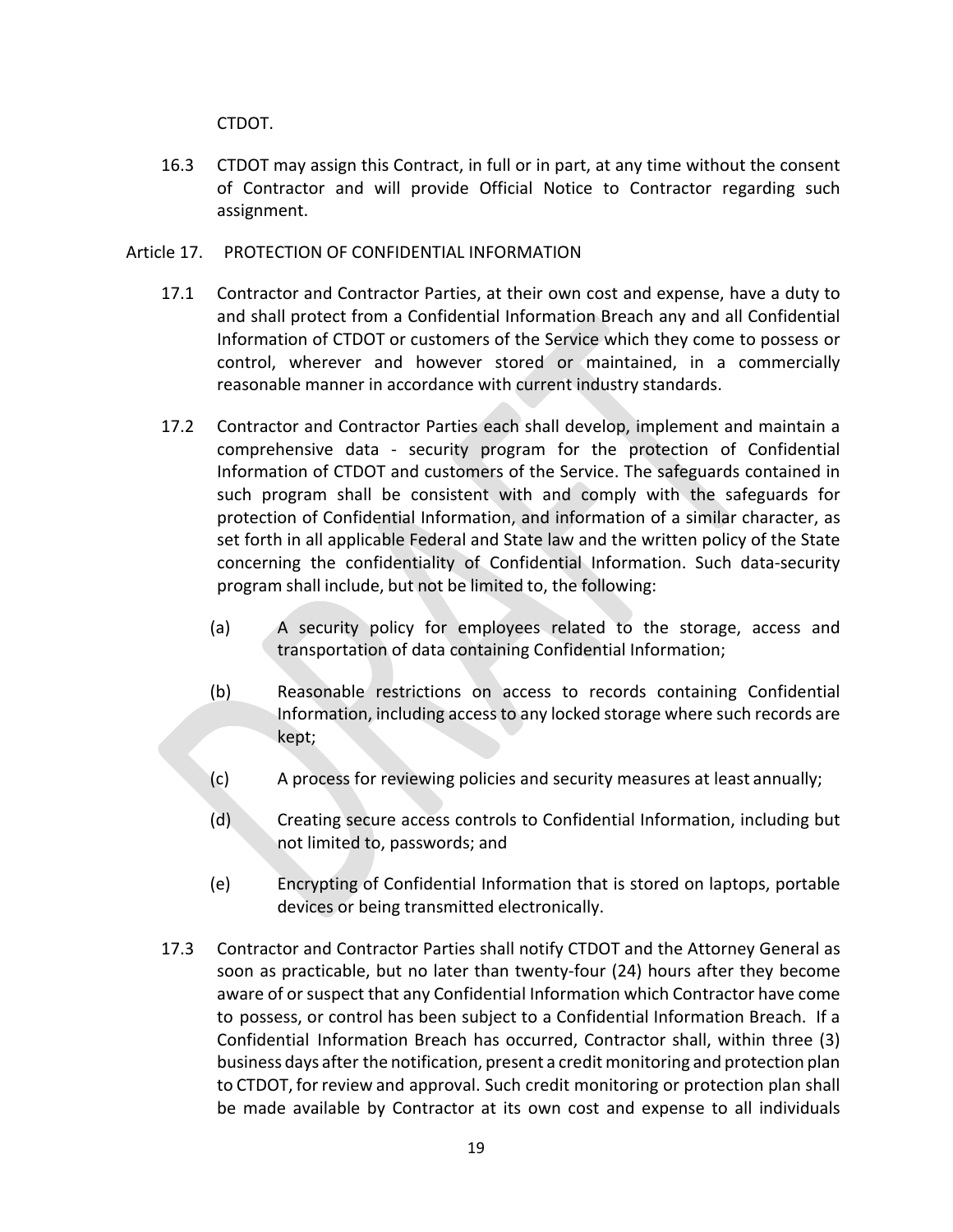affected by the Confidential Information Breach. Such credit monitoring or protection plan shall include but is not limited to reimbursement for the cost of placing and lifting one (1) security freeze per credit file pursuant to CGS § 36a‐701a. Such credit monitoring or protection plans shall be approved by CTDOT in accordance with this Section and shall cover a length of time commensurate with the circumstances of the Confidential Information Breach. Contractors' costs and expenses for the credit monitoring and protection plan shall not be recoverable from CTDOT, any State of Connecticut entity or any affected individuals.

- 17.4 Contractor shall incorporate the requirements of this Article 17 in all subcontracts requiring each Contractor Party to safeguard Confidential Information in the same manner as provided for in sections 17.2 and 17.3.
- 17.5 Contractor's or Contractor Parties' failure to encrypt the data, provide notice of a Confidential Information Breach, or to provide the credit monitoring or protection plan shall be a Breach of this Contract. Contractor shall be responsible for any Contractor Parties Breach as if Contractor itself had breached the Contract. Consequently, and without otherwise limiting the rights of CTDOT or the State at law or in equity, Contractor shall indemnify, defend and hold harmless CTDOT and the State for any and all damages, costs and expenses associated directly or indirectly with Contractor's or Contractor Parties' failure to comply with this Article 17. The damages, costs and expenses shall include, but not be limited to, those resulting from any corresponding contracting for credit or identity protection services, or both, and from any subsequent non‐State use of any data.
- 17.6 This section shall survive the termination or expiration of the Contract.
- Article 18. WARRANTY OF NON‐INFRINGEMENT; OWNERSHIP OF DOCUMENTS
	- 18.1 Contractor warrants that the processes, design, equipment, materials, or devices used in the performance of the Work shall all be delivered free of any rightful claim of any third party for infringement of any patent, copyright, or other intellectual property or proprietary right. If a suit or proceeding based on a claimed infringement of a patent or copyright is brought against CTDOT, Contractor shall, at its own cost and expense, defend or settle any such suit or proceeding if authorized to do so in writing by CTDOT, and indemnify and hold harmless the State and CTDOT, its successors and/or assigns, its subsidiaries, agents and employees from all liability, reasonable damages, costs, and expenses associated therewith, including, without limitation, defense costs and attorney fees.
	- 18.2 All Records, documents, materials, procedures, and processes prepared and/or developed by Contractor and/or its subcontractors as required under this Contract, including without limitation the training documentation and curricula set forth in Chapter 22 of the Technical Specification, shall become the intellectual property of CTDOT and shall be provided to CTDOT in accordance with the Scope of Work.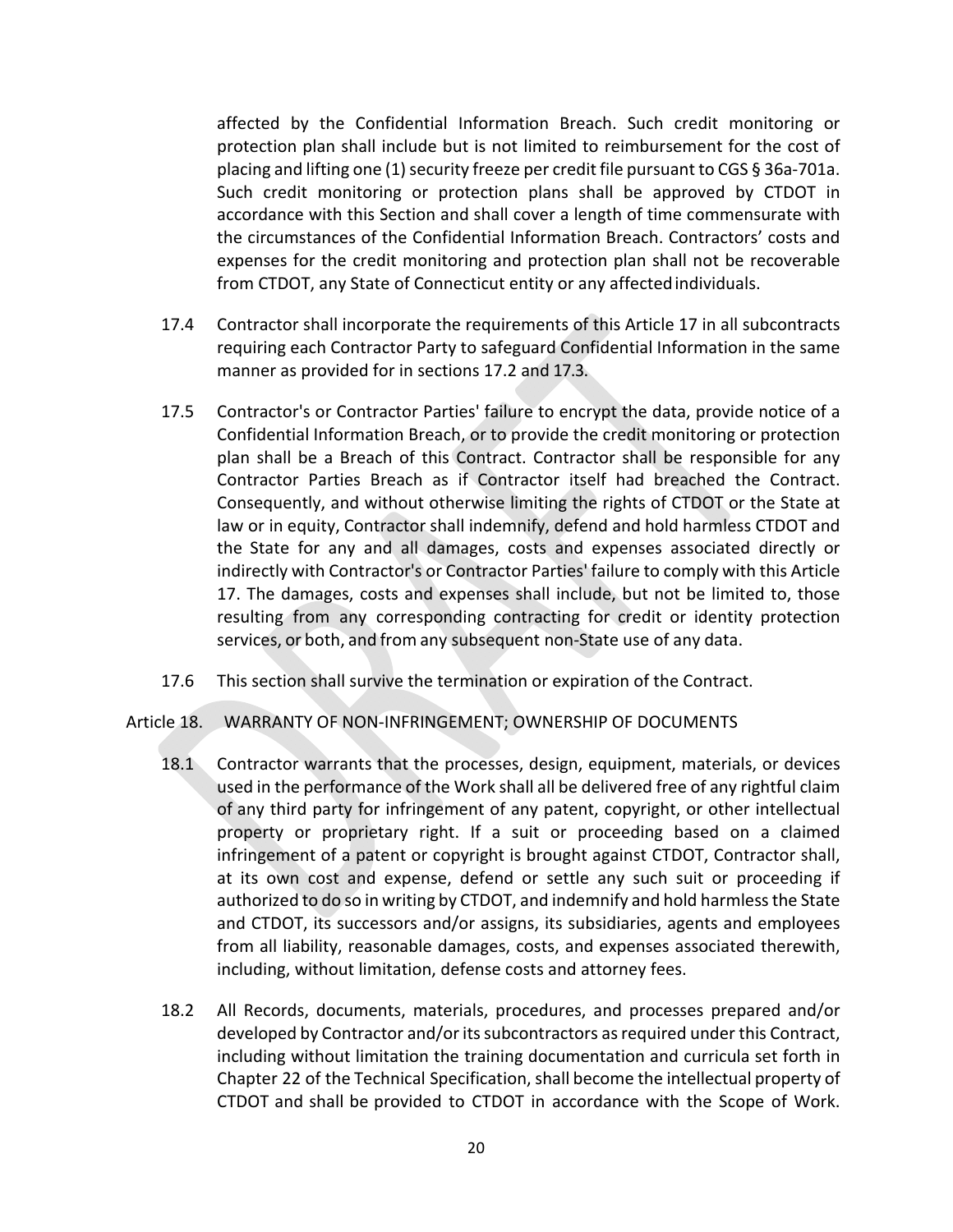Original copies of all such Records, documents, materials, procedures, and processes, including any electronic media of such shall be delivered to CTDOT by the respective deadlines set forth in the Scope of Work. With CTDOT's written concurrence, Contractor shall be permitted to retain copies of such items. For the purposes of this Section 18.2, "Records, documents, materials, procedures, and processes prepared and/or developed by Contractor" shall not be construed to mean pre‐existing proprietary software or pre‐existing works of authorship.

- 18.3 No materials or technical data prepared by Contractor or its subcontractors under this Contract shall be released to or used by any other person (other than CTDOT or the State) except as necessary for the performance of the Work. Contractor shall distribute all press releases or information to be published in print or electronic media only after receipt of written authorization from the Rail Administrator.
- 18.4 This Article 18 shall survive the termination or expiration of the Contract.
- Article 19. REGISTRATION AND REVISIONS IN ORGANIZATION
	- 19.1 Simultaneously with the execution of this Contract, Contractor shall provide evidence to CTDOT that it is registered with the Secretary of the State of Connecticut. Throughout the Contract, Contractor shall maintain its legal existence in good standing with the Secretary of the State of Connecticut and, if requested by CTDOT, provide evidence thereof.
	- 19.2 Contractor shall notify CTDOT in writing when there is a change in its certificate of registration with the Connecticut Secretary of State's Office, or a change in the Key Personnel. Any such change shall not relieve Contractor of any responsibility for the accuracy and completeness of all services and products of the Work under this Contract, including any amendments or extensions to this Contract.

## Article 20. DISPUTE RESOLUTION

- 20.1 With respect to disputes between the Parties arising out of or relating to the performance of their respective obligations under the Contract, and subject to Section 20.3 below, the Parties shall attempt in good faith to promptly resolve any dispute or controversy by negotiation.
- 20.2 Any Party may give the other Party written notice of any dispute not resolved in the normal course of business, specifically referring to this section. Notice to Contractor shall be addressed to the Project Manager. Notice to CTDOT shall be addressed to the Rail Administrator. The receiving Party shall promptly submit to the other a written response. The written notice and response may be transmitted by electronic means. The notice and the response shall each include a statement of the Party's position and a summary of arguments supporting that position. If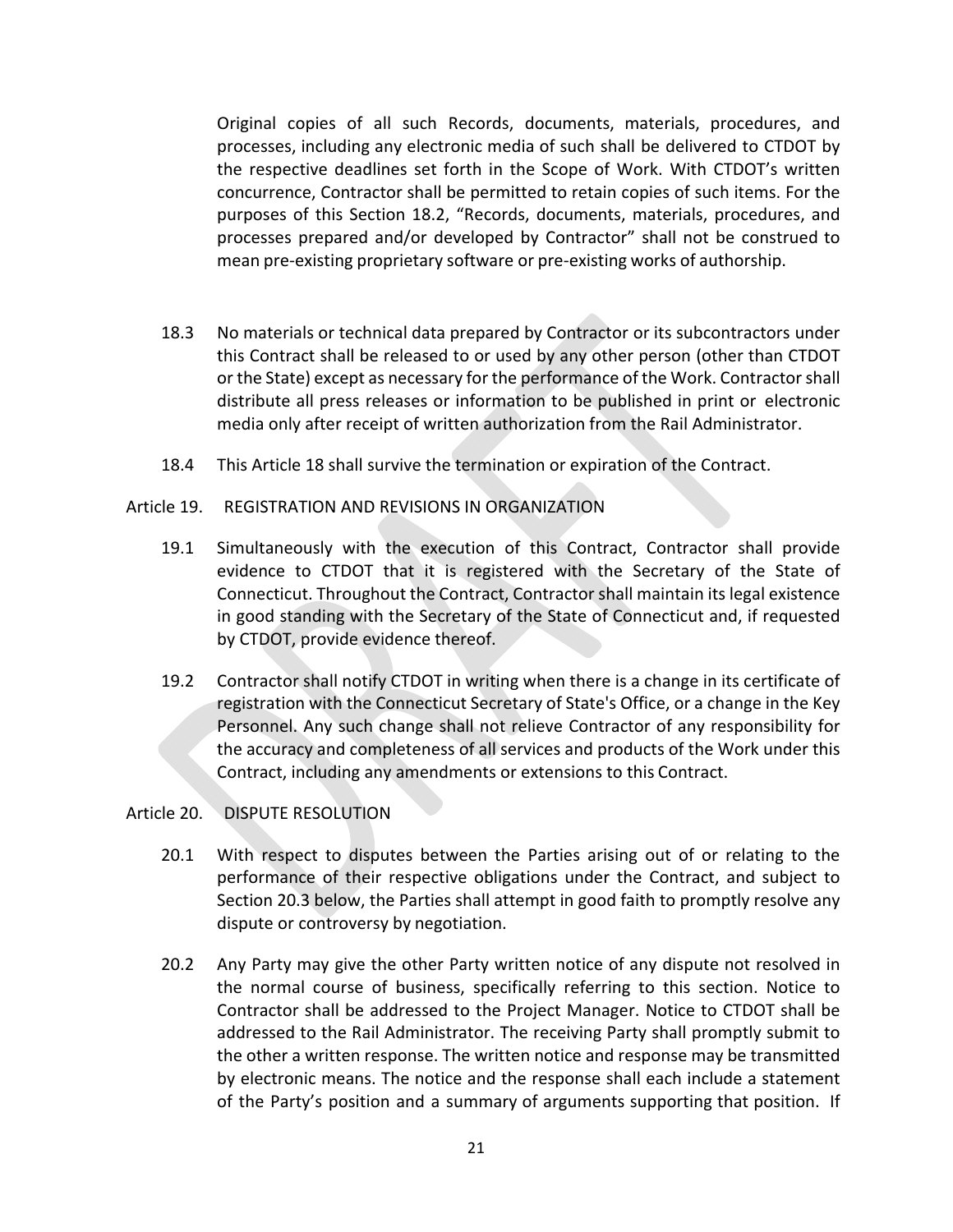deemed appropriate, the Parties shall meet at a mutually acceptable time and place, and, thereafter, as often as they reasonably deem necessary, to attempt to resolve the dispute. The Parties agree that in efforts to resolve disputes, all reasonable requests for relevant information made by one Party to the other will be honored. It is the goal of the Parties to attempt to negotiate resolutions within thirty (30) days of the date that the written notification of a dispute is received by the receiving Party. If the issue is not resolved after meeting or if the Parties fail to meet for whatever reason, the matter shall automatically elevate to CTDOT's Bureau Chief for the Bureau of Public Transportation and to the designated corporate representative of Contractor to attempt to resolve the dispute.

- 20.3 If such Bureau Chief and designated corporate representative of Contractor are unable to reach agreement as to the resolution of the disputed issue(s), the issue(s) shall be subject to non‐binding mediation. A written request for mediation can be made by either Party. The mediation shall take place at 2800 Berlin Turnpike, Newington, Connecticut, or at such location in Connecticut as the parties shall agree. The mediation shall be conducted before a single mediator to be agreed upon by CTDOT and Contractor. If CTDOT and Contractor cannot agree on the mediator, each shall select a mediator and such mediators shall together unanimously select a neutral mediator who will conduct the mediation. Each of CTDOT and Contractor shall bear the fees and expenses of its mediator and the fees and expenses of the final mediator shall be borne one‐half by CTDOT and one‐half by Contractor. The decision of the mediator shall be non-binding on CTDOT or Contractor.
- 20.4 If the Parties are unable to resolve their dispute through negotiation, the Parties reserve all other remedies under the Contract and at law. For issues related to safety, compliance with Federal and State law or other matters for which CTDOT determines immediate redress is required but that Contractor disputes, Contractor shall not delay its performance of any work required to redress such issues during the pendency of any dispute resolution process that Contractor may initiate under this Article. If a Federal, State or local authority having jurisdiction over the Work performed by Contractor pursuant to this Contract makes a determination that there is a violation of applicable safety or other regulations, that determination shall be final and binding on Contractor, and shall not, as between CTDOT and Contractor, be the subject of dispute resolution under this Contract.
- 20.5 Contractor shall continue to fully perform the Work and all of its obligations under the Contract, notwithstanding any dispute or dispute resolution process.

#### Article 21. BREACH

- 21.1 The following shall be deemed to be a "Breach" of this Contract:
	- (a) Contractor fails to observe or perform any covenant, agreement,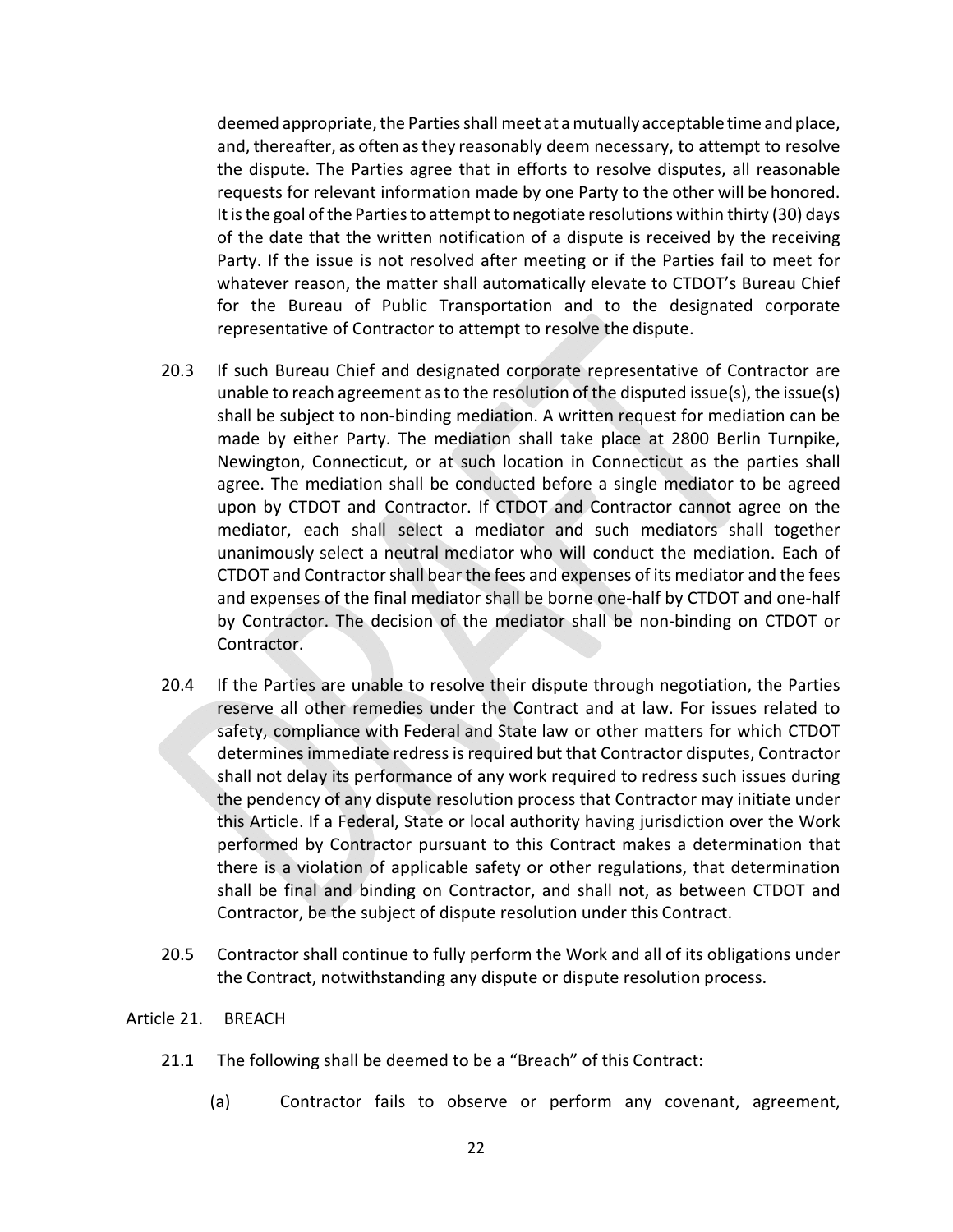obligation, condition or provision of this Contract, including, but not limited to, the Scope of Work, if such failure shall continue outside of any applicable cure period;

- (b) Contractor admits in writing its inability to pay its debts as they mature, or makes an assignment for the benefit of creditors, or applies for or consents to the appointment of a trustee or receiver for itself or for a substantial part of its property;
- (c) A trustee or receiver is appointed for Contractor for a substantial part of its property and it is not discharged within sixty (60) days after such appointment; or
- (d) Bankruptcy, reorganization, receivership, arrangement, insolvency or liquidation proceedings, or other proceedings for relief under any Federal or State bankruptcy law, or similar law for the relief of debtors are instituted by or against Contractor, and, if instituted against Contractor, are allowed against it or are consented to by it or are not dismissed within sixty (60) days after such institution.
- 21.2 If a Breach has occurred, CTDOT shall provide Official Notice to Contractor pursuant to Article 29. Such Official Notice may set forth, at CTDOT's discretion, an opportunity to cure such Breach within the time period set forth in the notice (the "Cure Period"). CTDOT may extend the Cure Period if CTDOT is satisfied that Contractor is making a good faith effort to cure, but the nature of the Breach is such that it cannot be cured within the Cure Period.
- 21.3 In the event of a Breach, CTDOT may require Contractor to prepare and submit to CTDOT a corrective action plan in connection with the Breach. The corrective action plan shall provide a detailed explanation of the reasons for the cited deficiency, Contractor's assessment or diagnosis of the cause, and a specific proposal to cure or resolve the deficiency. Contractor shall submit the corrective action plan within ten (10) business days following the request for the plan by CTDOT. The corrective action plan is subject to approval by CTDOT. Notwithstanding the submission and acceptance of a corrective action plan, Contractor remains responsible for achieving all performance standards, levels and requirements set forth in the Scope of Work. The acceptance of a corrective action plan shall not excuse prior substandard performance, relieve Contractor of its duty to comply with performance standards, levels and requirements or its obligation to pay damages, or prohibit CTDOT from pursuing additional remedies or other means to correct substandard performance.
- 21.4 CTDOT may include within the Official Notice of the Breach an effective termination date of this Contract. If the identified Breach is not cured by the stated termination date, unless otherwise modified by CTDOT in writing prior to such date, no further action shall be required of CTDOT to affect the termination as of the stated date. If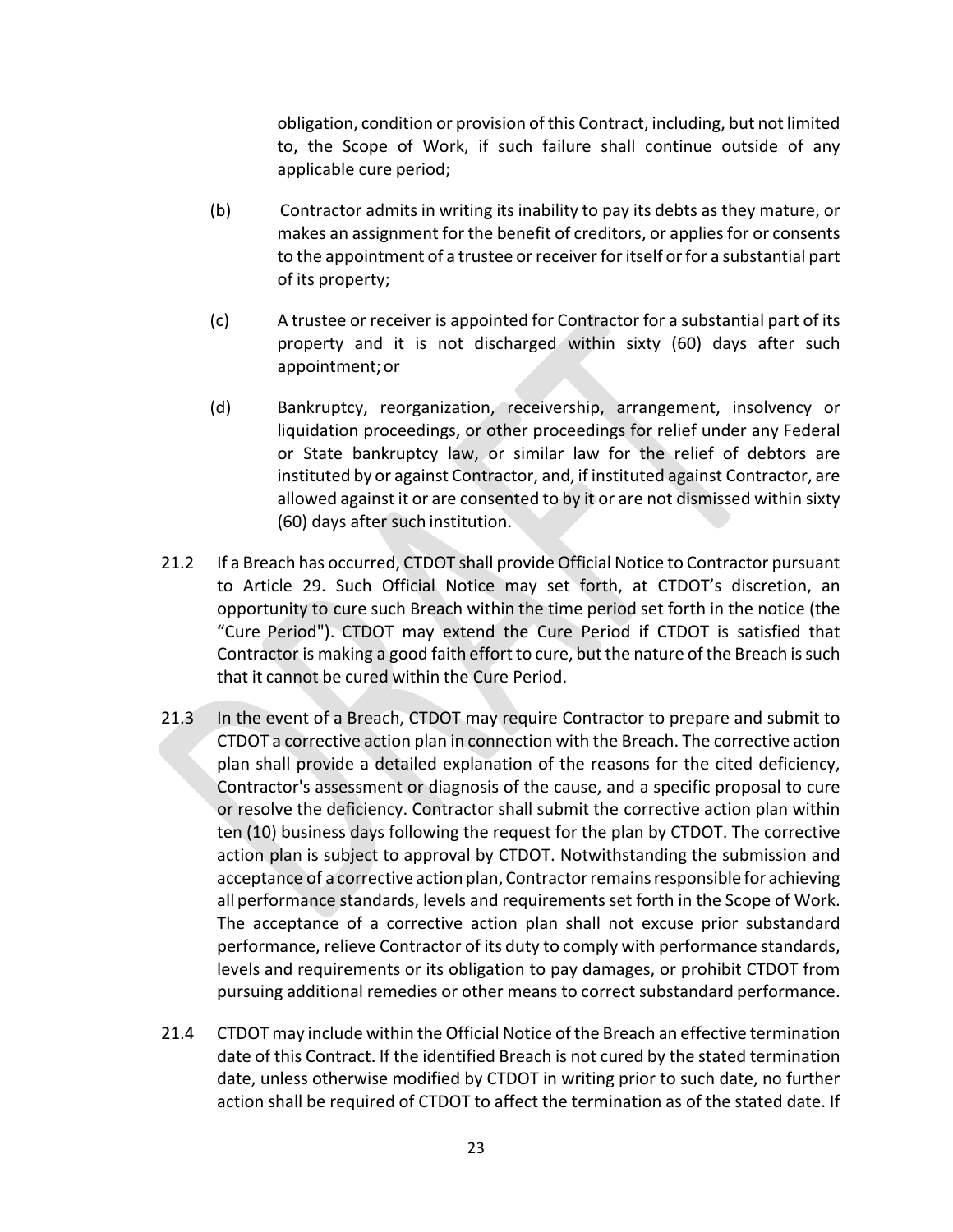the notice does not set forth an effective termination date, CTDOT shall be required to provide Contractor no less than twenty‐four (24) hours Official Notice prior to terminating the Contract.

- 21.5 If CTDOT reasonably and in good faith determines Contractor has not performed in accordance with the Contract, CTDOT may withhold payment in whole or in part in an amount reasonably related to the non‐performance pending resolution of the performance issue, provided that CTDOT notifies Contractor in writing prior to the date that the payment would have been due.
- 21.6 A failure by either Party to enforce or require compliance with any provisions of this Contract at any time during the Term shall in no way affect the validity of this Contract, or any portion hereof, and shall not be deemed a waiver of the right of the Party thereafter to enforce any and each such provision.
- 21.7 This Article 21 shall survive the termination or expiration of the Contract.

## Article 22. TERMINATION

- 22.1 In addition to the termination rights set forth in Section 22.4 of this Contract, CTDOT may terminate the Contract whenever CTDOT makes a written determination that such termination is in the best interests of CTDOT or the State. CTDOT shall notify Contractor in writing of the termination in accordance with Section 22.2 of this Contract.
- 22.2 In the event CTDOT decides to terminate the Contract, CTDOT shall send the notice of termination to Contractor (a "Termination Notice") pursuant to the Official Notice requirements of Article 29. The Termination Notice shall specify the effective date of termination, no less than six (6) months from the date of the Termination Notice, and the extent to which Contractor must complete its performance under the Contract prior to such date. Upon receipt of a Termination Notice, Contractor shall cease operations as CTDOT directs in the Termination Notice, undertake commercially reasonable efforts to mitigate any losses or damages, take all actions that are necessary or appropriate, or that CTDOT may reasonably direct, for the protection, and preservation of the goods and materials and any other property. Except for any Work which CTDOT directs Contractor to perform in the Termination Notice prior to the effective date of termination, and except as otherwise provided in the Termination Notice, Contractor shall terminate or conclude all existing subcontracts and purchase orders and shall not enter into any further subcontracts, purchase orders or commitments. Contractor shall also deliver to CTDOT all Records in accordance with the Scope of Work. The Records are deemed to be the property of CTDOT and Contractor shall deliver them to CTDOT, at no cost or expense to CTDOT, no later than thirty (30) days after the termination of the Contract or fifteen (15) days after Contractor receives a written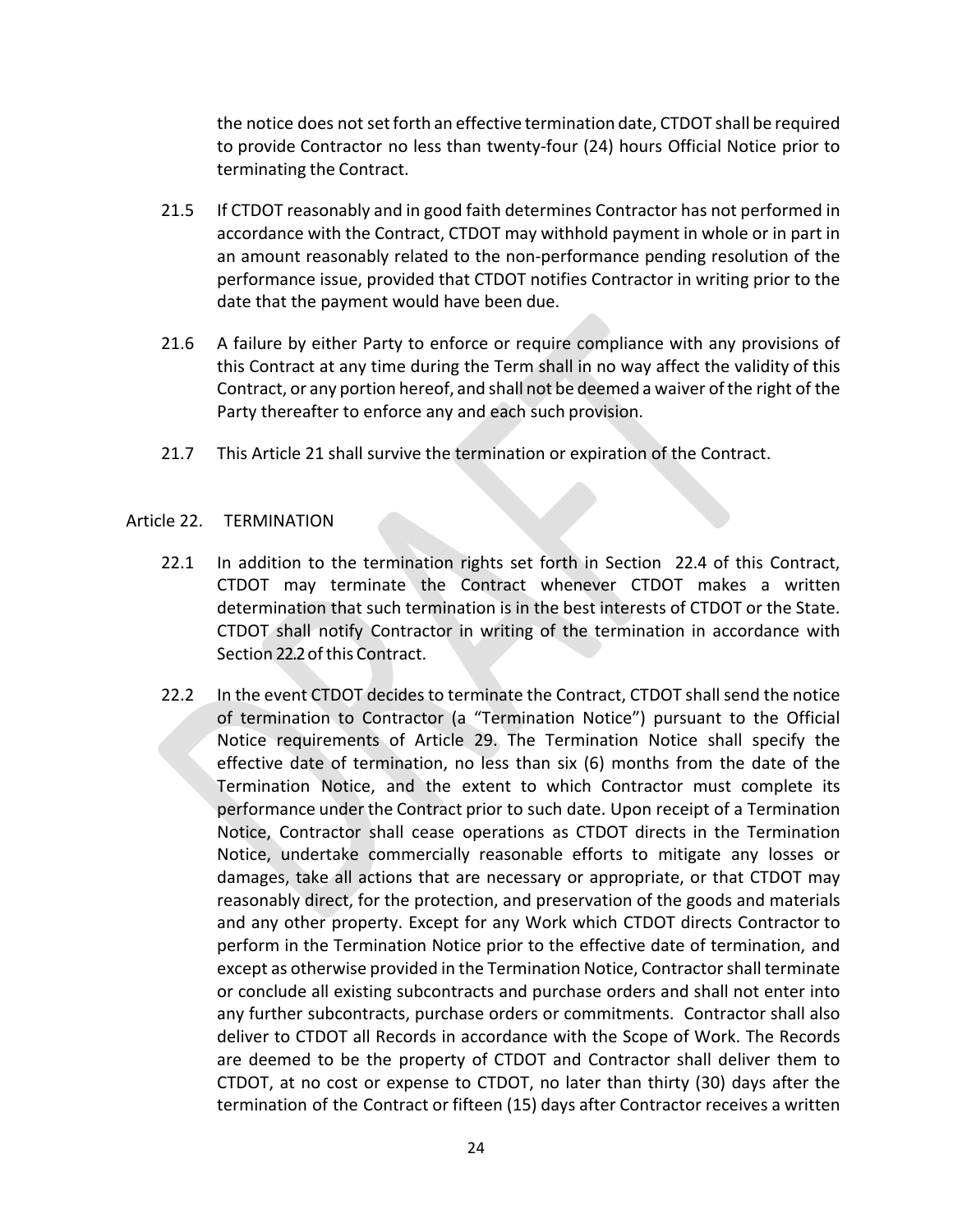request from CTDOT for the Records. Contractor shall deliver all Records in electronic, magnetic or other intangible form in a non‐proprietary format, such as, but not limited to, ASCII or .TXT. Such transfer of Records shall not transfer ownership of intellectual property contained in such Records, except as provided in Section 21.2 of this Contract.

- 22.3 CTDOT shall, within forty-five (45) days of the effective date of termination, reimburse Contractor for its Work rendered and accepted by CTDOT or for any goods and materials delivered by Contractor prior to the date of the Termination Notice. In addition, CTDOT shall, within forty-five (45) days of the effective date of termination reimburse all reasonable actual costs incurred after termination in completing those portions of the Work or other close‐out activities as required by the Termination Notice ("Post Termination Costs"). However, Contractor is not entitled to receive and CTDOT is not obligated to tender to Contractor any payments for anticipated or lost profits. Post Termination Costs shall be paid as Change Order Work under the Contract and shall constitute full and final payment for all services performed by Contractor under this Contract. Upon request by CTDOT, Contractor shall assign to CTDOT, or any replacement contractor which CTDOT designates, all subcontracts, purchase orders, warranties, and other commitments, and remove from State premises, whether leased or owned, all of Contractor's property, equipment, waste material and rubbish related to its Work. This section 22.2 shall survive the termination of this Contract.
- 22.4 Except as otherwise provided in this Contract, upon termination of the Contract, all rights and obligations shall be null and void, so that no Party shall have any further rights or obligations to any other Party, except with respect to the provisions in this Contract which survive termination. All representations and warranties of the parties under the Contract shall survive such termination to the extent not otherwise limited in the Contract and without each one of them having to be specifically mentioned in the Contract.
- 22.5 In the event CTDOT terminates this Contract in whole or in part, CTDOT may procure, upon such terms and in such manner as CTDOT may deem appropriate, supplies or services similar to those so terminated, and Contractor shall be liable to CTDOT for any excess costs for such similar supplies or services; provided that Contractor shall continue the performance of this Contract to the extent not terminated under the provision of this Article 22.
- 22.6 If this Contract is terminated as provided in this Article 22, CTDOT, in addition to any other rights provided in this section, may require Contractor to transfer title and deliver to CTDOT, in the manner and to the extent directed by CTDOT, any completed supplies, and such partially completed supplies and materials, parts, tools, dies, jigs, fixtures, plans, drawings, information, and Contract rights (herein after called "manufacturing materials") as Contractor may have specifically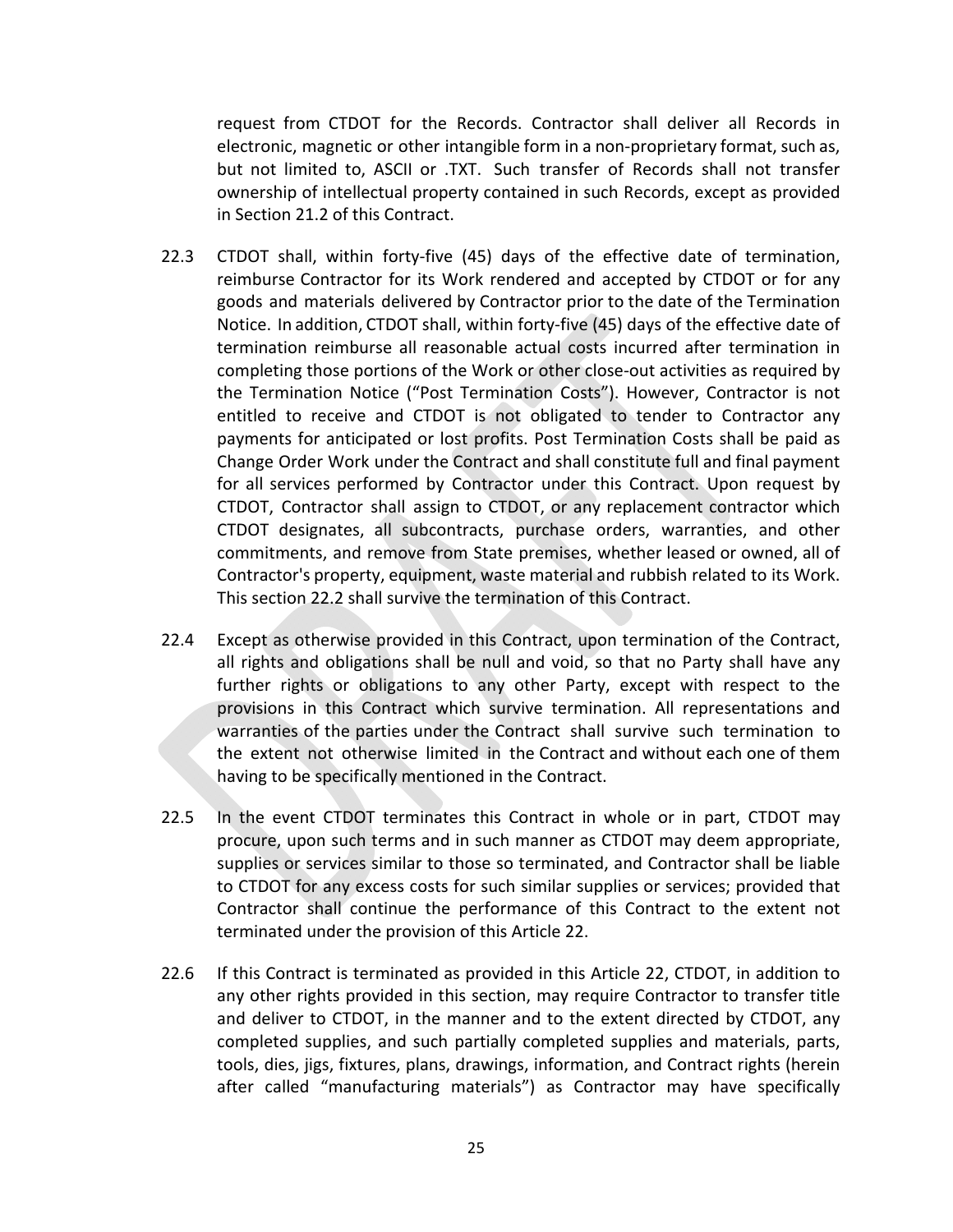produced or specifically acquired for the performance of such part of this Contract as has been terminated; and Contractor shall, upon direction of CTDOT, protect and preserve property in the possession of Contractor in which CTDOT has an interest.

- (a) Payment for completed supplies delivered to and accepted by CTDOT shall be at the Contract price.
- (b) Payment for manufacturing materials delivered to and accepted by CTDOT and for protection and preservation of property shall be in an amount agreed upon by Contractor and CTDOT; failure to agree to such amount shall be a dispute concerning a question of fact within the meaning of the section of this Contract entitled "Dispute Resolution", Article 20.
- (c) CTDOT may withhold from amounts, otherwise due Contractor for such completed supplies or manufacturing materials, such sum as CTDOT determines to be necessary to protect CTDOT against loss because of outstanding liens or claims of former lien holders.
- 22.7 Termination of the Contract pursuant to this Article 22 shall not be deemed to be a Breach of the Contract by CTDOT or the State.
- Article 23. SUSPENSION OF THE WORK
	- 23.1 CTDOT, in its sole discretion, reserves the right to stop or suspend all or any portion of the Work for such period as it may deem necessary or in the best interest of the State, including without limitation, due to the failure on the part of Contractor to carry out orders given or to perform any obligations under the Contract or to factors that are not the responsibility of Contractor. Contractor shall comply immediately with the written order of CTDOT to suspend the Work in whole or in part.
	- 23.2 In the event that CTDOT orders a suspension of the Work in part, Contractor shall, to the extent reasonably practicable under the circumstances, safeguard the existing non‐ suspended Work.
	- 23.3 If the suspension of Work is substantially due to Contractor's failure to perform Work to CTDOT's satisfaction or fulfill its responsibilities under this Contract to CTDOT's satisfaction, or other action or omission on the part of Contractor, all costs related to the suspension shall be borne by Contractor. Contractor shall not be entitled to additional compensation as a result of the suspension for any Change Order as a result of the suspension.
	- 23.4 If the suspension of Work is due to factors that are not the responsibility of Contractor or its subcontractors, suspension of all or any portion of the Work may entitle Contractor to compensation and/or schedule extensions pursuant to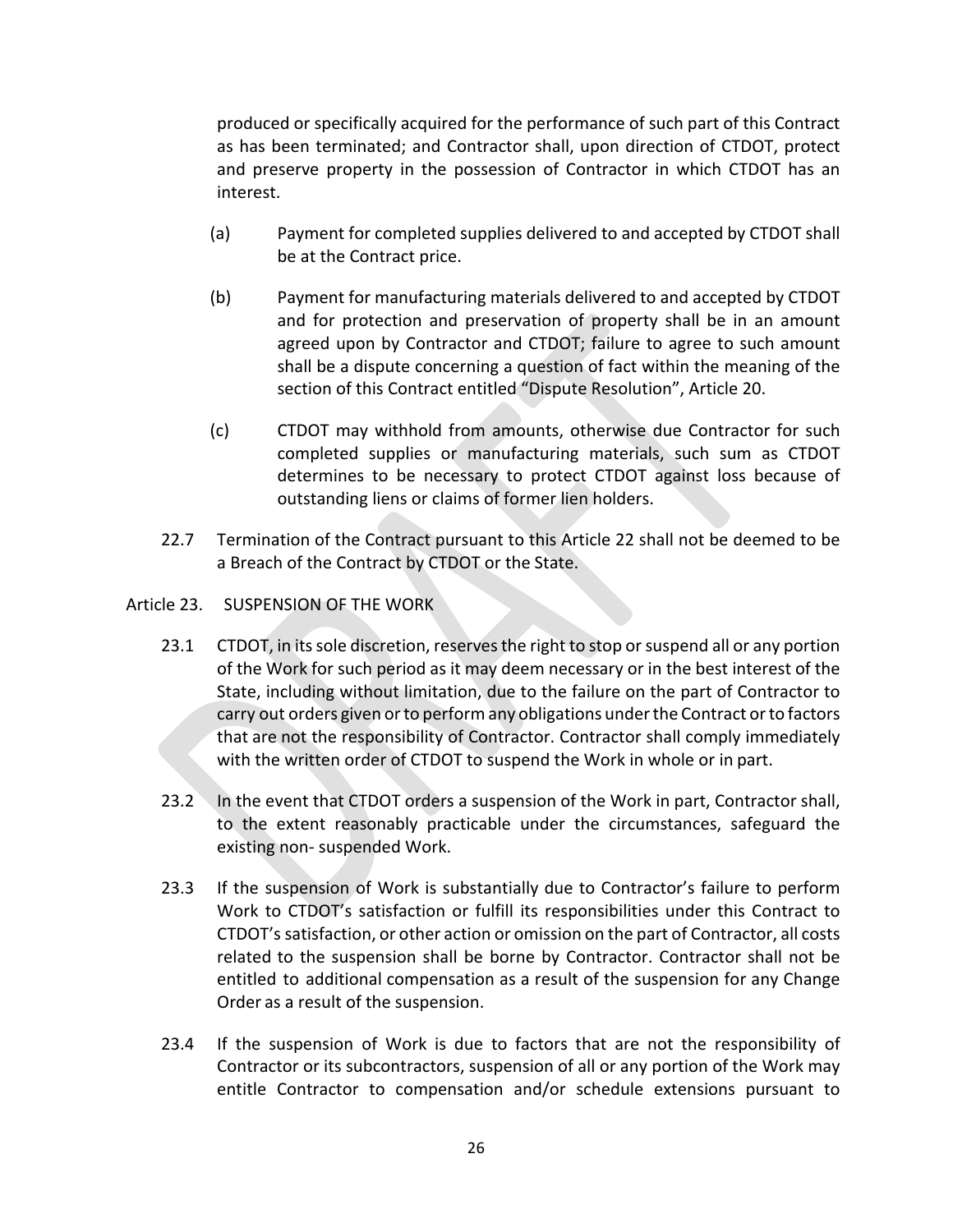Section 23.7 of this Contract.

- 23.5 It is expressly understood and agreed that CTDOT's ordering of a suspension of Work under this Article 23 shall not prejudice CTDOT's rights to seek any remedies under the Contract or at law or in equity and obtain full reimbursement from Contractor of all damages caused by Contractor.
- 23.6 In the event of a suspension of the Work Contractor shall not be relieved of responsibilities under this Contract, except the obligations to perform the Work which CTDOT has specifically directed Contractor to suspend under this Article 23.
- 23.7 Contractor shall resume suspended Work pursuant to written direction from CTDOT and the requirements and the timeframe or schedule set forth in such written direction. Within seven (7) calendar days of receipt of the written direction to resume Work, Contractor may submit to CTDOT in writing a request for adjustment for additional time, and/or additional compensation, to complete the Work. The request shall set forth the reasons and support for any adjustment. CTDOT will notify Contractor within thirty (30) calendar days whether Contractor's request for additional time or compensation is or is not approved or if additional information is needed for CTDOT to complete its review of the request.
- 23.8 Contractor hereby agrees that he shall have no claim for damages of any kind on account of any delay in commencement of the work or any delay or suspension of any portion thereof, except as hereinafter provided.
	- (a) If the Engineer in his judgment shall determine that the performance of all or any major portion of the work is suspended, delayed, or interrupted for any unreasonable period of time, any act of CTDOT in the administration of the Contract or by CTDOT's failure to act as required by the Contract within the time specified in the Contract (or if no time is specified, within a reasonable time), and without the fault or negligence of Contractor, an adjustment shall be made by CTDOT for any increase in the actual cost of performance of the Contract (excluding profit and overhead) necessarily caused by the period of such suspension, delay, or interruption.
	- (b) Adjustment shall be made also in the delivery or performance dates or any other contractual provision affected by such delay or interruption.
	- (c) No adjustment shall be made if the performance by Contractor would have been prevented by other causes even if the work had not been suspended, delayed or interrupted by CTDOT or its representative.
	- (d) No adjustment shall be made, under this Section, for which an adjustment is provided or excluded under any other Section of this Contract.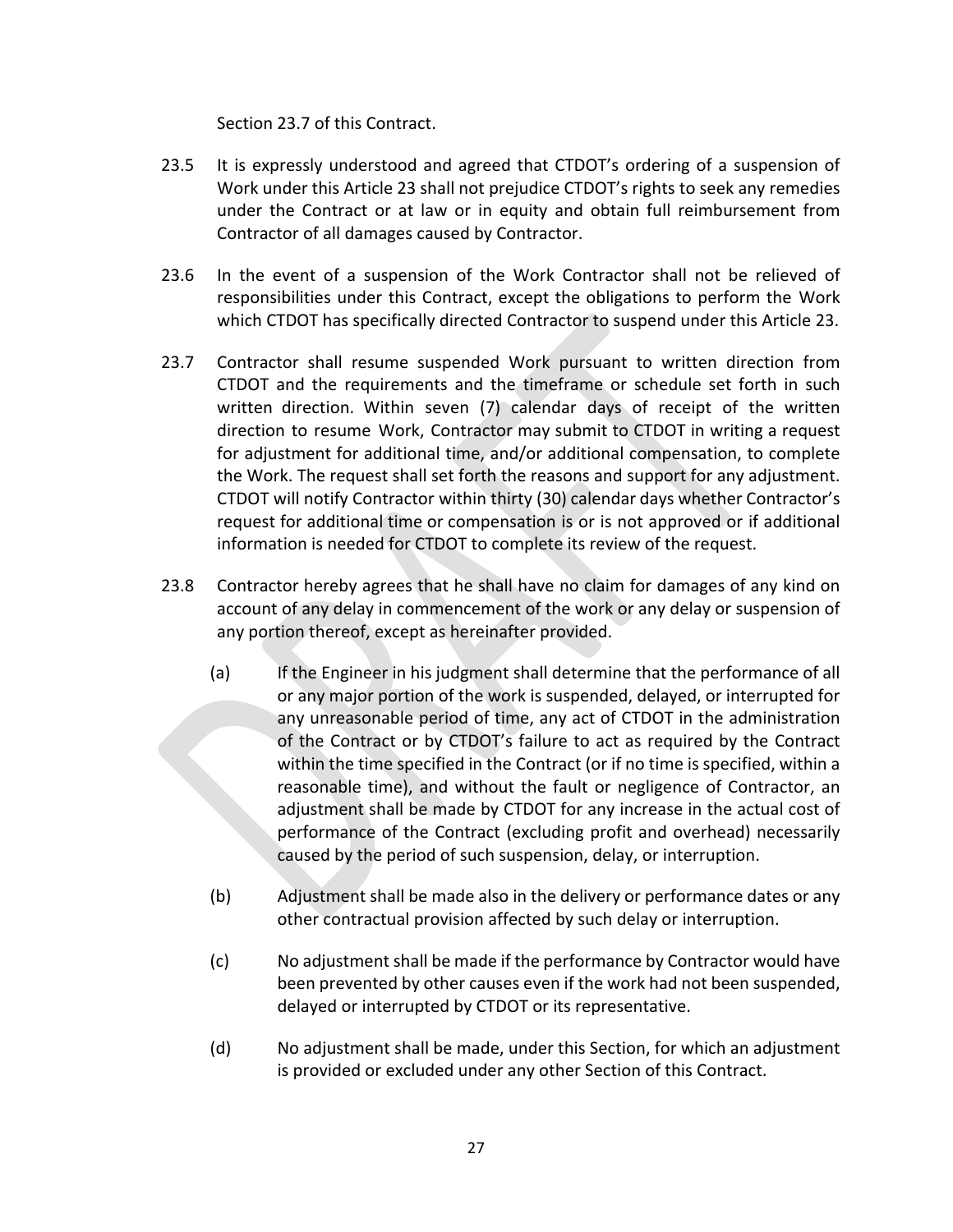- 23.9 No claim shall be allowed under this Subsection for CTDOT's failure to act as required by the Contract within the time specified in the Contract (or if no time is specified, within a reasonable time) for any cost incurred more than twenty (20) days before Contractor shall have notified CTDOT in writing of his claim due to CTDOT's failure to act.
- 23.10 No claim under this Subsection shall be allowed unless the claim, in an amount stated, including breakdown of how the amount was computed, is asserted in writing as soon as practical after the termination of such delay or interruption, but not later than the date of the final payment under the Contract.
	- (a) Any dispute concerning whether the delay or suspension is unreasonable or any other question of fact arising under this paragraph shall be determined by CTDOT or its designee and such determination and decision, in case any question should arise, shall be a condition precedent to the right of Contractor to receive any money hereunder."
	- (b) Contractor further agrees that the sole allowance for any such delay or suspension, other than as provided above, is an extension of time as provided in Article 7.

## Article 24. WARRANTY

- 24.1 Contractor warrants that all rail cars, specialized tools, diagnostic equipment, spare parts, material and equipment, and documentation shall be new, the best of its kind or quality, free from failures, defects in design, material and workmanship fit for its intended use as set forth in the Technical Specification, and of safe, substantial, and durable construction.
- 24.2 Contractor's obligation under this Article 24 shall be to promptly remedy any defect by repair or replacement, in accordance with the Scope of Work, and at Contractor's own cost and expense (including Contractor engineering time and cost of removal and installation), of any item which, under the contemplated specified use and with proper maintenance, proves defective or insufficient within its warranty period (whether the defect be patent or latent), or during such period proves to have failed to comply with the Technical Specification. Contractor must make arrangement with CTDOT's contracted rail equipment maintenance provider ("Maintenance Provider") to provide all labor to remedy such defects, at Contractor's cost with direct payment made to the Maintenance Provider.
- 24.3 Warranties in this Article are in addition to any statutory remedies or warranties imposed on Contractor.
- 24.4 All corrective and warranty work and services that are to be accomplished on the State's property must be performed by CTDOT's contracted rail equipment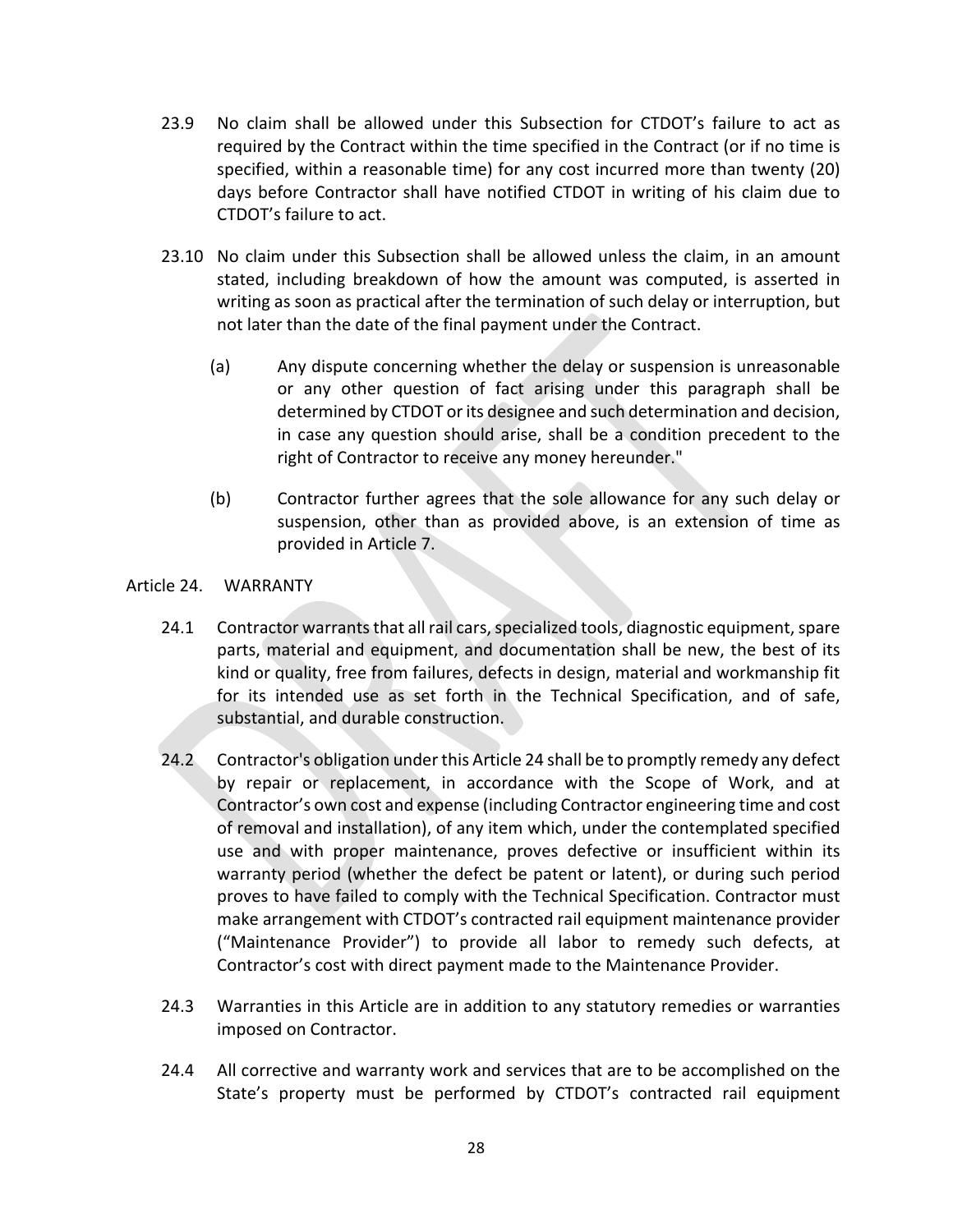maintenance provider ("Maintenance Provider") designated by CTDOT. All negotiations for the performance of such work and services must be conducted solely with the Maintenance Provider. CTDOT shall not at any time, be charged for required corrective and warranty work and services provided by the Maintenance Provider or Contractor.

- 24.5 If, after placing the rail car into revenue service operation, and for the duration of the warranty period, the equipment fails to meet the terms of the warranty, CTDOT will notify Contractor of the existence of such a defect.
- 24.6 Contractor shall correct or replace the defective equipment at its expense including associated costs such as, but not limited to, freight out and in, service engineering charges, etc. and shall be subject to all provisions of this section to the same extent as materials initially delivered and shall be in accordance with section 24.2.
- 24.7 If Contractor receives warranties from Subcontractors, such warranties shall be passed to CTDOT.
- 24.8 The warranty shall not apply to any part or component of the rail car that has been subjected by CTDOT to negligent damage due to the negligence of CTDOT, accident, or that has been repaired or altered by CTDOT so as to adversely affect its performance or reliability, except insofar as such repairs were in accordance with Contractor's maintenance manuals and the workmanship was in accordance with recognized standards of the industry. The warranty shall also be voided if CTDOT fails to conduct normal inspections and scheduled preventive maintenance procedures as recommended in Contractor's maintenance manuals.
- 24.9 The warranty shall apply to scheduled maintenance items except consumables. The warranty shall extend to any part that fails or is damaged as a result of a failure of a warranted part.
- 24.10 When warranty repairs are required, CTDOT, and Contractor shall agree within two (2) working days or less after notification on the most appropriate course for the repairs and the exact scope of the repairs to be performed under the warranty.
	- (a) If no agreement is reached within two (2) working days or less, or if Contractor fails or refuses to replace or correct the deficiency, CTDOT may have the materials corrected or replaced with similar items.
	- (b) CTDOT will bill Contractor the full amount, plus a service and general administration fee, of the costs occasioned thereby, or obtain an equitable adjustment in the Contract price to compensate for the defects.
- 24.11 If CTDOT requires Contractor to perform major warranty covered repairs, Contractor must begin work necessary to effect repairs within five (5) working days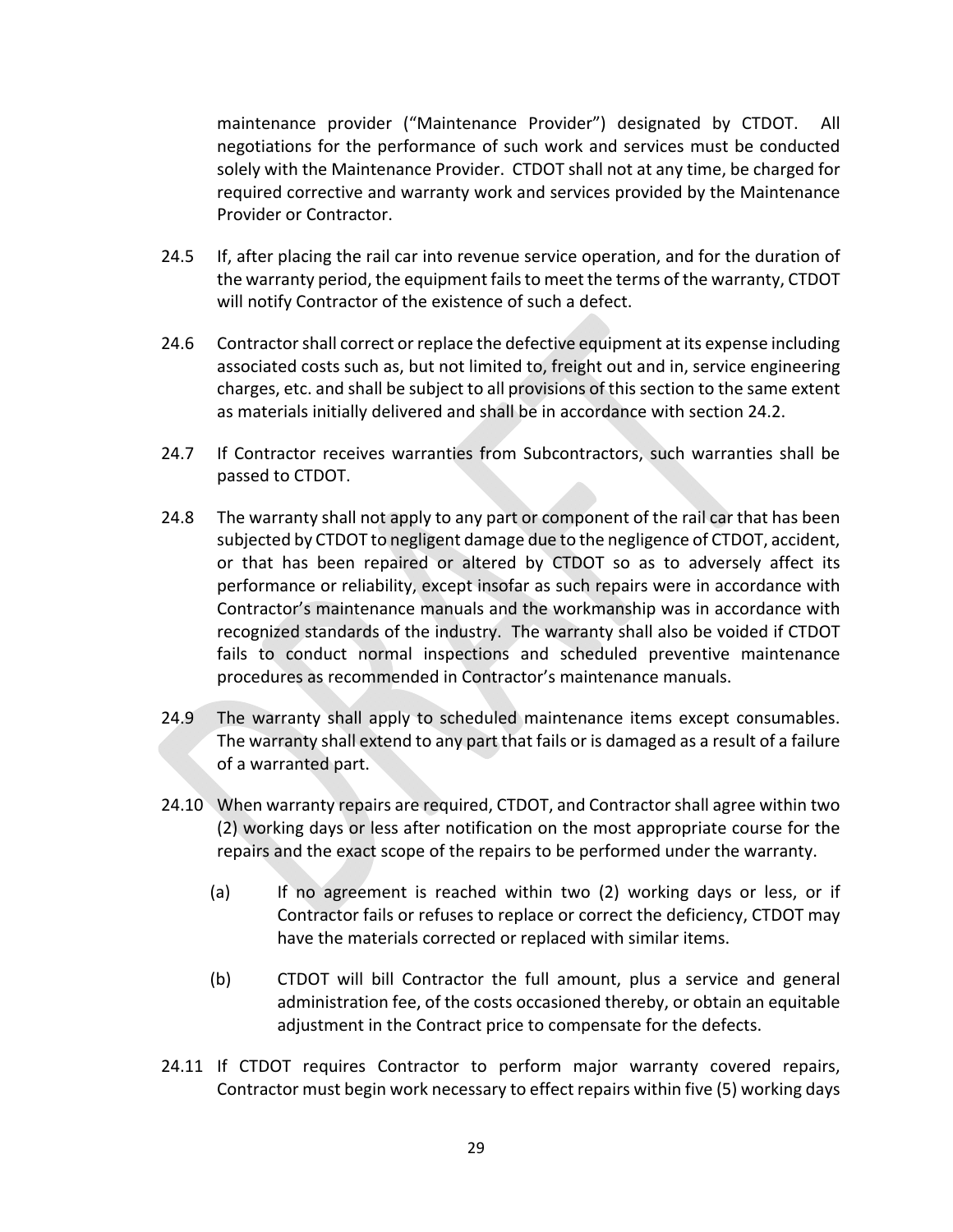after receiving notification of a defect. CTDOT shall make the rail car available for complete repairs in accordance with Contractor's timely repair schedule.

- (a) It is agreed that Contractor will undertake major warranty repairs in accordance with section 24.2 (i.e. those which cannot be performed by the Maintenance Provider at the CCR shop) within five (5) working days after receiving notification of a defect. For non‐major repairs, Contractor will perform the repair work as soon as possible, but not to exceed ten (10) days.
- 24.12 In no case shall corrective and/or warranty work, under guarantee or otherwise, of defects in design, material, or workmanship, take the form of an increase in maintenance requirement beyond that specified in the Contract, or that submitted by Contractor at the time of bidding for the Contract, or that described in the original edition of the maintenance instructions.
- 24.13 If CTDOT performs the warranty covered repairs, it shall correct or repair the defects and any related defects using Contractor supplied spare parts if available from its own stock, or those supplied by Contractor specifically for this repair.
	- (a) If spare parts are not available from Contractor on a timely basis, then original parts of the same or better quality shall be used by CTDOT so as to maintain original equipment performance fit, durability, reliability, and function. Substitution of used parts for new spare parts is prohibited.
	- (b) Monthly, or at a period to be mutually agreed upon, reports of all repairs covered by this warranty shall be submitted by CTDOT to Contractor for reimbursement or replacement of spare parts.
- 24.14 Contractor shall update the list of recommended spare parts as needed throughout the duration of the warranty period ("Warranty Spare Parts") which shall be maintained on site by Contractor.
	- (a) Contractor may request that parts covered by the warranty be returned to the manufacturing plant. The total cost for this action shall be paid by Contractor.
	- (b) CTDOT shall be reimbursed by Contractor for defective parts and for parts that must be replaced to correct the defect. It is agreed that any spare parts borrowed by Contractor shall be replaced with like components as originally delivered.
	- (c) If any component, unit, or subsystem is repaired, rebuilt, or replaced by Contractor or by CTDOT, with the concurrence of Contractor, the subsystem shall have the unexpired warranty period of the original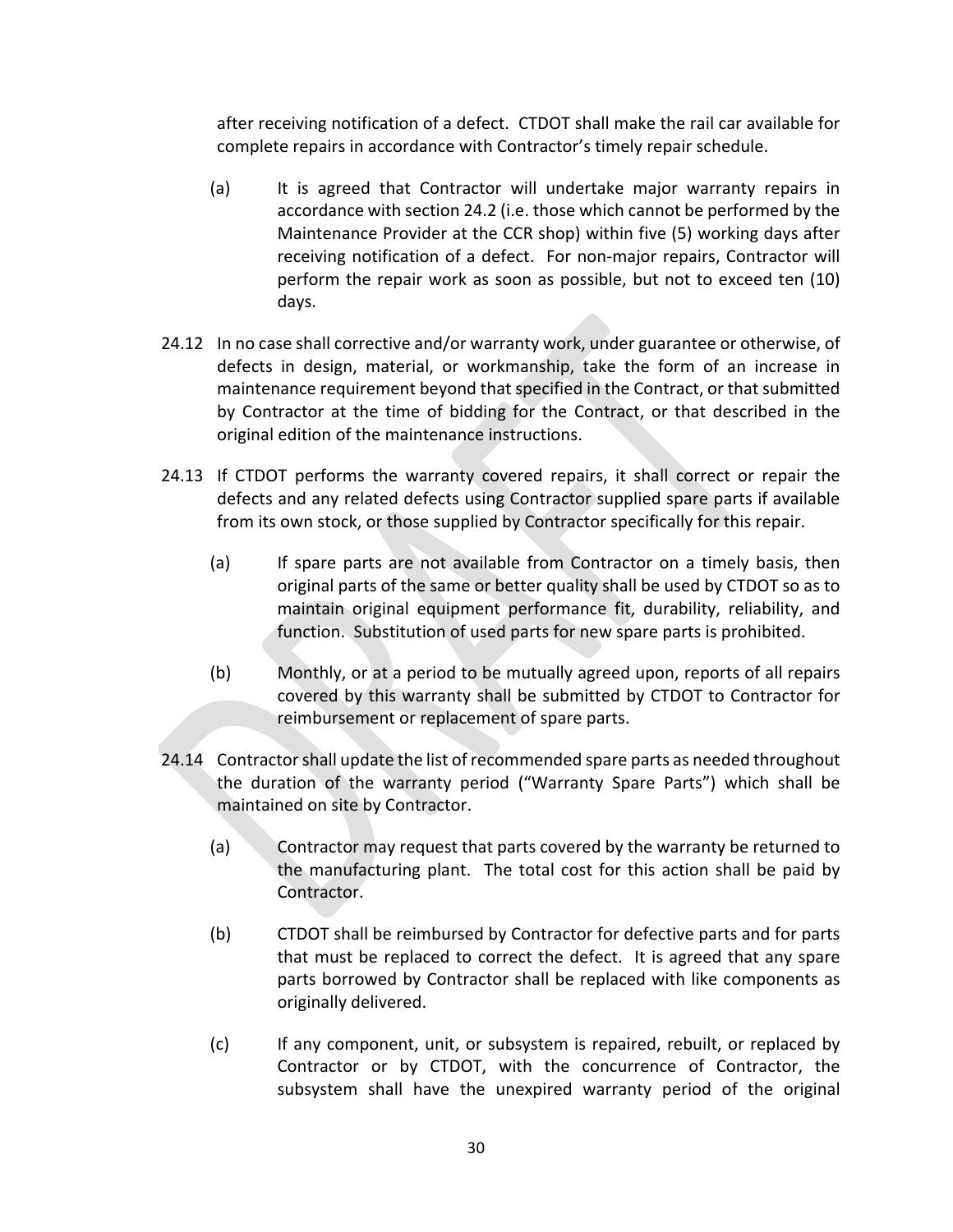subsystem.

- (d) Functional operation, as referred to above, shall commence on the date that the equipment is first put into revenue service operation. If the date of revenue service operation exceeds three (3) months from the date of actual delivery by the Supplier, the Supplier shall have the right to inspect his its equipment prior to revenue service operation.
- (e) At the end of the warranty period, a price for each warranty spare part shall be negotiated between CTDOT and Contractor in order for CTDOT to retain individual warranty spares in its inventory. Price shall be negotiated based on straight line depreciation of the individual part over its service life.

## Article 25. FLEET DEFECT

- 25.1 Without limitation of other remedies, CTDOT may declare a fleet defect in the event that cumulative failures by either system orientation or of any kind identical components serving substantially similar functions exceed three (3) total failures or exceed five (5) percent of the total number of such components in the vehicles, in any consecutive twelve (12) month period prior to the expiration of the warranty period for the last rail car. Systems, subsystems or components which are out of warranty shall not be included in the above calculations.
- 25.2 In such event and notwithstanding the date of expiration or commencement of any warranty period as to any particular item(s), Contractor shall retrofit all item(s) in service and shall implement any necessary design or material modifications as to item(s) not yet accepted. If any such retrofit work is required, the warranty period as to the affected system, subsystem or component shall be extended by one (1) year from the completion of such retrofit work or the expiration of the previously effective warranty period applicable to such affected system, subsystem or component, whichever is later.
- 25.3 In the event that the calculations of failures, based on the above percentages, results in a fractional figure it shall be rounded off to the next highest whole number.

## Article 26. TECHNOLOGY LICENSE

26.1 Contractor hereby grants to CTDOT on Contractor's behalf, and on behalf of its Subcontractors, suppliers and manufacturers (as to whom Contractor represents and warrants that it has the power and authority to grant such sublicense), an irrevocable, perpetual, royalty‐free, nonexclusive license and sublicense ("Technology License") to use, itself or through its agents, for the approved purposes described in Section 26.2, below without recourse to the original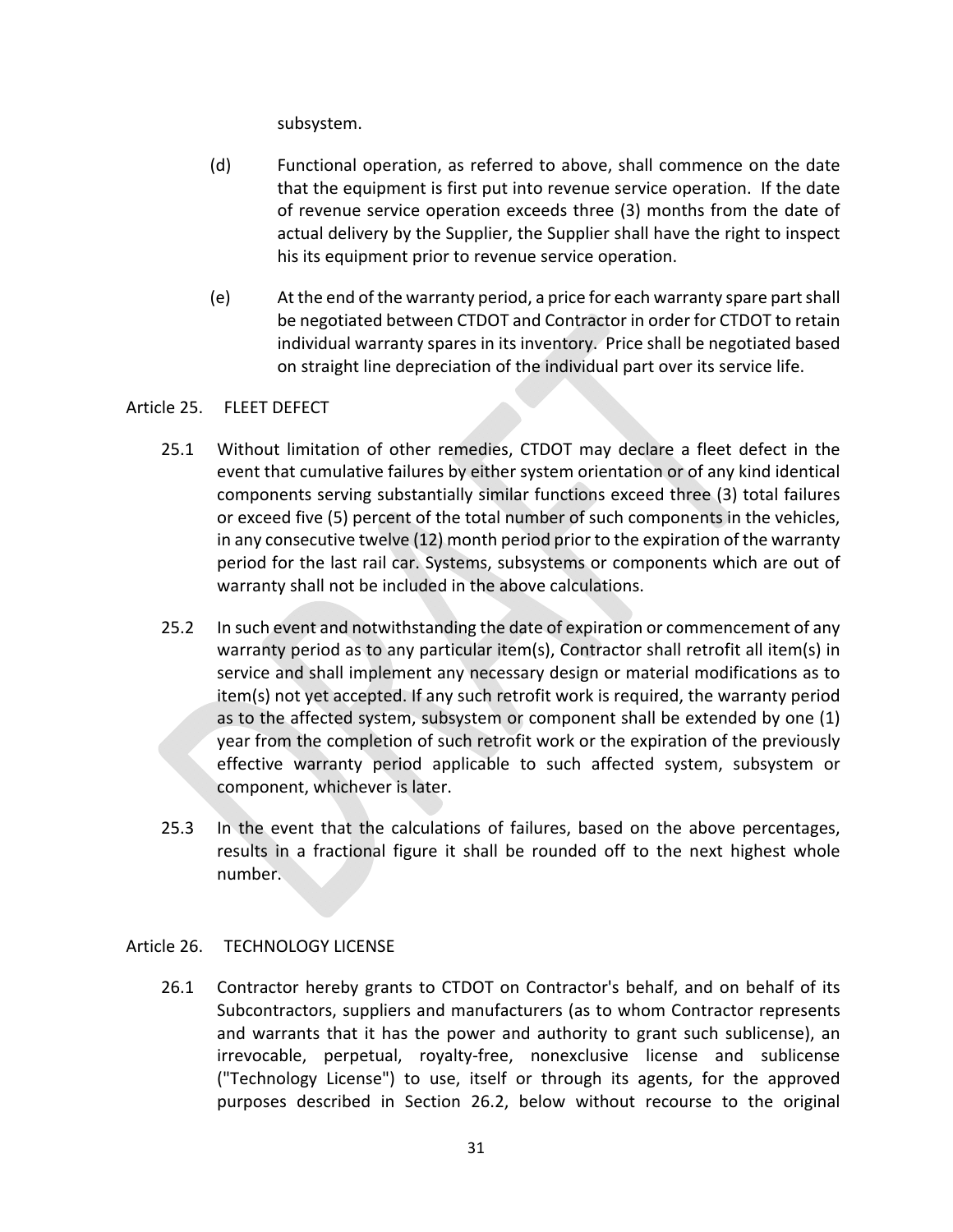Contractor, Subcontractor, supplier or manufacturer: all patented, copyrighted and unpatented technology, know‐how, trade secrets and other proprietary rights, and documentation thereof (except manufacturing detailed drawings and software, which is separately defined at and licensed pursuant to Article 27), which is included in the rail car, including but not limited to all systems, subsystems, assemblies, subassemblies, components, and interface systems and controls which are necessary for the maintenance and repair, modification and upgrading, overhaul and/or remanufacture of the rail car, and for the manufacture of parts which are unavailable for purchase, as defined below, all of which shall be designated the "Licensed Technology".

- 26.2 CTDOT's rights under this Technology License shall be limited to its use for the following:
	- (a) evaluation and qualification for the purposes of future procurements of systems, subsystems and components of subsystems on the rail car to be delivered under this Contract;
	- (b) preparation of specifications for future production orders of passenger rail vehicles employing some or all of the Licensed Technology;
	- (c) maintenance and repair of the rail cars;
	- (d) modification and upgrading of the rail cars;
	- (e) overhaul and/or remanufacture of the rail cars;
	- (f) manufacture of parts for the rail cars which become unavailable for purchase. The term "unavailable for purchase" means that a part is no longer being manufactured; or an inventory of the part in sufficient quantities to meet CTDOT's needs is not available for purchase; or no supplier will sell a part to CTDOT or cannot supply the part according to a delivery schedule that meets CTDOT's needs; or that no supplier will offer the part at a commercially reasonable price.
- 26.3 CTDOT shall not have the right under this Technology License either to use the Licensed Technology to manufacture itself, or to have manufactured for it by a third party as a sublicensee of CTDOT, either the rail cars, systems, subsystems or components thereof, except as specified in the foregoing subsection 26.226.2(f) . The purposes described in the foregoing subparagraphs subsection 26.2(a) through subsection 26.2(f) as limited by the immediately preceding sentence are referred to in this Article as the "Approved Purposes."
- 26.4 This Article 26 shall survive the termination or expiration of the Contract.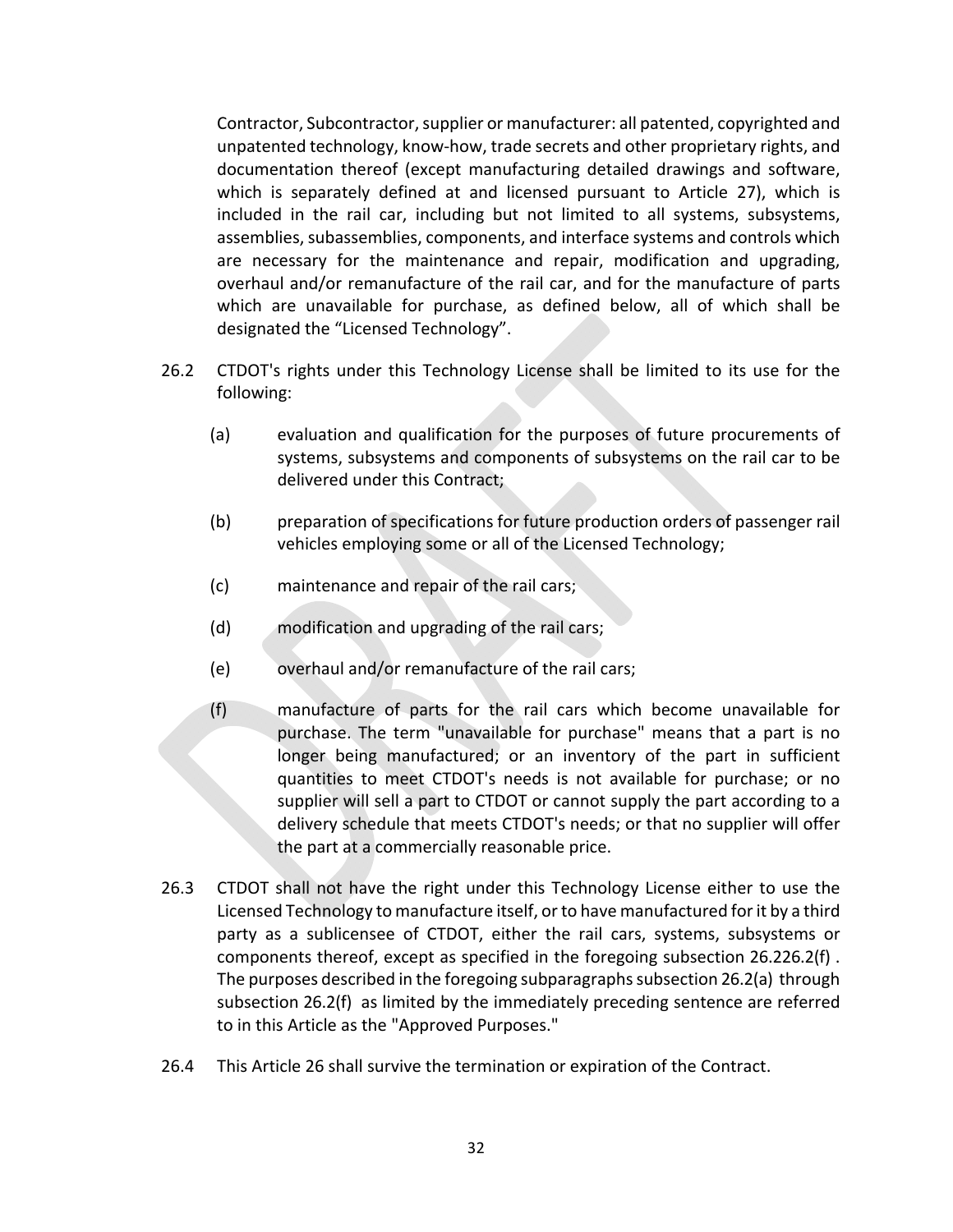#### Article 27. SOFTWARE LICENSE

- 27.1 Contractor hereby grants to CTDOT on Contractor's behalf, and on behalf of its Subcontractors, suppliers and manufacturers (as to whom Contractor represents and warrants that it has or will have the power and authority to grant such sublicense), an irrevocable, perpetual, royalty-free, nonexclusive license and sublicense ("Software License") to use, itself or through its agents, for the approved purposes without recourse to the original Contractor, Subcontractor, Supplier, or Manufacturer: all of the Software (defined in Section 27.2) which is included in the rail car, and in all systems, subsystems, assemblies, subassemblies and components thereof, all interface systems and controls with respect to all of the above, all diagnostic and testing systems, and all other microprocessor‐based systems and software necessary to permit CTDOT to implement the Approved Purposes, including all such systems and software which are necessary for the maintenance and repair, modification and upgrading, overhaul and/or remanufacture of the rail cars and for the manufacture of parts which become obsolete or otherwise unavailable for purchase, all of which shall be designated the "Licensed Software".
- 27.2 The term "Software" shall mean any and all computer application programs which are incorporated as part of any system, subsystem, assembly, subassembly or components thereof, or any interface system control between or among the systems, subsystems, assemblies, subassemblies, or component thereof, in the rail cars, or which are used in connection with a system (which use involves microprocessors, controllers, drivers, or other electronic data processing elements) or which are used in connection with any related diagnostic or testing equipment (if any), together with all related documentation, including without limitation the object code, source code (which, in the alternative may be required to be provided to an Escrow agent for the benefit of CTDOT) and pseudo-code versions of such assemblies, subassemblies, programs, firmware containing such programs, know‐ how protocols, listings, instruction sets, indices and other intellectual property necessary for CTDOT's use of the Software for the Approved Purposes in the form prepared by Contractor, subcontractor, supplier or manufacturer in the regular course of its business, or to the extent that the Specification requires a different form, then in the form required by the Specification.
- 27.3 This Article 27 shall survive the termination or expiration of the Contract.

Article 28. STATUTORILY‐REQUIRED PROVISIONS REGARDING INFORMATION TECHNOLOGY

28.1 In accordance with  $\S$  4d-31 of the CGS, this Contract is deemed to have incorporated within it, and Contractor shall deliver the goods and services required by this Contract in compliance with, all specifications established by the State Comptroller to ensure that all policies, procedures, processes and control systems, including hardware, software and protocols, which are established or provided by Contractor or Contractor Parties, are compatible with and support the State's core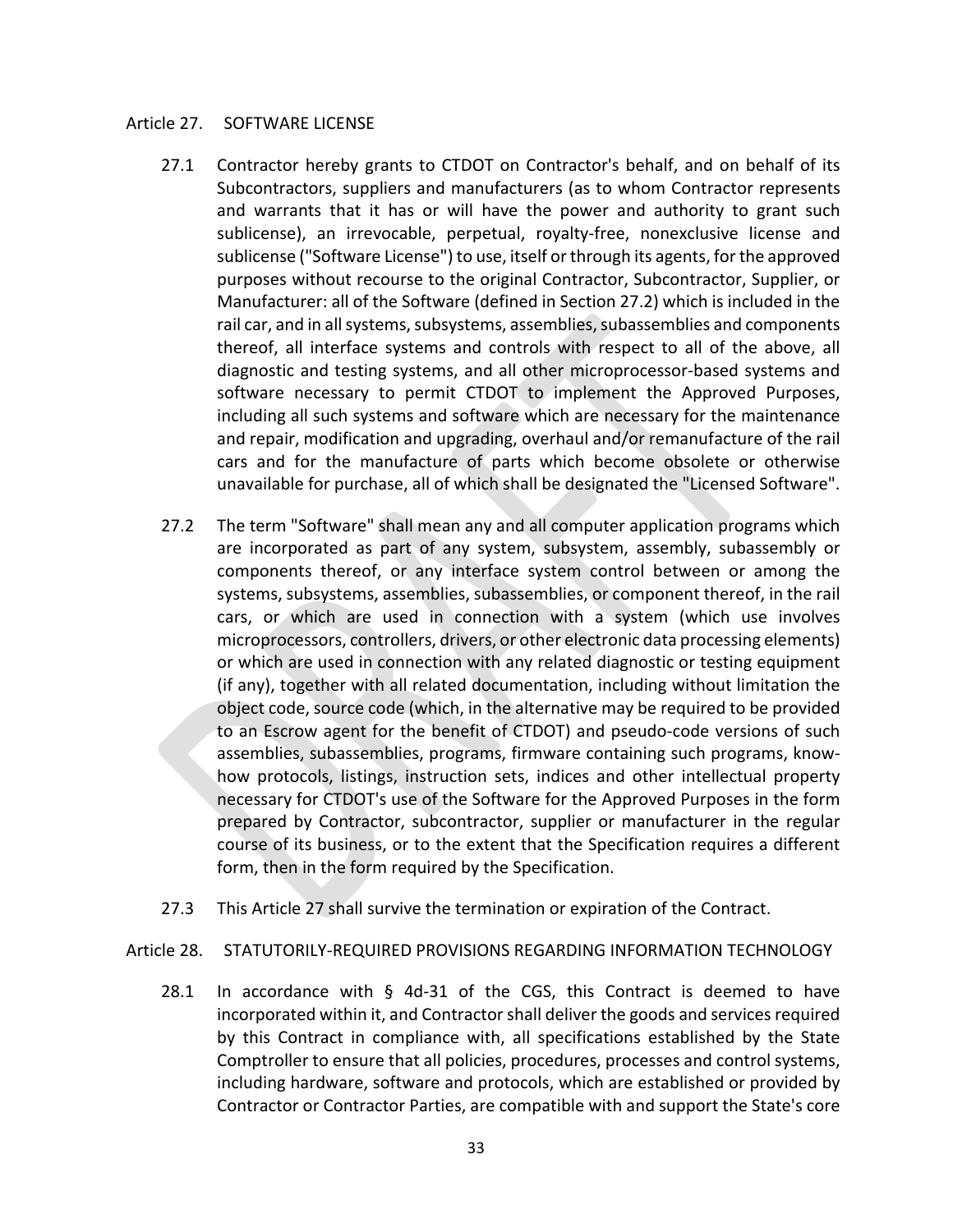financial systems, including but not limited to, accounting, payroll, time and attendance, and retirement systems.

- 28.2 In accordance with § 4d‐32 of the CGS, Contractor shall not award a subcontract for work under this Contract without having first obtained the written approval of the Chief Information Officer of the Department of Administrative Services ("DAS") or their designee of the selection of the subcontractor and of the provisions of the subcontract. Contractor shall deliver a copy of each executed subcontract or amendment to the subcontract to the Chief Information Officer, who shall maintain the subcontract or amendment as a public record, as defined in § 1‐200 of the CGS
- 28.3 In accordance with  $\S$  4d-34 of the CGS, (a) neither Contractor nor Contractor's Parties shall have any title in or to (1) any public records which Contractor or Contractor's Parties possess, modify or create pursuant to a contract, subcontract or amendment to a contract or subcontract, or (2) any modifications by such contractor, subcontractor, employee or agent to such public records; (b) neither Contractor nor Contractor's Parties shall impair the integrity of any public records which they possess or create; and (c) public records which Contractor or Contractor's Parties possess, modify or create pursuant to this Contract or other contract, subcontract or amendment to a contract or subcontract shall at all times and for all purposes remain the property of the State. For purposes of this section, "public records" shall have the meaning set forth in § 4‐33 of the CGS, as it may be modified from time to time.
- 28.4 In accordance with  $\frac{1}{9}$  4d-35 of the CGS, any public record which a State agency provides to Contractor or Contractor's Parties shall remain a public record for the purposes of subsection (a) of § 1‐210 of the CGS and as to such public records, the State, Contractor and Contractor's Parties shall have a joint and several obligation to comply with the obligations of the state agency under the Freedom of Information Act, as defined in § 1‐200 of the CGS, provided that the determination of whether or not to disclose a particular record or type of record shall be made by such State agency.
- 28.5 In accordance with § 4d-36 of the CGS, neither Contractor nor Contractor's Parties shall disclose to the public any public records (a) which they possess, modify or create pursuant to this Contract or any contract, subcontract or amendment to a contract or subcontract and  $(b)$  which a state agency  $(1)$  is prohibited from disclosing pursuant to state or federal law in all cases, (2) may disclose pursuant to state or federal law only to certain entities or individuals or under certain conditions or (3) may withhold from disclosure pursuant to state or federal law. This provision shall not be construed to prohibit Contractor from disclosing such public records to any Contractor's Parties to carry out the purposes of its subcontract. For purposes of this section, "public records" shall have the meaning set forth in § 1-200 of the CGS, as it may be modified from time to time.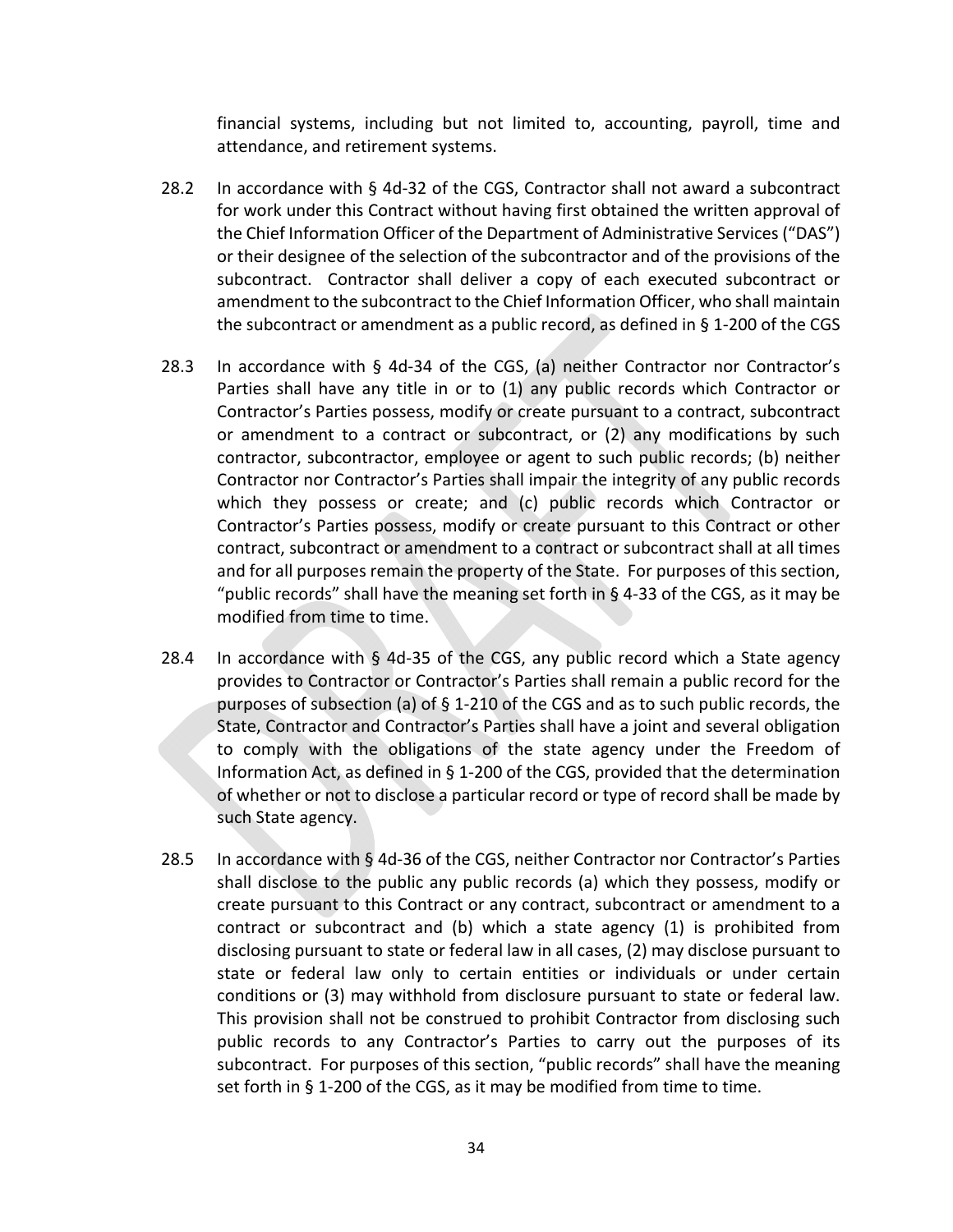- 28.6 In accordance with § 4d‐37 of the CGS, neither Contractor nor Contractor's Parties shall sell, market or otherwise profit from the disclosure or use of any public records which are in their possession pursuant to this Contract or any contract, subcontract or amendment to a contract or subcontract, except as authorized in this Contract. For purposes of this section, "public records" shall have the meaning set forth in § 1-200 of the CGS, as it may be modified from time to time.
- 28.7 In accordance with § 4d‐38 of the CGS, if Contractor or Contractor Parties learn of any violation of the provisions of §§ 4d‐36 or 4d‐37 of the CGS they shall, no later than seven (7) calendar days after learning of such violation, notify the Chief Information Officer of DAS of such violation.
- 28.8 In accordance with  $\frac{6}{5}$  4d-40 of the CGS, the Joint Committee on Legislative Management and each nonpartisan office of the General Assembly shall continue to have access to State agency records that is not less than the access that said committee and such offices have on July 1, 1997.
- 28.9 Continuity of Systems. This Article 28 is intended to comply with § 4d‐44 of the CGS.
	- (a) Contractor acknowledges that Work related to information system and telecommunication system facilities, equipment and services are important to the function of State government and that they must continue without significant interruption. Pursuant to § 4d‐44 of the CGS, if the work under the Contract, any subcontract, or amendment to either, is transferred back to the State or to another contractor at any time for any reason, then Contractor shall cooperate fully with the State, provided there is no cost to Contractor (or at a cost that the parties mutually agree to), and do and perform all acts and things that CTDOT deems to be necessary or appropriate, to ensure continuity of State agency information system and telecommunication system facilities, equipment and services so that there is no significant disruption or interruption in performance as required or permitted in the Contract. Contractor shall not enter into any subcontract for any part of the performance under the Contract without approval of such subcontract by DAS, as required by  $\S$  4d-32 of the CGS, and without such subcontract including a provision that obligates the subcontractor to comply fully with § 4d-44 of the CGS as if the subcontractor were in fact Contractor. Contractor shall make a full and complete disclosure of and delivery to DAS or its representatives of all Records and "Public Records," as that term is defined in § 4d‐33 of the CGS, as it may be amended, in whatever form they exist or are stored and maintained and wherever located, directly or indirectly concerning the Contract.
	- (b) The parties shall follow the following applicable and respective procedures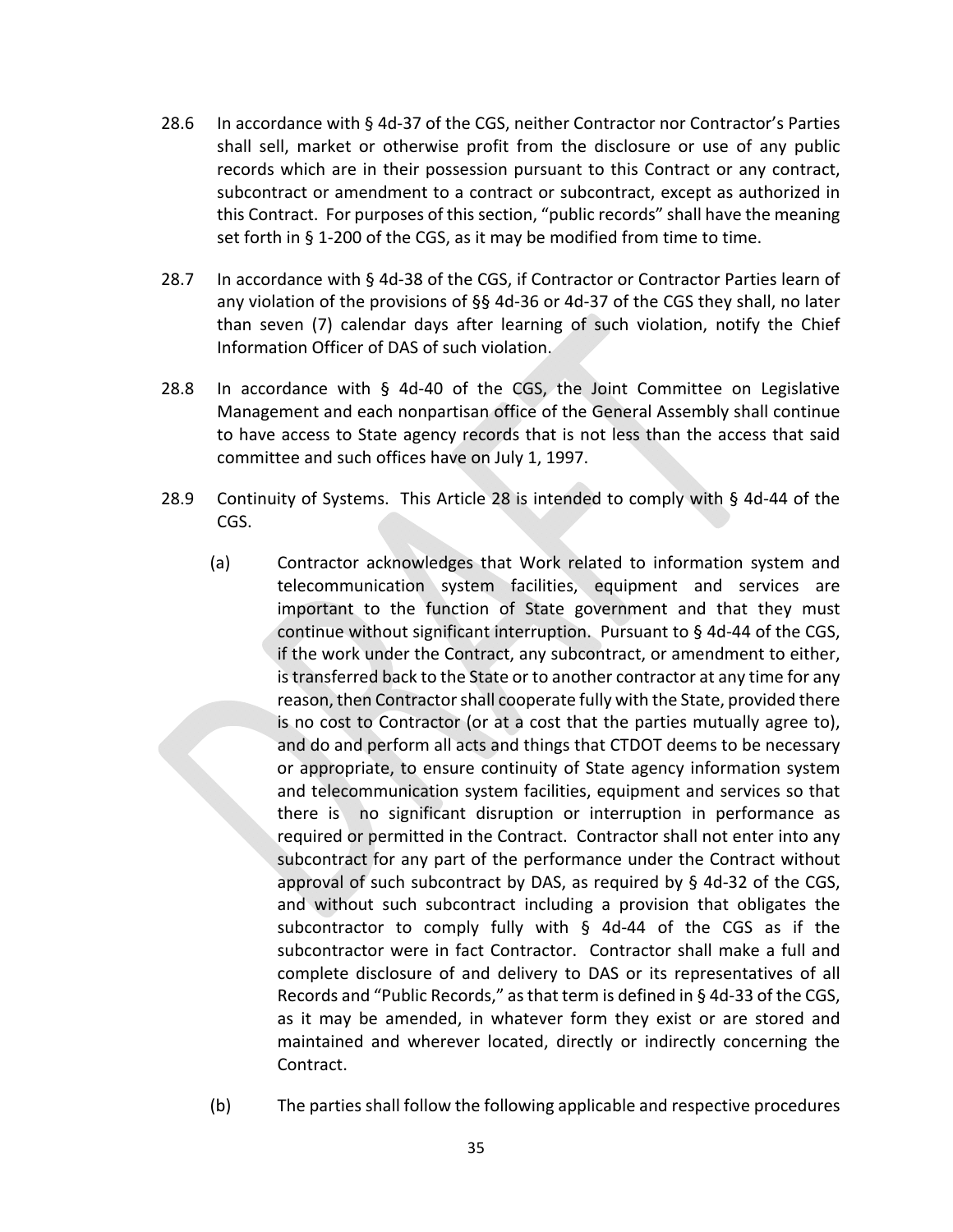in order to ensure the orderly transfer to the State of:

- (1) Such facilities and equipment: Unless a shorter period is necessary or appropriate to ensure compliance with subsection (a) above, in which case that shorter period shall apply, Contractor shall deliver to CTDOT, F.O.B. Newington, Connecticut or other State location which CTDOT identifies, all facilities and equipment related to or arising out of the Contract, subcontract or amendment, no later than 10 days from the date that the work under the Contract is transferred back to the State or to another contractor for any reason. Contractor shall deliver the facilities and equipment to CTDOT, during the CTDOT's business hours, in good working order and in appropriately protective packaging to ensure delivery without damage. Concurrent with this delivery, Contractor shall also deliver all related operation manuals and other documentation in whatever form they exist and a list of all related passwords and security codes;
- (2) All software created or modified pursuant to the Contract, subcontract or amendment, if any: unless a shorter period is necessary or appropriate to ensure compliance with subsection (a) above, in which case that shorter period shall apply, Contractor shall deliver to CTDOT, F.O.B. Newington, Connecticut or other location which CTDOT identifies, all deliverables, no later than ten (10) days from the date that the work under Contract is transferred back to the State or to another contractor for any reason. Contractor shall deliver such deliverables to CTDOT, during CTDOT's business hours, in good working order, and if equipment shall be delivered, in appropriately protective packaging to ensure delivery without damage. Concurrent with this delivery, Contractor shall also deliver all deliverable‐related operation manuals and other documentation in whatever form they exist, if delivery of such manuals and documentation is required by this Contract, and a list of all deliverable passwords and security codes; and
- (3) All public records, as defined in § 4d‐33 of the CGS, which Contractor or Contractor Parties possess or create pursuant to the Contract, subcontract or amendment: Unless a shorter period is necessary or appropriate to ensure compliance with subsection (a) above, in which case that shorter period shall apply, Contractor shall deliver to CTDOT, F.O.B. Newington, Connecticut or other State location which CTDOT identifies, all Public Records created or modified pursuant to the Contract, subcontract or amendment and requested in writing by CTDOT (provided that Contractor may redact confidential information of Contractor, its personnel or third parties to the extent permitted by applicable law) no later than the latter of (1) the time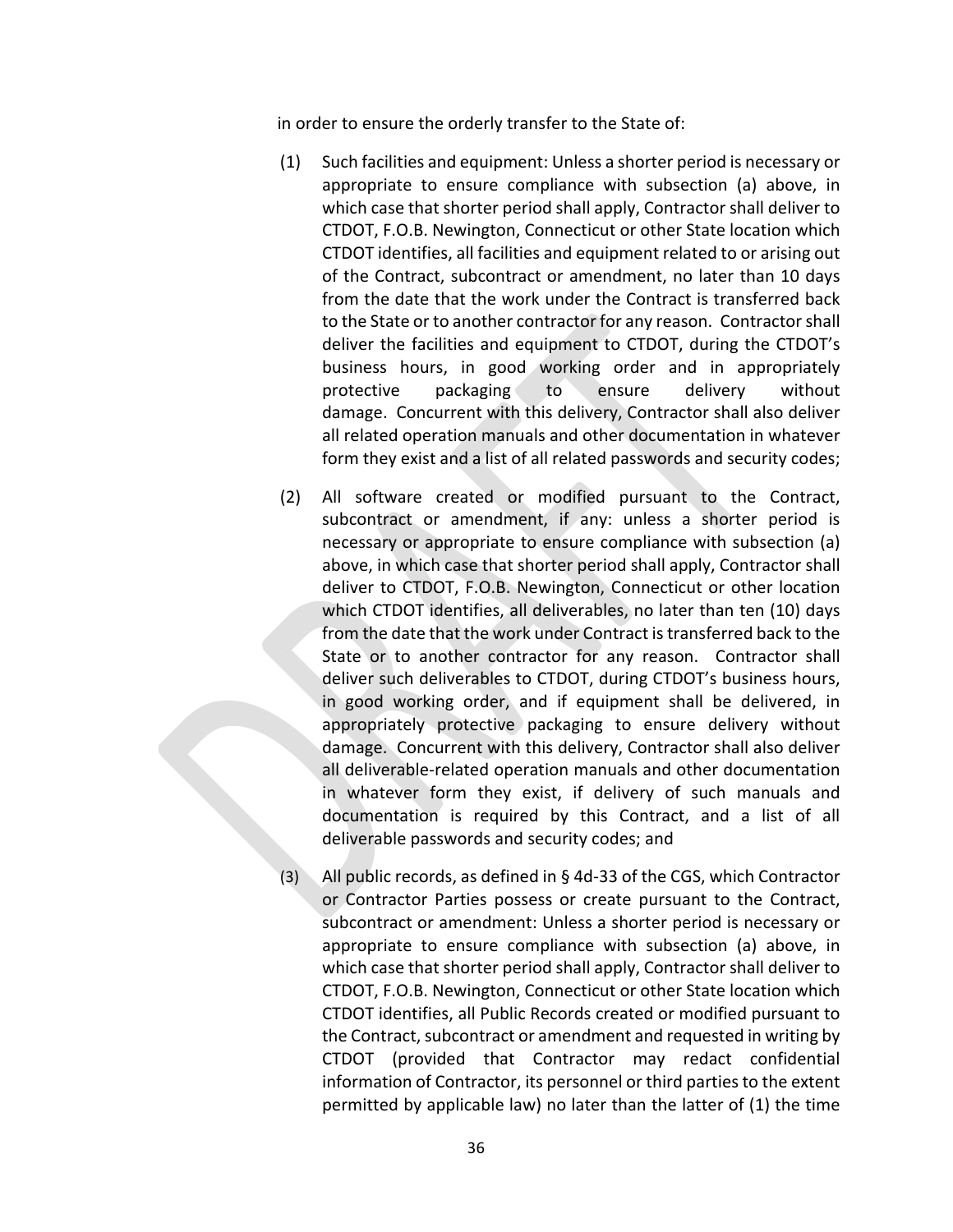specified in the section in this Contract concerning Termination for the return of Public Records and (2) ten (10) days from the date that the work under the Contract is transferred back to the State or to another contractor for any reason. Contractor shall deliver to CTDOT those Public Records in electronic, magnetic or other intangible form in a non‐proprietary format, such as, but not limited to, ASCII or TXT. Contractor shall deliver to CTDOT, during CTDOT's business hours, those Public Records and a list of all applicable passwords and security codes, all in appropriately protective packaging to ensure delivery without damage.

(c) If Contractor employs former State employees, Contractor shall facilitate the exercising of any reemployment rights that such State employees may have with the State, including, but not limited to, affording them all reasonable opportunities during the workday to interview for State jobs. Contractor shall include language similar to this section in all of its contracts with its subcontractors and applicable Contractor Parties so that they are similarly obligated.

## Article 29. OFFICIAL NOTICE

- 29.1 Any "Official Notice" from one such Party to the other such Party, in order or such notice to be binding thereon, shall:
	- (a) Be in writing (hardcopy) addressed to:
	- (b) When CTDOT is to receive such notice‐

Commissioner of Transportation

Connecticut Department of Transportation 2800 Berlin Turnpike

P.O. Box 317546

Newington, Connecticut 06131‐7546

Attention: Bureau of Public Transportation;

\_\_\_\_\_\_\_\_\_\_\_\_\_\_\_\_\_\_\_\_\_\_\_\_\_\_\_\_\_\_\_\_\_\_\_\_\_\_\_\_ \_\_\_\_\_\_\_\_\_\_\_\_\_\_\_\_\_\_\_\_\_\_\_\_\_\_\_\_\_\_\_\_\_\_\_\_\_\_\_ \_\_\_\_\_\_\_\_\_\_\_\_\_\_\_\_\_\_\_\_\_\_\_\_\_\_\_\_\_\_\_\_\_\_\_\_\_\_\_\_ \_\_\_\_\_\_\_\_\_\_\_\_\_\_\_\_\_\_\_\_\_\_\_\_\_\_\_\_\_\_\_\_\_\_\_\_\_\_\_\_

(c) When Contractor is to receive such notice‐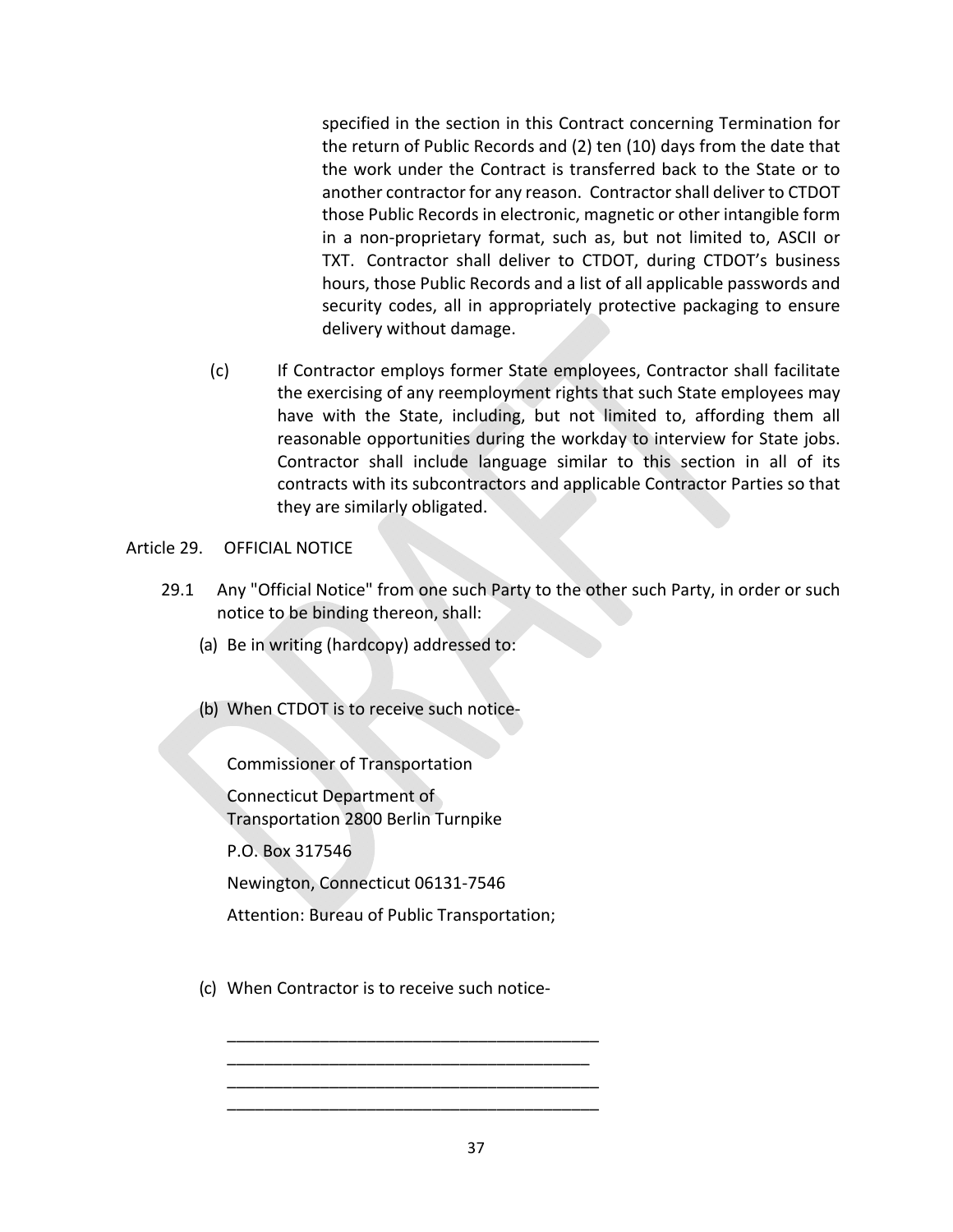- (d) Be delivered in person with acknowledgement of receipt; or be mailed by the United States Postal Service – "Certified Mail, Return Receipt Requested" to the address recited herein as being the address of the Party(ies) to receive such Official Notice; or delivered by a recognized overnight delivery service, and
- (e) Contain complete and accurate information in sufficient detail to properly and adequately identify and describe the subject matter thereof.
- 29.2 The term "Official Notice" as used herein, shall be construed to include, but not be limited to, any request, demand, authorization, direction, waiver, and/or consent of the Party(ies) as well as any document(s), including any electronically ‐ produced versions, provided, permitted, or required for the making or ratification of any change, revision, addition to or deletion from the document, contract, or agreement in which this Official Notice specification is contained.
- 29.3 Further, it is understood and agreed that nothing hereinabove contained shall preclude the parties hereto from subsequently agreeing, in writing, to designate alternate persons (by name, title, and affiliation) to which such Official Notice(s) is (are) to be addressed; alternate means of conveying such Official Notice(s) to the particular Party(ies); and/or alternate locations to which the delivery of such Official Notice(s) is (are) to be made, provided such subsequent agreement(s) is (are) concluded pursuant to adherence to this Article 29.
- 29.4 Any notice of communication to Contractor shall be deemed served if delivered to Contractor or to the address named in the RFP, or if deposited in the U.S. Post Office, postage prepaid, addressed to Contractor as aforesaid; and the date of service shall be the date of such delivery, or, if mailed, five (5) days after such mailing; provided, however, that any notice of default shall be sent by certified mail.
- 29.5 In the event that the awarded Contractor moves or updates telephone numbers, it is the responsibility of Contractor to advise the Department of Transportation, Division of Purchasing & Materials Management of such changes in writing, in accordance with this Article 29.

## Article 30. SUBCONTRACTORS

30.1 CTDOT must approve any and all subcontractors utilized by Contractor prior to any such Subcontractor commencing any work. Contractors acknowledge by the act of submitting a Proposal that any work provided under the contract is work conducted on behalf of CTDOT and that the Commissioner of DOT or his designee may communicate directly with any Subcontractor as CTDOT deems to be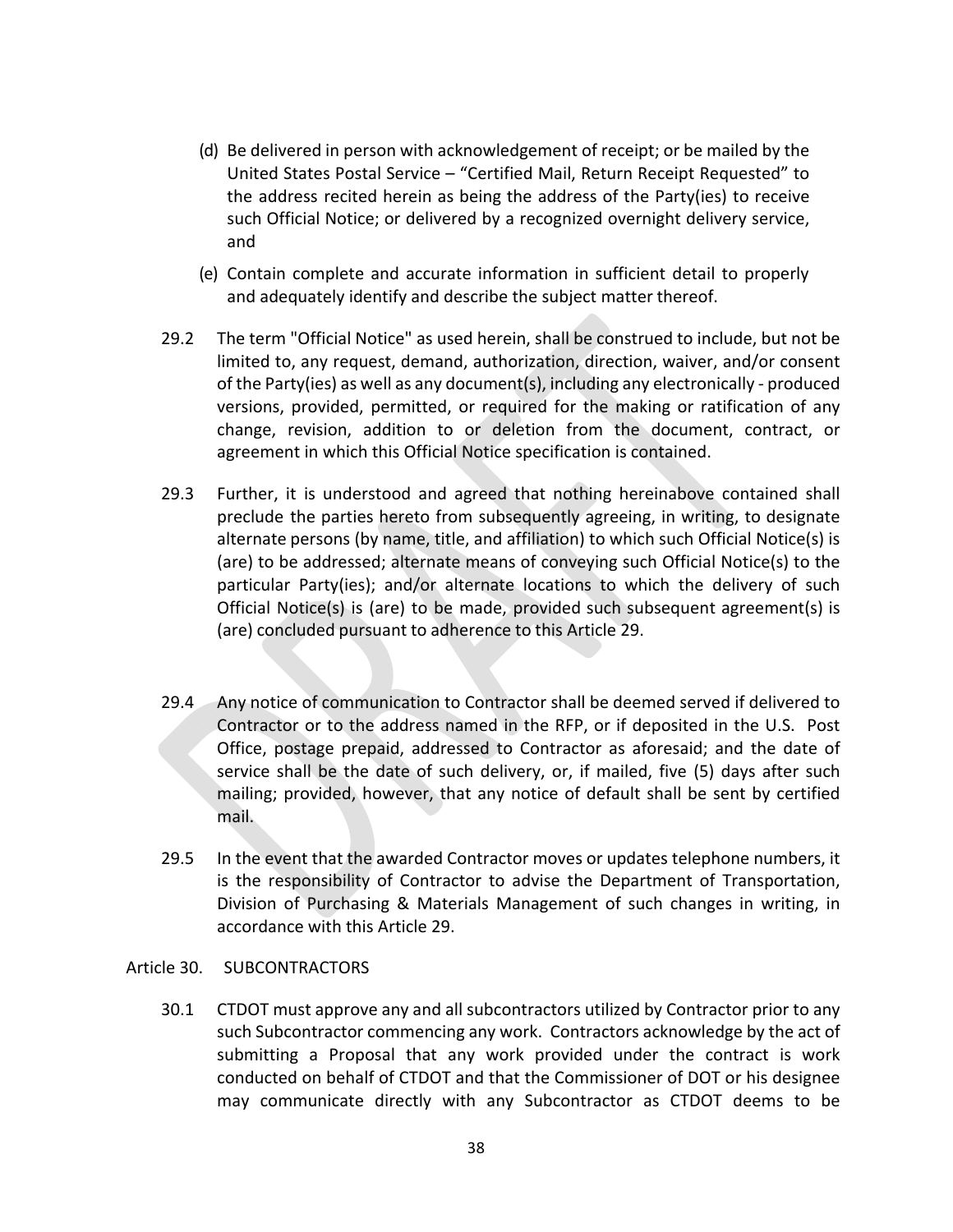necessary or appropriate. It is also understood that Contractor shall be responsible for all payment of fees charged by the Subcontractor(s). A performance evaluation of any Subcontractor shall be provided promptly by Contractor to CTDOT upon request. Contractor shall comply with the provisions of Chapter 3 of the Technical Specification with regard to Subcontractors and suppliers.

- 30.2 Contractor agrees to ensure that the following certification be included in each subcontract under this Contract to which it enters, and further, to require said certification to be included in any sub‐subcontracts and purchase orders that any of its subcontractor enters into for Work under this Contract:
	- (a) The prospective subcontractors, sub‐subcontractors' participants certify that neither it nor its principals are presently debarred, suspended, proposed for debarment, declared ineligible, or voluntarily excluded from participation in this transaction by any Federal department or agency.
	- (b) Where the prospective subcontractors, sub-subcontractors' participants are unable to certify to any of the statements in this certification, such prospective participant shall attach an explanation to the subcontract or purchase order.

## Article 31. ADMINISTRATIVE AND STATUTORY REQUIREMENTS

- 31.1 Whistleblower Provision for Large State Contracts (value \$5 million and above). This Contract may be subject to the provisions of Section 4‐61dd of the Connecticut General Statutes. In accordance with this statute, if an officer, employee or appointing authority of a large state contractor takes or threatens to take any personnel action against any employee of a large state contractor in retaliation for such employee's disclosure of information to any employee of the contracting state or quasi‐public agency or the Auditors of Public Accounts or the Attorney General under the provisions of subsection (a) of such statute, a large state contractor shall be liable for a civil penalty of not more than Five Thousand dollars for each offense, up to a maximum of twenty percent of the value of this Contract. Each violation shall be a separate and distinct offense and in the case of a continuing violation, each calendar day's continuance of the violation shall be deemed to be a separate and distinct offense. The State may request that the Attorney General bring a civil action in the Superior Court for the Judicial District of Hartford to seek imposition and recovery of such civil penalty. In accordance with subsection (f) of such statute, each large state contractor, as defined in the statute, shall post a notice of the provisions of the statute relating to large state contractors in a conspicuous place which is readily available for viewing by the employees of the Contract.
- 31.2 Disclosure of Records. This Contract may be subject to the provisions of section 1‐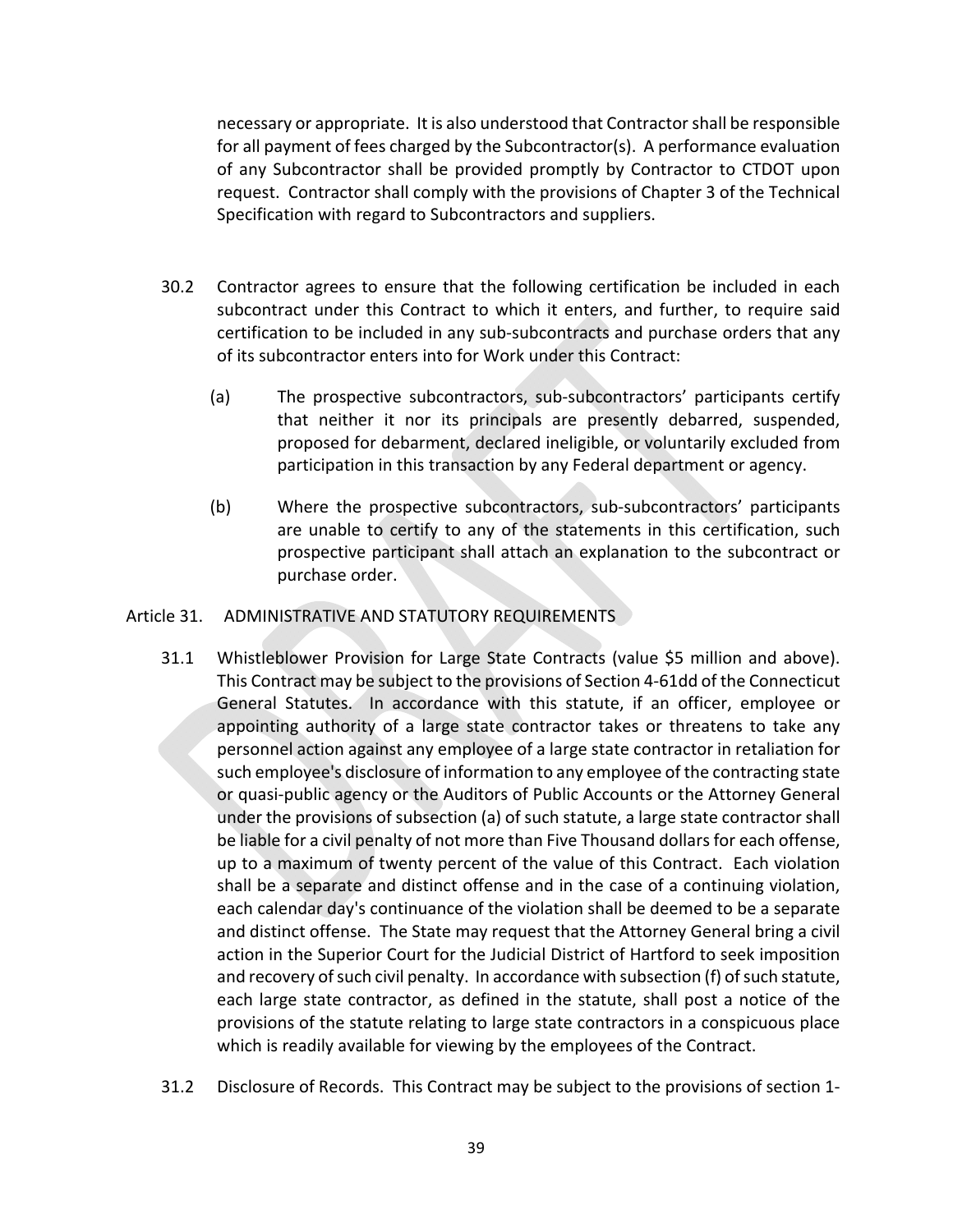218 of the Connecticut General Statutes. In accordance with this statute, each contract in excess of two million five hundred thousand dollars (\$2,500,000) between a public agency and a person for the performance of a governmental function shall (a) provide that the public agency is entitled to receive a copy of records and files related to the performance of the governmental function, and (b) indicate that such records and files are subject to the Freedom of Information Act and may be disclosed by the public agency pursuant to the Freedom of Information Act. No request to inspect or copy such records or files shall be valid unless the request is made to the public agency in accordance with the Freedom of Information Act. Any complaint by a person who is denied the right to inspect or copy such records or files shall be brought to the Freedom of Information Commission in accordance with the provisions of sections 1‐205 and 1‐206 of the Connecticut General Statutes.

- 31.3 Forum and Choice of Law. The parties deem the Contract to have been made in the City of Hartford, State of Connecticut. CTDOT and Contractor agree that it is fair and reasonable for the validity and construction of the Contract to be, and it shall be, governed by the law and court decisions of the State of Connecticut, without giving effect to its principles of conflicts of laws. To the extent that any immunities provided by Federal law or the laws of the State of Connecticut do not bar an action against the State, and to the extent that these courts are courts of competent jurisdiction, for the purpose of venue, the complaint shall be made returnable to the Judicial District of Hartford only or shall be brought in the United States District Court for the District of Connecticut only, and shall not be transferred to any other court, provided, however, that nothing here constitutes a waiver or compromise of the sovereign immunity of the State of Connecticut. Contractor waives any objection which it may now have or will have to the laying of venue of any Claims in any forum and further irrevocably submits to such jurisdiction in any suit, action or proceeding.
- 31.4 Tangible Personal Property (CGS § 12‐411b).
	- (a) Contractor on its behalf and on behalf of its Affiliates, as defined in subsection (b) below, shall comply with the provisions of § 12‐411b of the Connecticut General Statutes, as follows:
		- (1) For the Term of the Contract, Contractor and its Affiliates shall collect and remit to the State of Connecticut, Department of Revenue Services, any Connecticut use tax due under the provisions of Chapter 219 of the Connecticut General Statutes for items of tangible personal property sold by Contractor or by any of its Affiliates in the same manner as if Contractor and such Affiliates were engaged in the business of selling tangible personal property for use in Connecticut and had sufficient nexus under the provisions of Chapter 219 to be required to collect Connecticut use tax;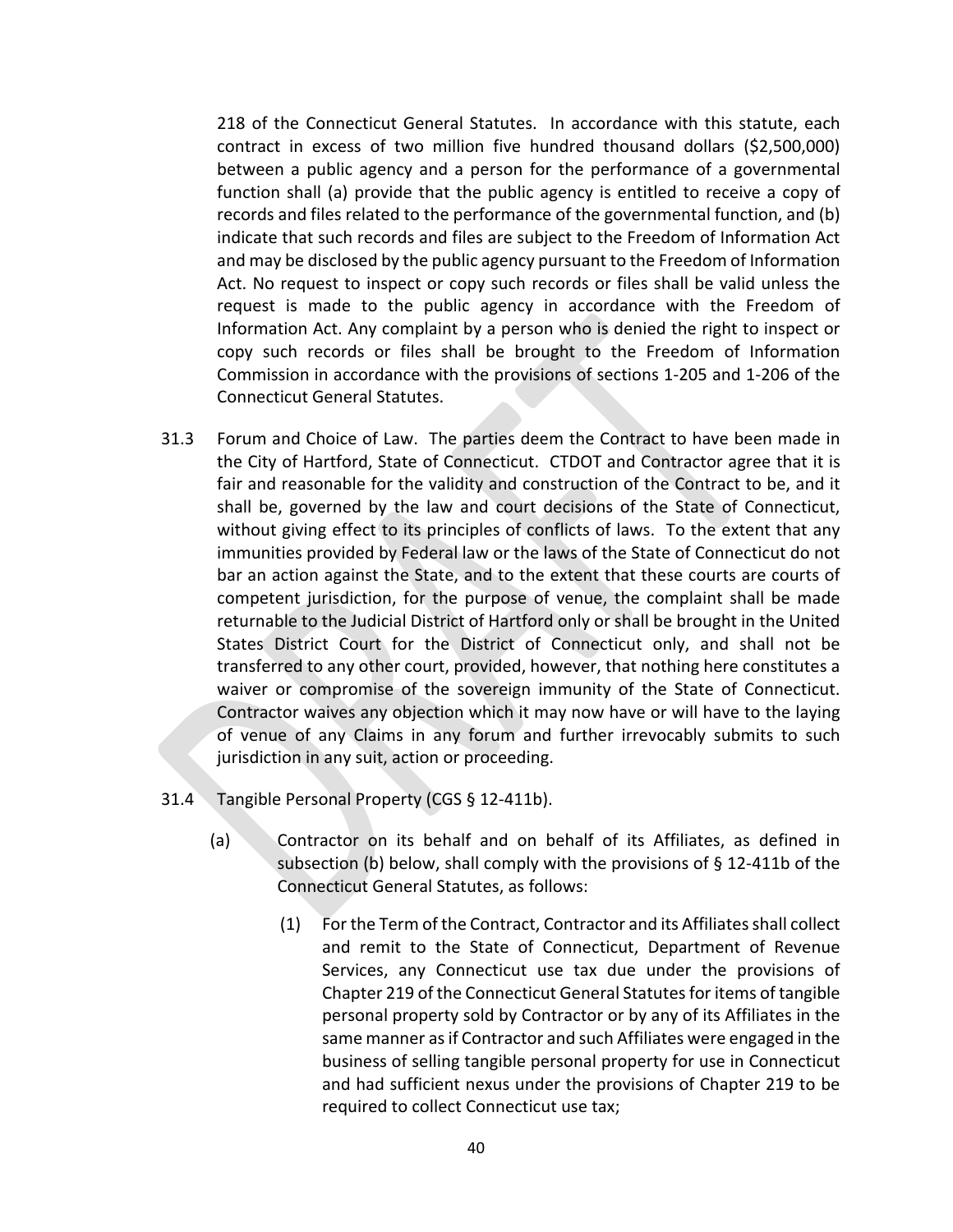- (2) A customer's payment of a use tax to Contractor or its Affiliates relieves the customer of liability for the use tax;
- (3) Contractor and its Affiliates shall remit all use taxes they collect from customers on or before the due date specified in the Contract, which may not be later than the last day of the month next succeeding the end of a calendar quarter or other tax collection period during which the tax was collected;
- (4) Contractor and its Affiliates are not liable for use tax billed by them but not paid to them by a customer; and
- (5) Any Contractor or Affiliates who fails to remit use taxes collected on behalf of its customers by the due date specified in the Contract shall be subject to the interest and penalties provided for persons required to collect sales tax under chapter 219 of the Connecticut General Statutes.
- (b) For purposes of this section, ''Affiliate" means any person, as defined in § 12-1 of the Connecticut General Statutes, that controls, is controlled by, or is under common control with another person. A person controls another person if the person owns, directly or indirectly, more than ten percent of the voting securities of the other person. "Voting security" means a security that confers upon the holder the right to vote for the election of members of the board of directors or similar governing body of the business, or that is convertible into, or entitles the holder to receive, upon its exercise, a security that confers such a right to vote. "Voting security" includes a general partnership interest.
- (c) Contractor represents and warrants that each of its Affiliates has vested in Contractor plenary authority to so bind the Affiliates in any agreement with the State. Contractor on its own behalf and on behalf of its Affiliates shall also provide, no later than thirty (30) days after receiving a request by the State's contracting authority, such information as the State may require to ensure, in the State's sole determination, compliance with the provisions of Chapter 219 of the Connecticut General Statutes, including, but not limited to, § 12‐411b.
- 31.5 Indemnification. Contractor shall indemnify, defend and hold harmless the State, and its officers, representatives, agents, servants, employees, successors and assigns from and against any and all (1) Claims arising, directly or indirectly, in connection with the Contract, including the acts of commission or omission (collectively, the "Acts") of Contractor or Contractor Parties; and (2) liabilities, damages, losses, costs and expenses, including but not limited to, attorneys' and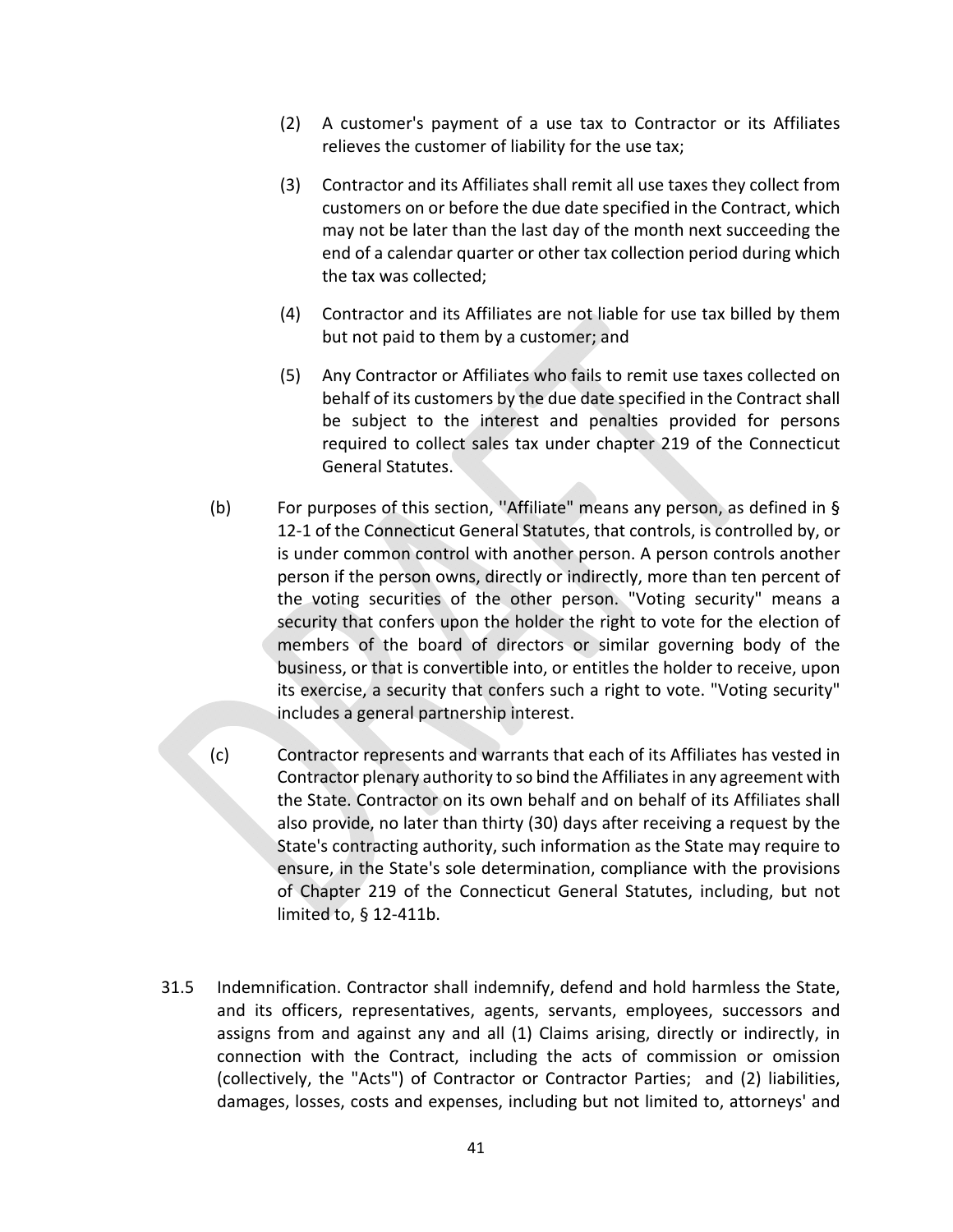other professionals' fees, arising, directly or indirectly, in connection with Claims, Acts or the Contract. Contractor shall use counsel reasonably acceptable to the State in carrying out its obligations under this section. Contractor's obligations under this section to indemnify, defend and hold harmless against Claims includes Claims concerning confidentiality of any part of or all of Contractor's bid, proposal or any Records, any intellectual property rights, other proprietary rights of any person or entity, copyrighted or uncopyrighted compositions, secret processes, patented or unpatented inventions, articles or appliances furnished or used in the performance.

- (a) The (Contractor shall not be responsible for indemnifying or holding the State harmless from any liability arising due to the negligence of the State or any third party acting under the direct control or supervision of the State.
- (b) Contractor shall reimburse the State for any and all damages to the real or personal property of the State caused by the Acts of Contractor or any Contractor Parties. The State shall give Contractor reasonable notice of any such Claims.
- (c) Contractor's duties under this section shall remain fully in effect and binding in accordance with the terms and conditions of the Contract without being lessened or compromised in any way, even where Contractor is alleged or is found to have merely contributed in part to the Acts giving rise to the Claims and/or where the State is alleged or is found to have contributed to the Acts giving rise to the Claims.
- (d) Contractor shall carry and maintain at all times during the term of the Contract, and during the time that any provisions survive the term of the Contract, sufficient general liability insurance to satisfy its obligations under this Contract. Contractor shall name CTDOT and the State as additional insureds on the policy. CTDOT shall be entitled to recover under the insurance policy even if a body of competent jurisdiction determines that CTDOT or the State is contributorily negligent.
- (e) This section 31.5 shall survive the termination of the Contract and shall not be limited by reason of any insurance coverage.
- 31.6 Non‐waiver of the State of Connecticut's Immunities. The Parties acknowledge and agree that nothing in the Contract shall be construed as a modification, compromise or waiver by the State of Connecticut of any rights or defenses of any immunities provided by Federal law or the laws of the State of Connecticut to the State or any of its officers and employees, which they may have had, now have or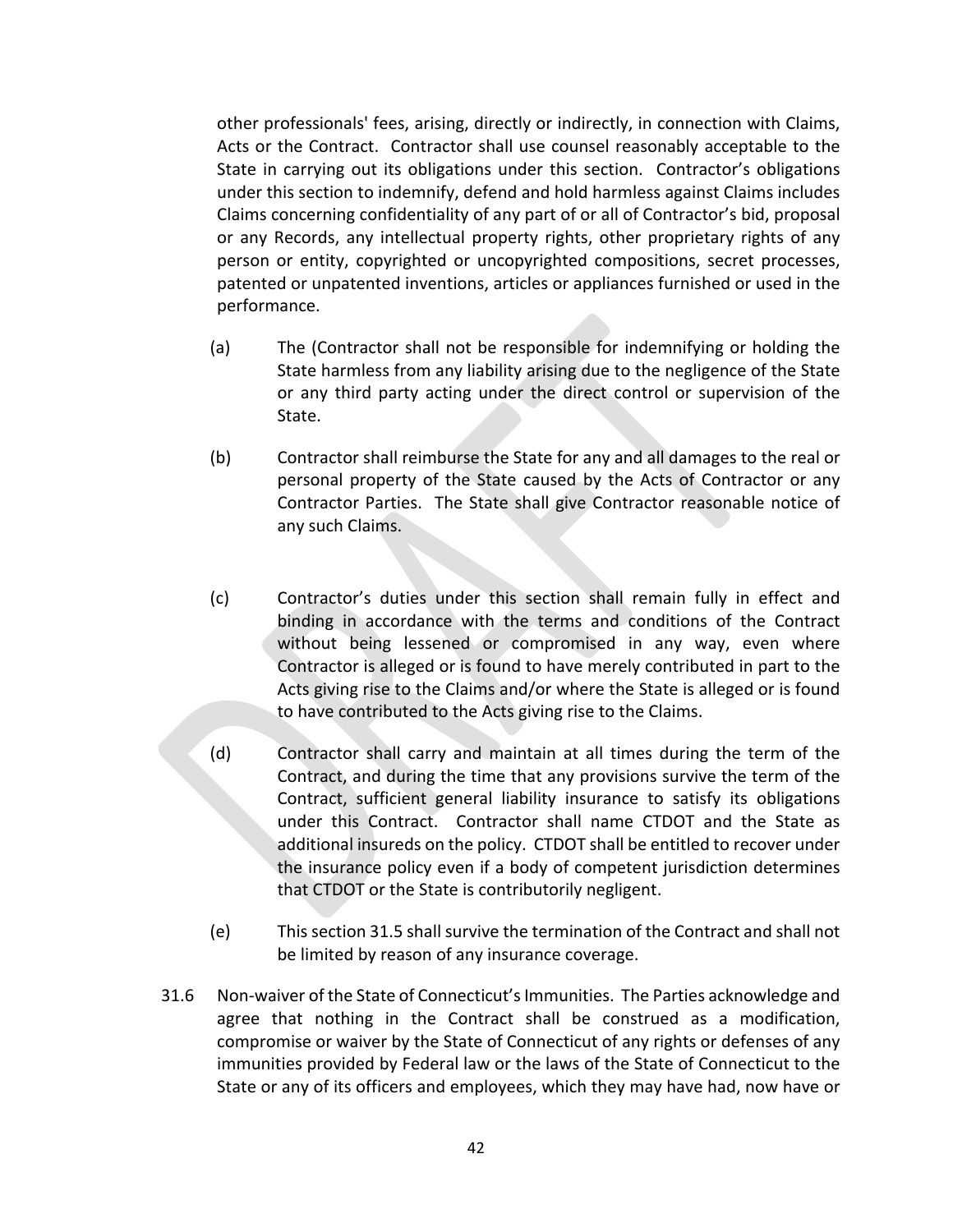will have with respect to all matters arising out of the Contract. To the extent that this section conflicts with any other section, this section shall govern.

- 31.7 Summary of State Ethics Laws. Pursuant to the requirements of section 1‐101qq of the Connecticut General Statutes, the summary of State of Connecticut ethics laws developed by the State Ethics Commission pursuant to section 1-81b of the Connecticut General Statutes is incorporated by reference into and made a part of this Contract as if the summary had been fully set forth herein.
- 31.8 Audit and Inspection of Plants, Places of Business and Records.
	- (a) The State of Connecticut and its agents, including, but not limited to, the Connecticut Auditors of Public Accounts, Attorney General and State's Attorney and their respective agents, may, at reasonable hours, inspect and examine all of the parts of plants and places of business of Contractor and Contractor Parties which, in any way, are related to, or involved in, the performance of this Contract.
	- (b) Contractor shall maintain, and shall require each of Contractor Parties to maintain, accurate and complete Records. Contractor shall make all of its and Contractor Parties' Records available at all reasonable hours for audit and inspection by the State and its agents.
	- (c) The State of Connecticut shall make all requests for any audit or inspection in writing and shall provide Contractor with at least twenty‐four (24) hours' notice prior to the requested audit and inspection date. If the State of Connecticut suspects fraud or other abuse, or in the event of an emergency, is not obligated to provide any prior notice.
	- (d) Contractor shall keep and preserve or cause to be kept and preserved all of its and Contractor Parties' Records until three (3) years after the latter of (i) final payment under this Contract, or (ii) the expiration or earlier termination of this Contract, as the same may be modified for any reason. The State may request an audit or inspection at any time during this period. If any Claim or audit is started before the expiration of this period, Contractor shall retain or cause to be retained all Records until all Claims or audit findings have been resolved.
	- (e) Contractor shall cooperate fully with the State of Connecticut and its agents in connection with an audit or inspection. Following any audit or inspection, the State may conduct and Contractor shall cooperate with an exit conference.
	- (f) Contractor shall incorporate this entire section verbatim into any contract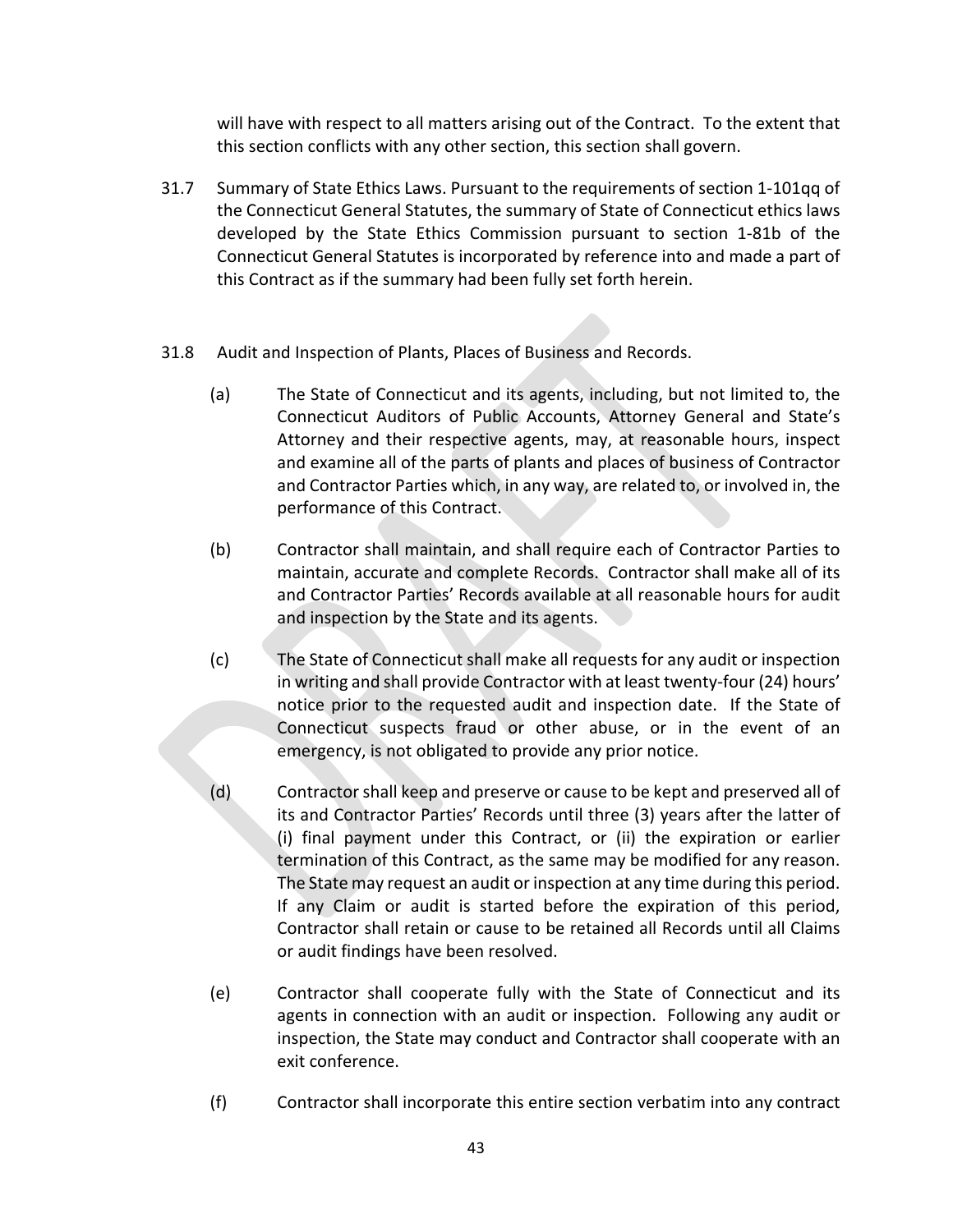or other agreement that it enters into with any subcontractor under the Contract.

- 31.9 State Elections Enforcement Commission Campaign Contribution and Solicitation Ban. For all State contracts as defined in Conn. Gen. Stat. § 9-612(f)(1) having a value in a calendar year of \$50,000 or more or a combination or a series of such agreements or contracts having a value of \$100,000 or more, the authorized signatory to this Contract expressly acknowledges receipt of the State Elections Enforcement Commission's notice advising contractors of state campaign contribution and solicitation prohibitions and will inform its principals of the contents of the notice, as set forth "Notice to Executive Branch State Contractors and Prospective State Contractors of Campaign Contribution and Solicitation Limitations," a copy of which is attached hereto and hereby made a part of this Contract as Schedule E.
- 31.10 Executive Orders. This Contract is subject to the provisions of Executive Order No. Three of Governor Thomas J. Meskill, promulgated June 16, 1971, concerning labor employment practices, Executive Order No. Seventeen of Governor Thomas J. Meskill, promulgated February 15, 1973, concerning the listing of employment openings, and Executive Order No. Sixteen of Governor John G. Rowland, promulgated August 4, 1999, concerning violence in the workplace, all of which are incorporated into and are made a part of the Contract as if they had been fully set forth in it. The Contract may also be subject to Executive Order No. 14 of Governor M. Jodi Rell, promulgated April 17, 2006, concerning procurement of cleaning products and services, and Executive Order No. 49 of Governor Dannel P. Malloy, promulgated May 22, 2015, mandating disclosure of certain gifts to public employees and contributions to certain candidates for office. If Executive Order No. 14 and/or Executive Order No. 49 are applicable, they are deemed to be incorporated into and are made a part of the Contract as if they had been fully set forth therein. At Contractor's request, DOT shall provide a copy of these orders to Contractor.
- 31.11 Nondiscrimination. References in this section to "contract" shall mean this "Contract," references to "State" shall mean "State of Connecticut," and references to "contractor" shall mean "Contractor."
	- (a) For purposes of this Section, the following terms are defined as follows:
		- (1) "Commission" means the Commission on Human Rights and Opportunities;
		- (2) "Contract" and "contract" include any extension or modification of the Contract or contract;
		- (3) "Contractor" and "contractor" include any successors or assigns of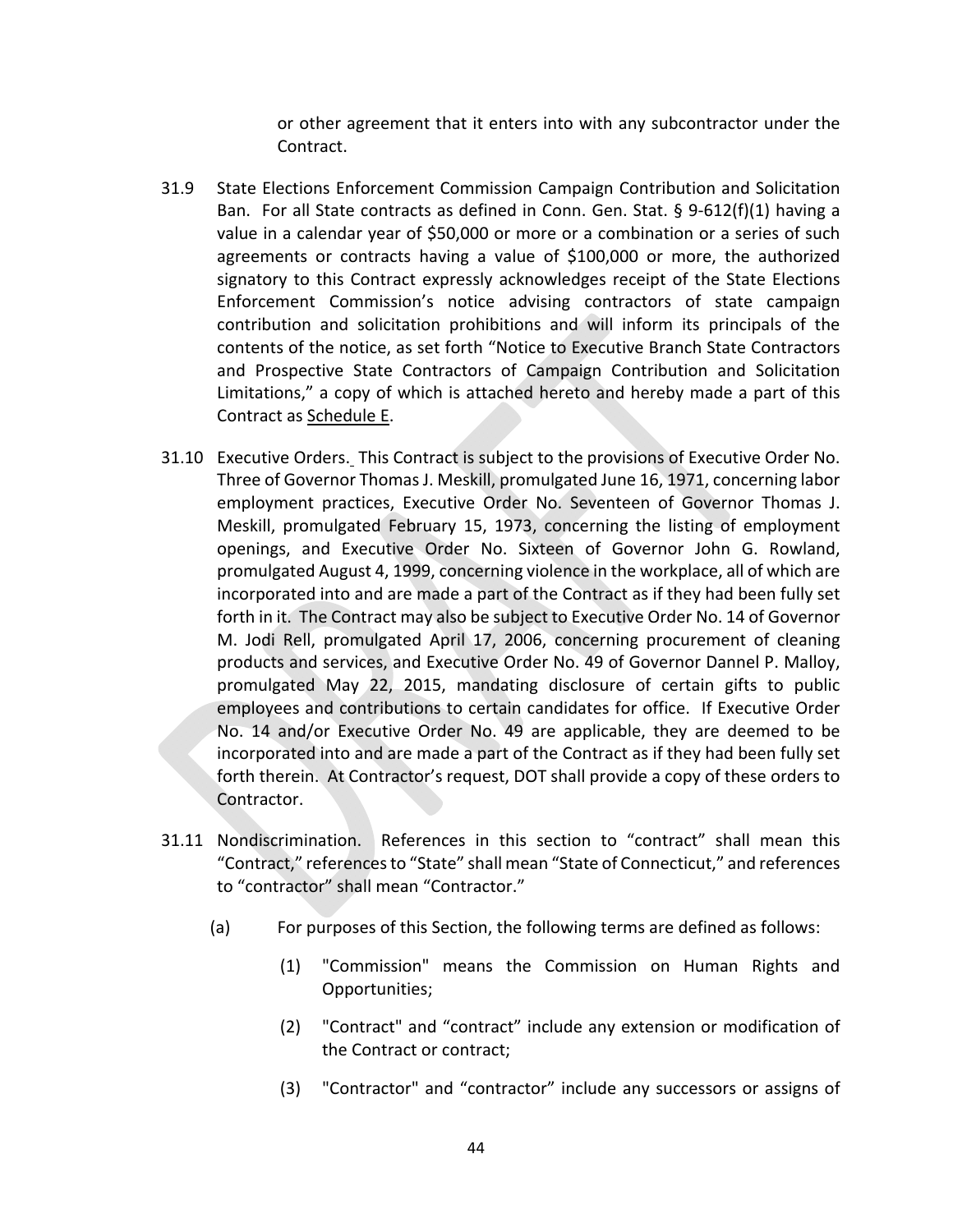Contractor or contractor;

- (4) "gender identity or expression" means a person's gender‐related identity, appearance or behavior, whether or not that gender‐related identity, appearance or behavior is different from that traditionally associated with the person's physiology or assigned sex at birth, which gender-related identity can be shown by providing evidence including, but not limited to, medical history, care or treatment of the gender‐related identity, consistent and uniform assertion of the gender‐related identity or any other evidence that the gender‐ related identity is sincerely held, part of a person's core identity or not being asserted for an improper purpose.
- (5) "good faith" means that degree of diligence which a reasonable person would exercise in the performance of legal duties and obligations;
- (6) "good faith efforts" shall include, but not be limited to, those reasonable initial efforts necessary to comply with statutory or regulatory requirements and additional or substituted efforts when it is determined that such initial efforts will not be sufficient to comply with such requirements;
- (7) "marital status" means being single, married as recognized by the state of Connecticut, widowed, separated or divorced;
- (8) "mental disability" means one or more mental disorders, as defined in the most recent edition of the American Psychiatric Association's "Diagnostic and Statistical Manual of Mental Disorders", or a record of or regarding a person as having one or more such disorders;
- (9) "minority business enterprise" means any small contractor or supplier of materials fifty-one percent or more of the capital stock, if any, or assets of which is owned by a person or persons: (1) who are active in the daily affairs of the enterprise, (2) who have the power to direct the management and policies of the enterprise, and (3) who are members of a minority, as such term is defined in subsection (a) of Connecticut General Statutes § 32‐9n; and
- (10) "public works contract" means any agreement between any individual, firm or corporation and the State or any political subdivision of the State other than a municipality for construction, rehabilitation, conversion, extension, demolition or repair of a public building, highway or other changes or improvements in real property, or which is financed in whole or in part by the State, including, but not limited to, matching expenditures, grants, loans,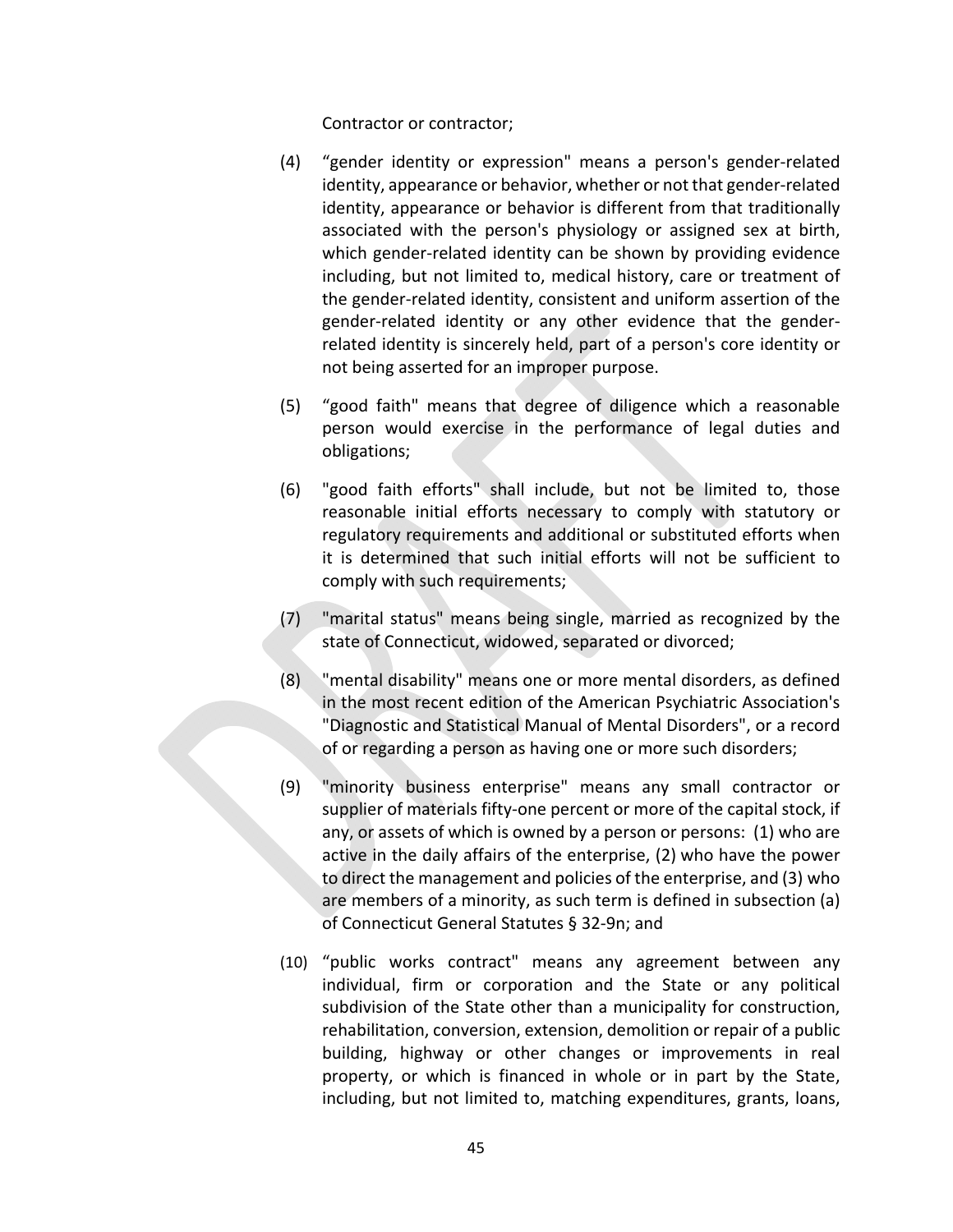insurance or guarantees.

For purposes of this section, the terms "Contract" and "contract" do not include a contract where each contractor is (1) a political subdivision of the state, including, but not limited to, a municipality, (2) a quasi‐public agency, as defined in Conn. Gen. Stat. Section 1‐120, (3) any other state, including but not limited to any federally recognized Indian tribal governments, as defined in Conn. Gen. Stat. Section 1‐267, (4) the federal government, (5) a foreign government, or (6) an agency of a subdivision, agency, state or government described in the immediately preceding enumerated items  $(1)$ ,  $(2)$ ,  $(3)$ ,  $(4)$  or  $(5)$ .

(b) Contractor agrees and warrants that in the performance of the Contract such Contractor will not discriminate or permit discrimination against any person or group of persons on the grounds of race, color, religious creed, age, marital status, national origin, ancestry, sex, gender identity or expression, intellectual disability, mental disability or physical disability, including, but not limited to, blindness, unless it is shown by such Contractor that such disability prevents performance of the work involved, in any manner prohibited by the laws of the United States or of the State of Connecticut; and Contractor further agrees to take affirmative action to insure that applicants with job-related qualifications are employed and that employees are treated when employed without regard to their race, color, religious creed, age, marital status, national origin, ancestry, sex, gender identity or expression, status as a veteran, intellectual disability or physical disability, including, but not limited to, blindness, unless it is shown by Contractor that such disability prevents performance of the work involved; (2) Contractor agrees, in all solicitations or advertisements for employees placed by or on behalf of Contractor, to state that it is an "affirmative action‐equal opportunity employer" in accordance with regulations adopted by the Commission; (3)Contractor agrees to provide each labor union or representative of workers with which Contractor has a collective bargaining agreement or other contract or understanding and each vendor with which Contractor has a contract or understanding, a notice to be provided by the Commission, advising the labor union or workers' representative of Contractor's commitments under this section and to post copies of the notice in conspicuous places available to employees and applicants for employment; (4)Contractor agrees to comply with each provision of this section and Connecticut General Statutes §§46a-68e and 46a-68f and with each regulation or relevant order issued by said Commission pursuant to Connecticut General Statutes §§46a‐56, 46a‐68e and 46a‐68f; and (5) Contractor agrees to provide the Commission on Human Rights and Opportunities with such information requested by the Commission, and permit access to pertinent books, records and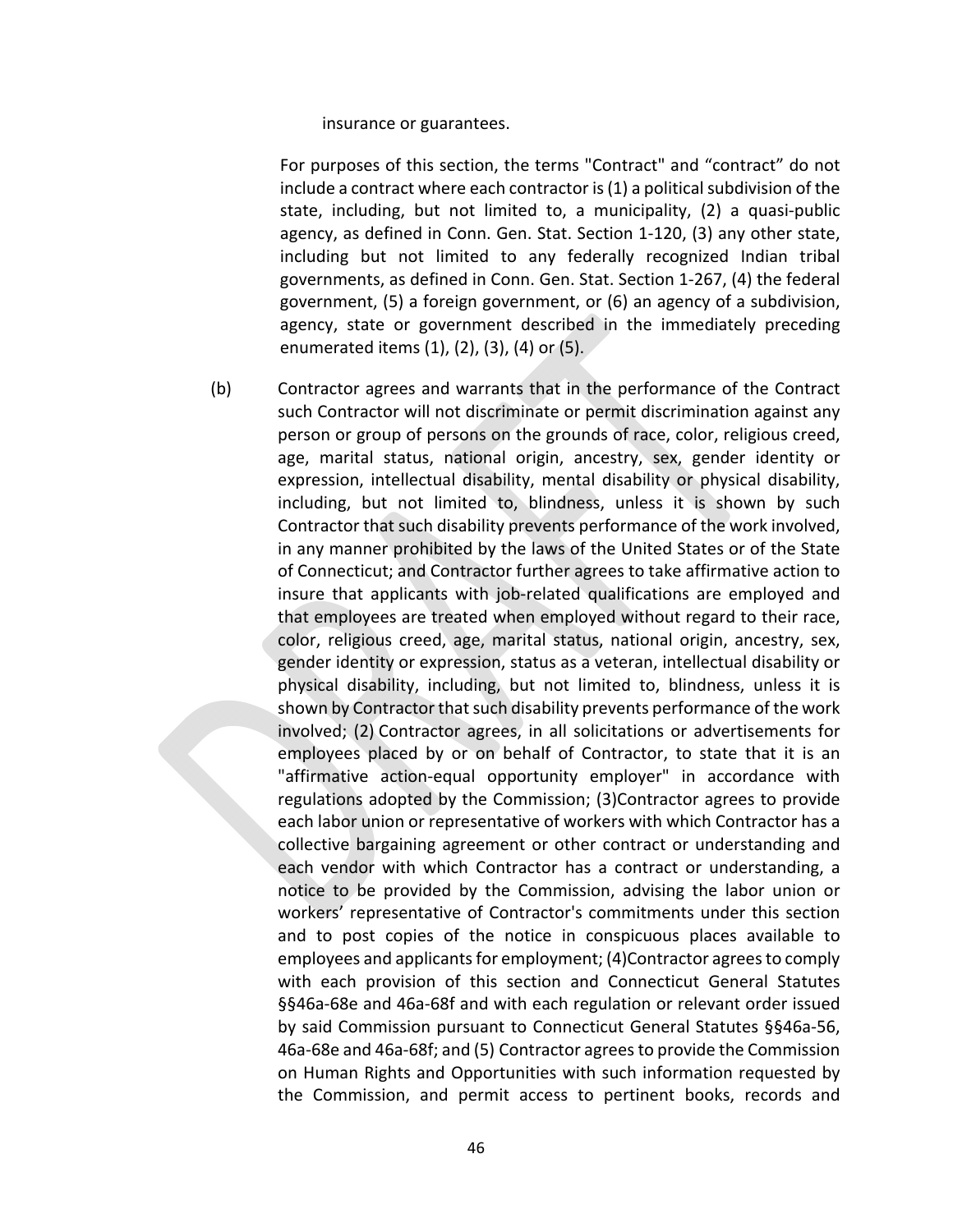accounts, concerning the employment practices and procedures of Contractor as relate to the provisions of this section and Connecticut General Statutes §46a-56. If the contract is a public works contract, Contractor agrees and warrants that he will make good faith efforts to employ minority business enterprises as subcontractors and suppliers of materials on such public works projects.

- (c) Determination of Contractor's good faith efforts shall include, but shall not be limited to, the following factors: Contractor's employment and subcontracting policies, patterns and practices; affirmative advertising, recruitment and training; technical assistance activities and such other reasonable activities or efforts as the Commission may prescribe that are designed to ensure the participation of minority business enterprises in public works projects.
- (d) Contractor shall develop and maintain adequate documentation, in a manner prescribed by the Commission, of its good faith efforts.
- (e) Contractor shall include the provisions of subsection (b) of this section in every subcontract or purchase order entered into in order to fulfill any obligation of a contract with the State and such provisions shall be binding on a subcontractor, vendor or manufacturer unless exempted by regulations or orders of the Commission. Contractor shall take such action with respect to any such subcontract or purchase order as the Commission may direct as a means of enforcing such provisions including sanctions for noncompliance in accordance with Connecticut General Statutes §46a‐56; provided if such Contractor becomes involved in, or is threatened with, litigation with a subcontractor or vendor as a result of such direction by the Commission, Contractor may request the State of Connecticut to enter into any such litigation or negotiation prior thereto to protect the interests of the State and the State may so enter.
- (f) Contractor agrees to comply with the regulations referred to in this section as they exist on the date of this Contract and as they may be adopted or amended from time to time during the term of this Contract and any amendments thereto.
- (g) Contractor agrees and warrants that in the performance of the Contract such Contractor will not discriminate or permit discrimination against any person or group of persons on the grounds of sexual orientation, in any manner prohibited by the laws of the United States or the State of Connecticut, and that employees are treated when employed without regard to their sexual orientation; (2)Contractor agrees to provide each labor union or representative of workers with which such Contractor has a collective bargaining agreement or other contract or understanding and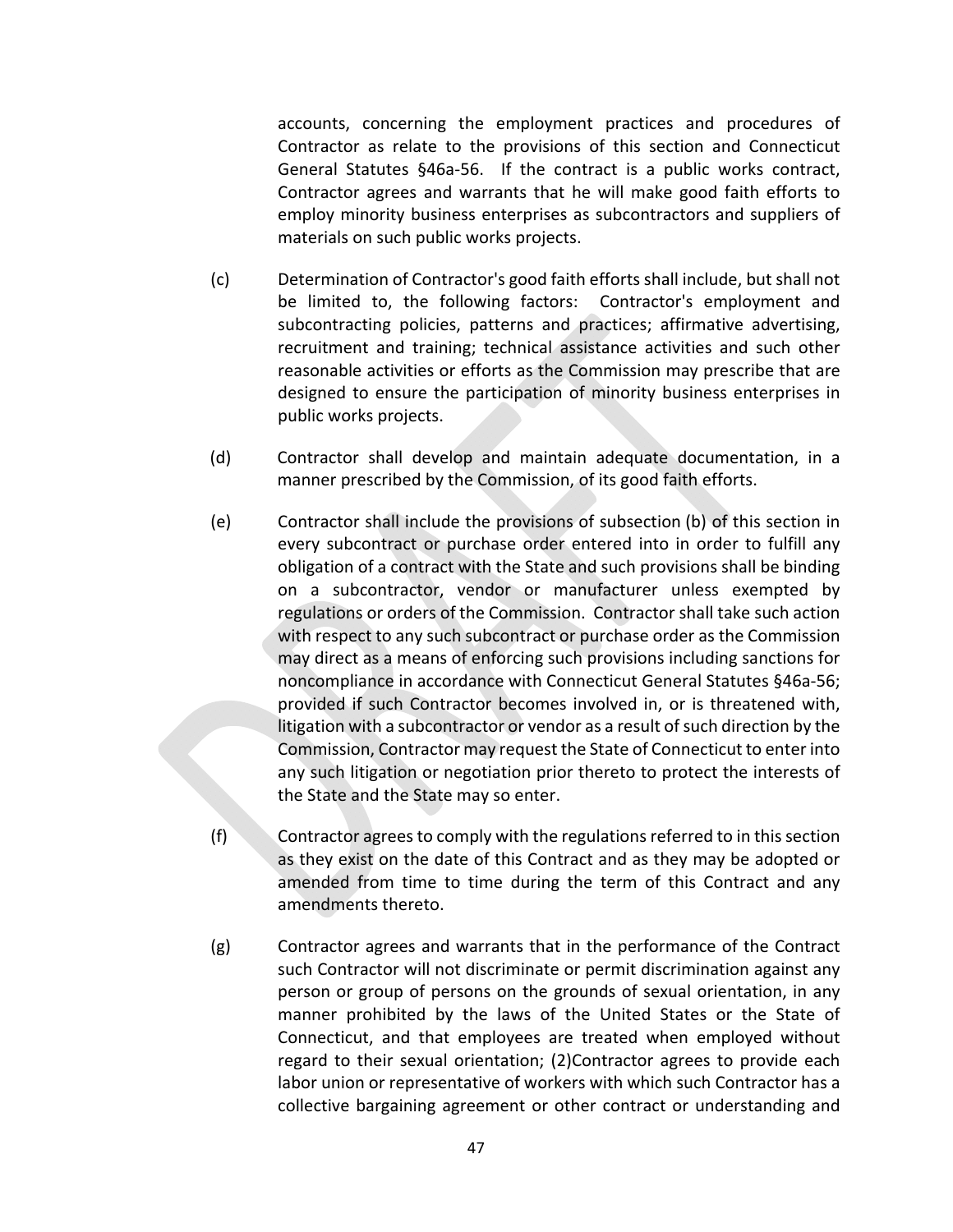each vendor with which such Contractor has a contract or understanding, a notice to be provided by the Commission on Human Rights and Opportunities advising the labor union or workers' representative of Contractor's commitments under this section, and to post copies of the notice in conspicuous places available to employees and applicants for employment; (3) Contractor agrees to comply with each provision of this section and with each regulation or relevant order issued by said Commission pursuant to Connecticut General Statutes §46a‐56; and (4)Contractor agrees to provide the Commission on Human Rights and Opportunities with such information requested by the Commission, and permit access to pertinent books, records and accounts, concerning the employment practices and procedures of Contractor which relate to the provisions of this section and Connecticut General Statutes § 46a‐56.

(h) Contractor shall include the provisions of the foregoing paragraph in every subcontract or purchase order entered into in order to fulfill any obligation of a contract with the State and such provisions shall be binding on a subcontractor, vendor or manufacturer unless exempted by regulations or orders of the Commission. Contractor shall take such action with respect to any such subcontract or purchase order as the Commission may direct as a means of enforcing such provisions including sanctions for noncompliance in accordance with Connecticut General Statutes § 46a‐56; provided, if such Contractor becomes involved in, or is threatened with, litigation with a subcontractor or vendor as a result of such direction by the Commission, Contractor may request the State of Connecticut to enter into any such litigation or negotiation prior thereto to protect the interests of the State and the State may so enter."

## Article 32. ADDITIONAL PROVISIONS

- 32.1 Proprietary Information under FOIA.
	- (a) Prior to submitting to CTDOT any Records or other materials that the Contractor considers to contain trade secrets or commercial or financial information given in confidence, not required by statute, as defined respectively in subsections  $(A)$  and  $(B)$  of  $\frac{1}{2}$  1-210(b)(5)(A) of the CGS (hereinafter referred to as "Proprietary Information"), the Contractor must specifically and clearly mark, with the designation of "CONFIDENTIAL," those particular sentences, paragraphs, pages or sections therein that the Contractor believes to be Contractor Proprietary Information.
	- (b) CTDOT shall provide notice to Contractor of any FOIA request submitted to CTDOT with respect to Records or other material that Contractor has so marked, in whole or in part, with the "CONFIDENTIAL" designation.
	- (c) The Contractor shall timely provide to CTDOT a convincing explanation and rationale consistent with the law sufficient to justify treating the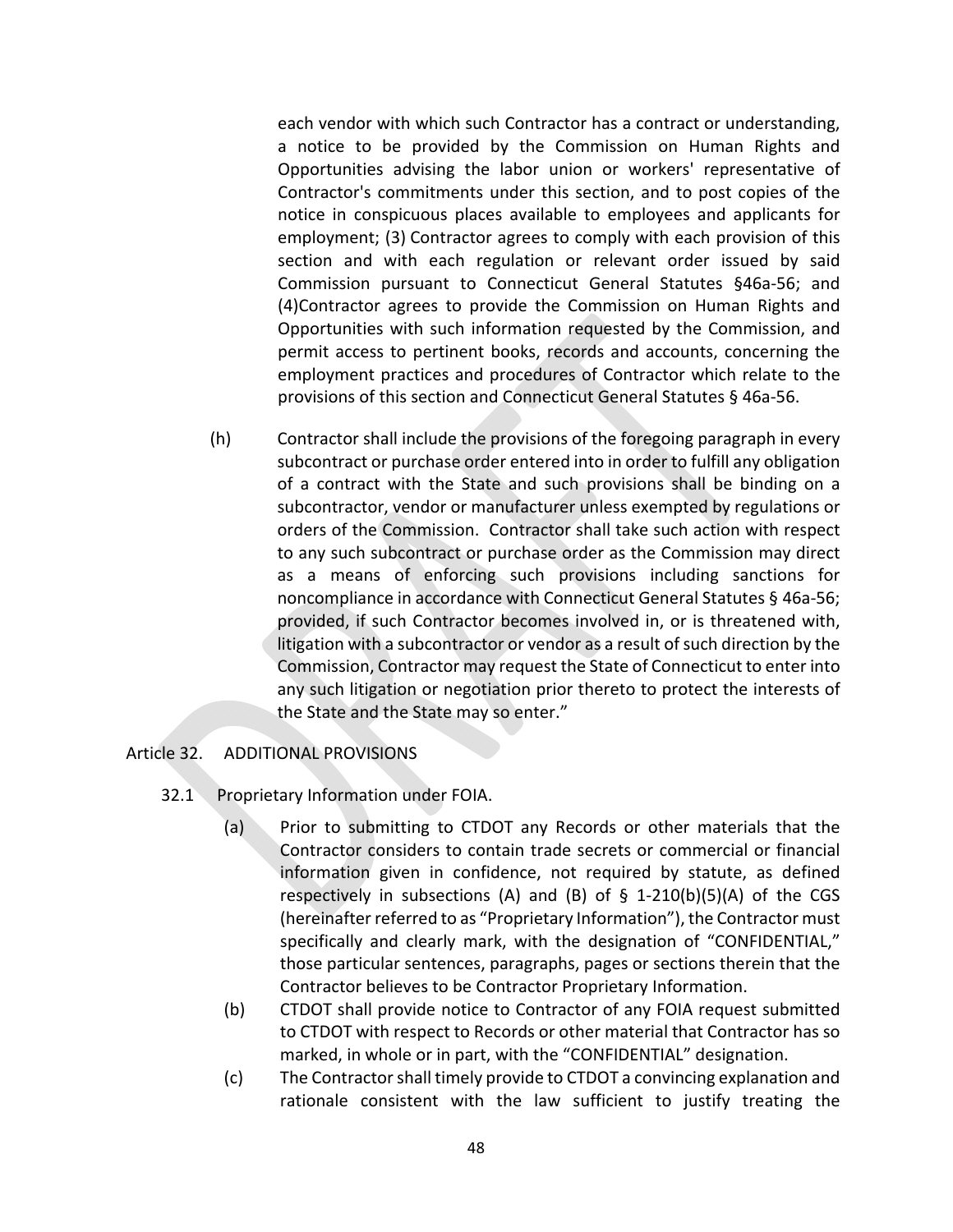designated portion(s) as Proprietary Information, including the representation that it is not already in the public domain. The Contractor shall state the rationale and explanation in terms of the prospective harm to the competitive position of the Contractor that would result if the designated portion(s) were to be released and set forth the reasons it believes the designated portion(s) is/are legally exempt from release pursuant to FOIA.

- (d) CTDOT will review the "CONFIDENTIAL" designations of the Contractor's Records or other materials and the Contractor‐provided explanation and rationale to make sure all is consistent with FOIA (that is, the designated portion(s) is/are actually Proprietary Information per the statute), and if so, will endeavor to keep the designated portion(s) confidential to the extent permitted by law. See, e.g. CGS §, s 1‐210(b)(5)(A(‐(B).
- (d) The final administrative authority deciding whether to release or exempt any or all Records or other material, or portions thereof, designated by the Contractor as "CONFIDENTIAL" rests solely with CTDOT, subject to adjudication by the Freedom of Information Commission ("FOIC") should the Contractor's claim of Proprietary Information be challenged. CTDOT, however, has no obligation to initiate, prosecute or defend any legal proceeding or to seek a protective order or other similar relief to prevent disclosure of any information that is sought pursuant to a FOIA request.
- (e) Should CTDOT withhold from a FOIA requester any Records or materials, or portions thereof, designated by the Contractor as "CONFIDENTIAL" and a complaint is brought to the FOIC, the Contractor shall have the burden of cooperating with CTDOT in defense of that action and in terms of establishing the applicability of any FOIA exemption in any proceeding where it is an issue.
- (f) In no event shall CTDOT or the State have any liability for the disclosure of any of the Contractor's Records or other material in its possession which the State or CTDOT believes are required to be disclosed pursuant to FOIA or other requirements of law.
- 32.2 Waiver; Modification. No modification, waiver, amendment, discharge or change of this Contract shall be valid unless the same is in writing and signed by the Party against which the enforcement of such modification, waiver, amendment, discharge or change is or may be sought. No waiver at any time of any of the provisions hereof by such Party shall be construed as a waiver of any of the other provisions hereof, and a waiver at any time of any of the provisions hereof shall not be construed as a waiver at any subsequent time of the same provisions.
- 32.3 Severability. If any term or provision of this Contract or its application or circumstance shall, to any extent, be invalid or unenforceable, the remainder of this Contract or the application of such term or provision to circumstances other than those as to which it is held invalid or unenforceable shall not be affected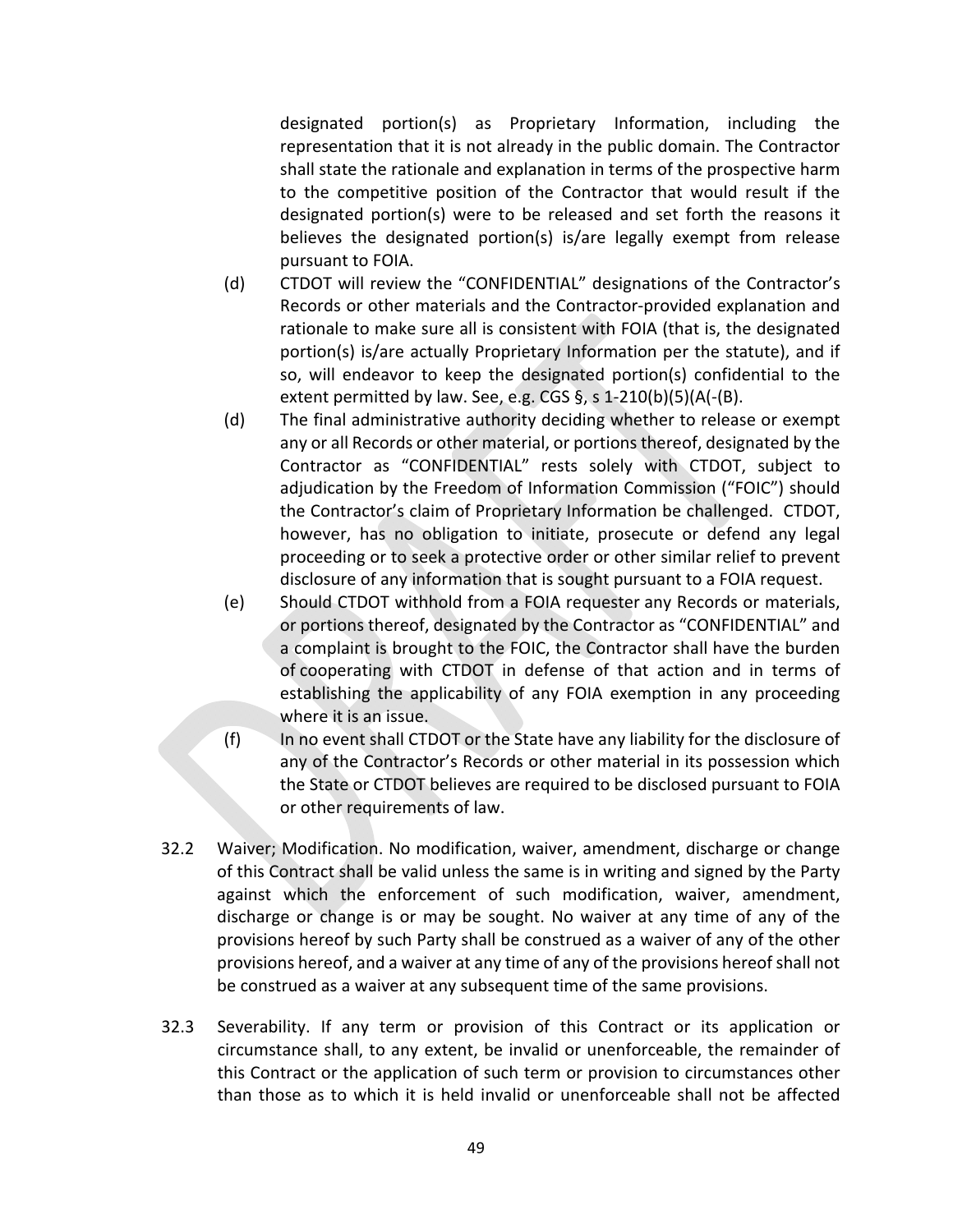thereby and each remaining term and provision of this Contract shall be valid and enforced to the fullest extent possible by law.

- 32.4 Counterparts. This Contract may be signed in counterpart copies, all of which, taken together, shall constitute but one and the same document.
- 32.5 References. Reference to a "Section," "Sections," "Article," or "Articles" herein refer to this Contract unless otherwise stated. Any headings preceding the texts of the Articles and Sections of this Contract, and any table of contents or index of schedules shall be solely for convenience of reference and shall not constitute a part of this Contract, nor shall they affect its meaning, construction or effect.

Words importing the singular number mean and include the plural number and vice versa. The use of any gender shall include all genders.

- 32.6 Drafting of Contract. CTDOT and Contractor have participated in the drafting of this Contract, and any ambiguity contained in this Contract shall not be construed against CTDOT or Contractor solely by virtue of the fact that either CTDOT or Contractor may be considered the drafter of this Contract or any particular part hereof.
- 32.7 Consent or Approval. Any consent or approval provided by CTDOT hereunder with respect to the Work, subcontractors or any other matters or items as to which such consent or approval is required, is not intended to, and shall not be construed to constitute (a) representation or warranty by CTDOT as to the quality, sufficiency or compliance with any applicable legal requirements of any such Work, subcontractor or any such other matter or item or (b) acceptance by CTDOT to complete the Work or otherwise perform the obligations of Contractor as to the task consented to or approved. Any consent or approval by CTDOT shall not impose liability of any kind on CTDOT or relieve Contractor of its obligations hereunder.
- 32.8 Conflicts in the Contract. In case of conflict within the terms of this Contract, including all Schedules hereto, the more stringent requirement shall govern, unless otherwise determined by CTDOT in its sole discretion.
- 32.9 Covenant Against Contingent Fees. Contractor warrants that it has not employed or retained any company or person other than a bona fide employee(s) working solely for Contractor, to solicit or secure this Contract, and that it has not paid or agreed to pay any company or person, other than bona fide employee(s) working solely for Contractor, any fee, commission, percentage, brokerage fee, gift, or any other consideration, contingent upon or resulting from the award or making of this Contract. In the event of a Breach or violation of the above provision, CTDOT shall have the right to annul this Contract without liability, or, in its discretion, to deduct from the agreed price or consideration, or otherwise recover from Contractor, the full amount of such fee, commission, percentage, brokerage fee, gift, or contingent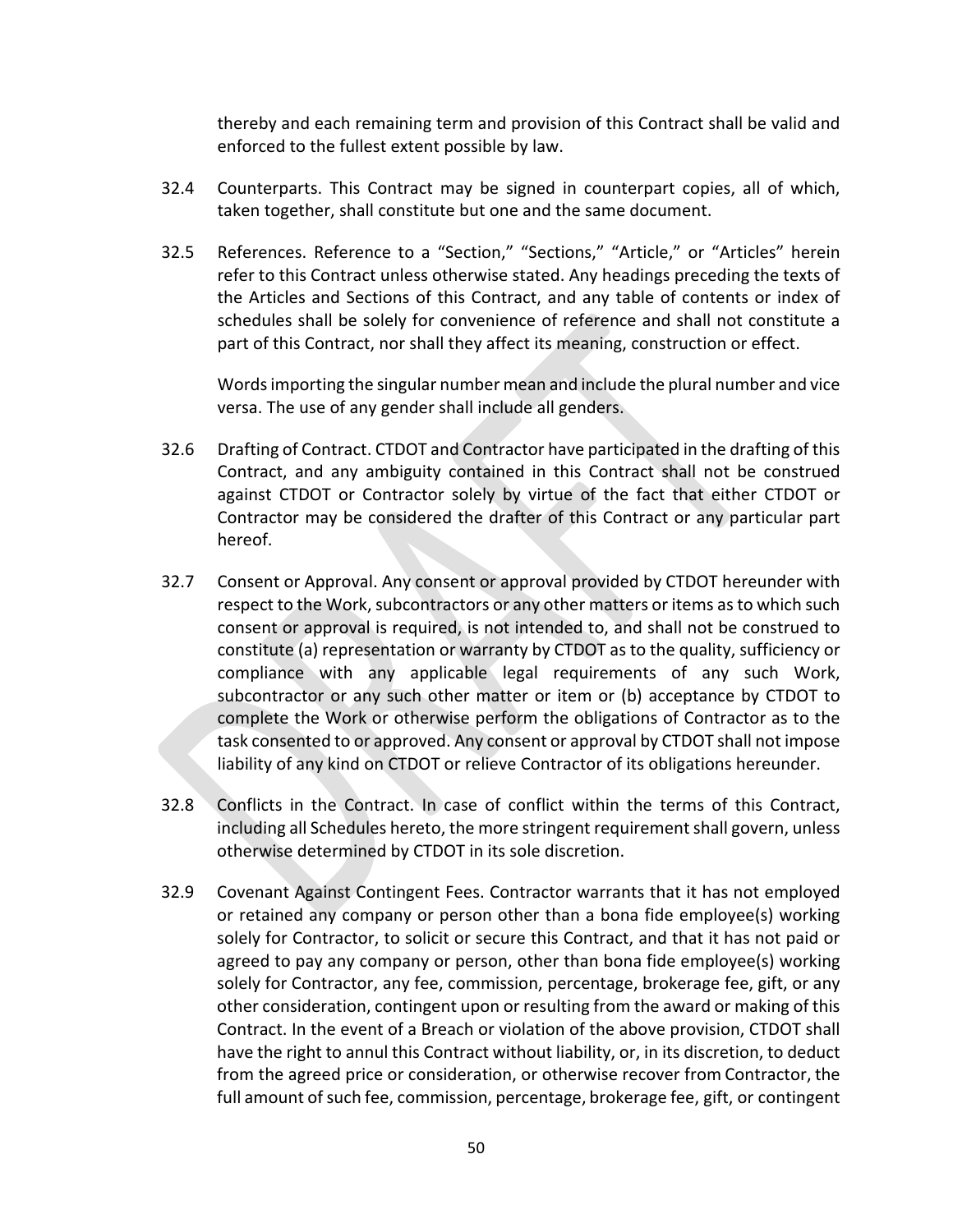fee.

32.10 Third Party Agreements. Contractor acknowledges and agrees that neither CTDOT nor the State will be bound by the provisions of any third party agreement (including, but not limited to any third party license agreement) that acts as a modification, compromise or waiver by CTDOT or the State of any rights or defenses of any immunities provided by Federal law or the laws of the State of Connecticut to CTDOT, the State or any of their officers and employees, which they may have had, now have or will have with respect to all matters arising out of the Proposal or this Contract. Contractor further acknowledges that neither CTDOT nor the State will be a party to any such third-party agreement or be in privity of contract with the third party or parties.

## **THE REMAINDER OF THIS PAGE IS BLANK SIGNATURE PAGE TO FOLLOW**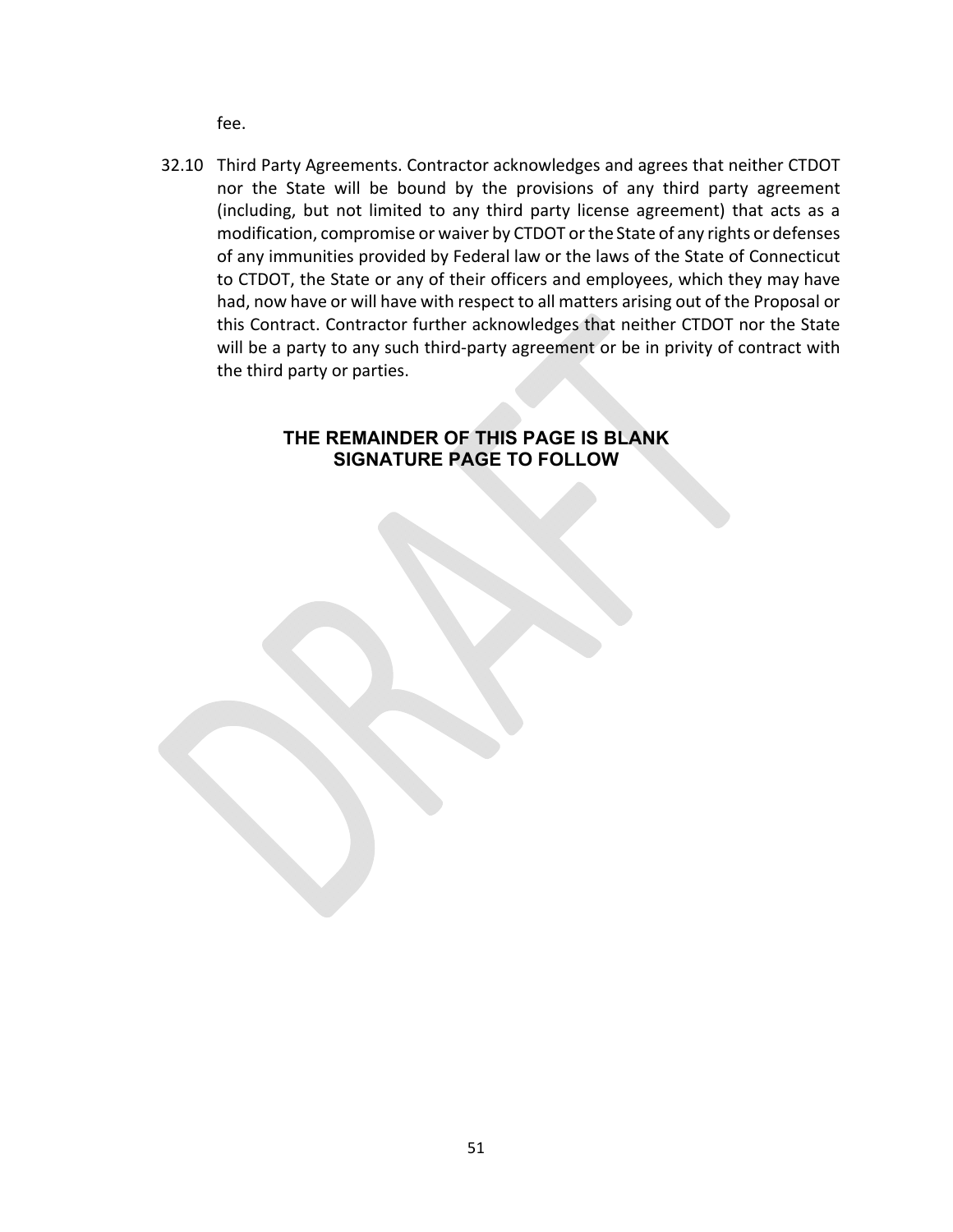The Parties hereto have executed this Contract by their duly authorized representatives on the day and year indicated, with full knowledge of and agreement with its terms and conditions.

| <b>STATE OF CONNECTICUT</b><br>DEPARTMENT OF TRANSPORTATION |                           |
|-------------------------------------------------------------|---------------------------|
| Joseph Giulietti, Commissioner                              |                           |
|                                                             |                           |
|                                                             | Date:                     |
|                                                             |                           |
| Title: Public Transportation Bureau Chief                   |                           |
| (CONTRACTOR)                                                |                           |
| Name:<br>Title:                                             | Date: ___________________ |
| Approved as to form pursuant to § 4b-26 of the CGS:         |                           |
|                                                             |                           |
|                                                             |                           |
| <b>Attorney General</b><br><b>State of Connecticut</b>      |                           |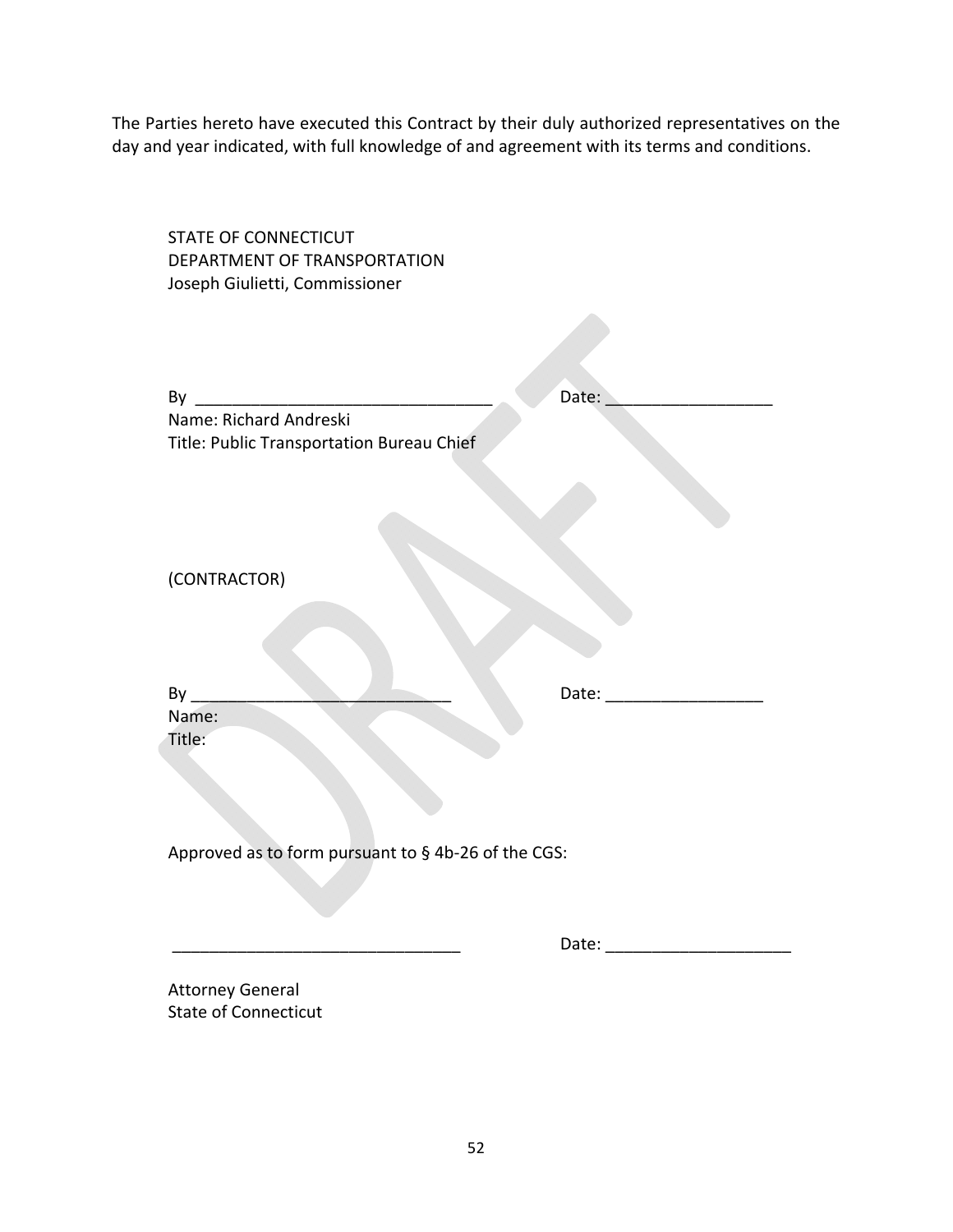## **SCHEDULE A**

## **Definitions**

Schedule A will be developed from Part 2 of the RFP when Contract with selected Proposer is finalized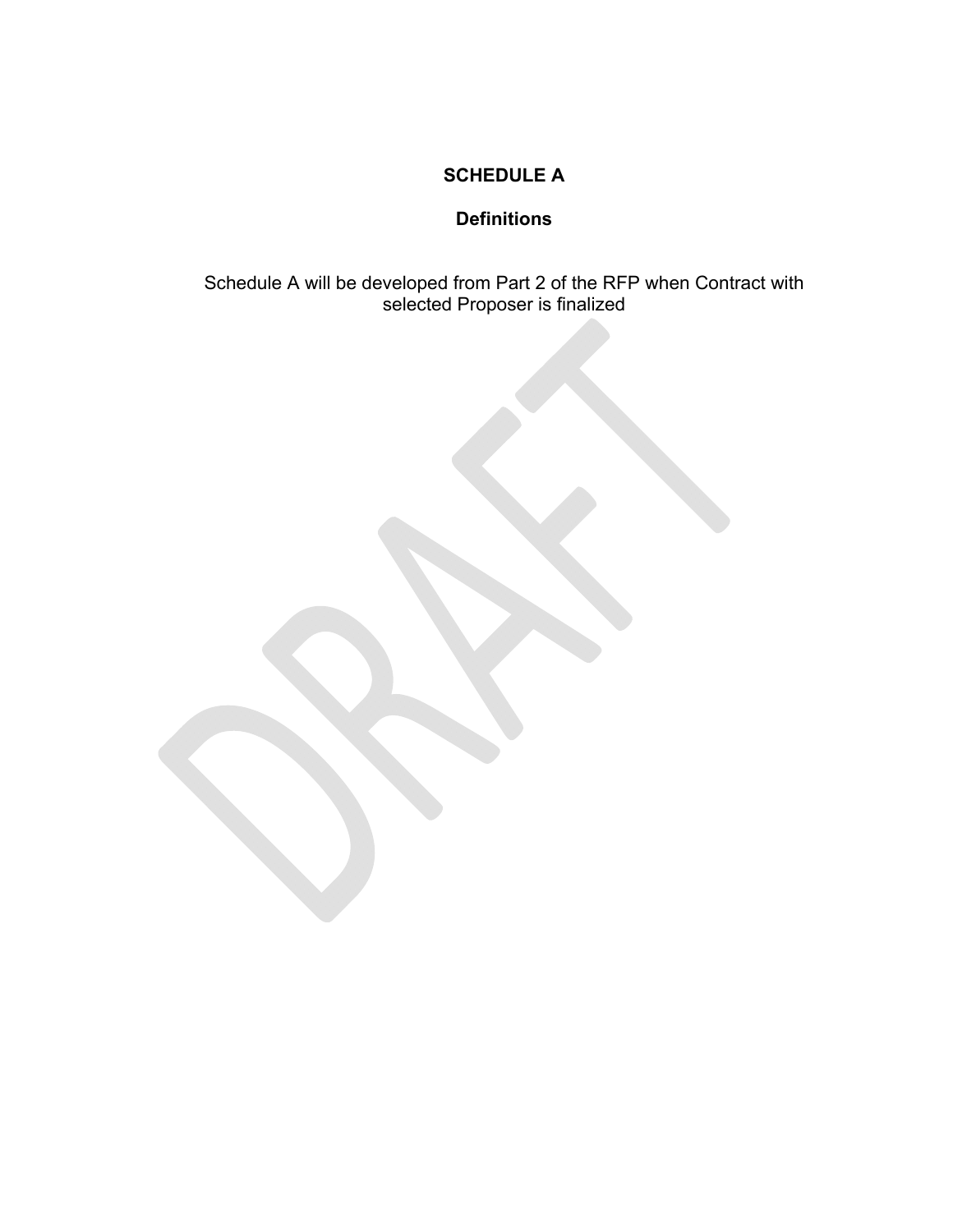## **SCHEDULE B**

## **Scope of Work**

Schedule B will be developed from Part 3 of the RFP and the Proposal submitted by the selected Proposer when Contract is finalized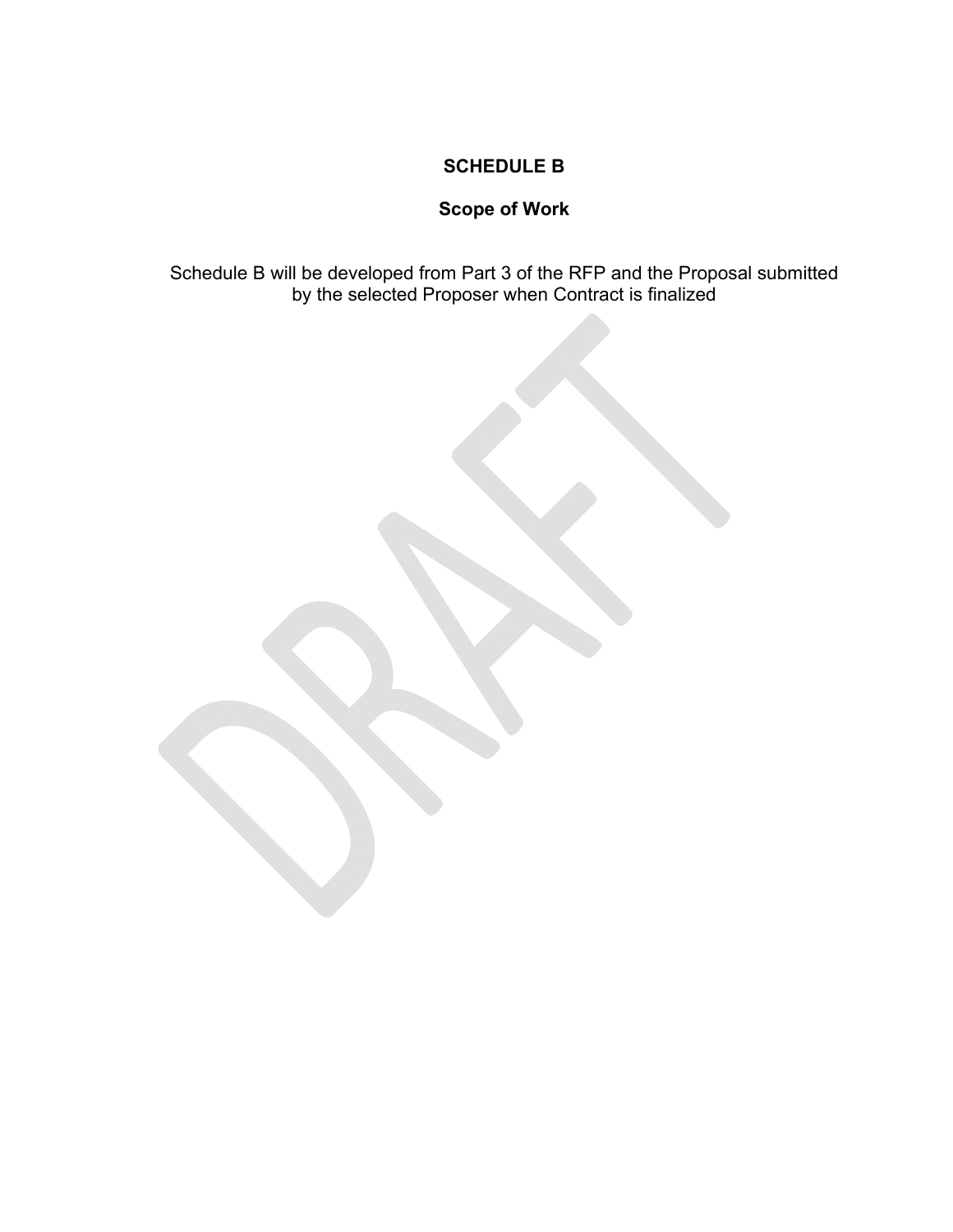## **SCHEDULE C**

## **Technical Specification**

Schedule C will be developed from Part 4 of the RFP and the Proposal submitted by the selected Proposer when Contract is finalized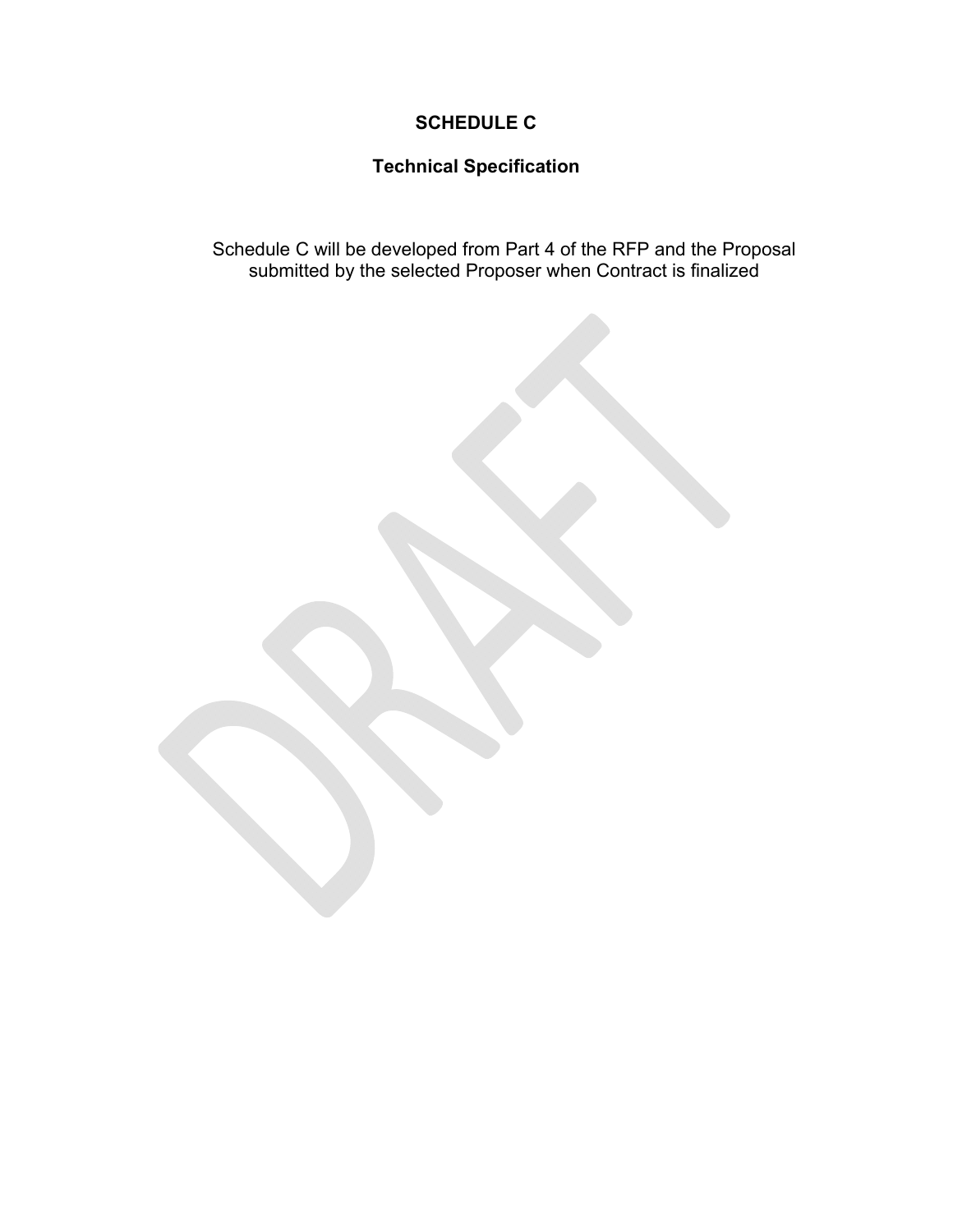## **SCHEDULE D**

## **Payment Summary**

## Schedule D of the Contract will be developed from selected Proposer's submission of its Price Proposal Form (Part 6 of the RFP) and the following Milestone table when Contract is finalized

| <b>Milestone</b><br><b>Number</b> | <b>Milestone Description</b>                                  | <b>Payment</b><br>(Percent of<br><b>Total</b><br><b>Contract</b><br>Price) | <b>Cumulative</b><br>(Percent of<br><b>Total</b><br><b>Contract</b><br>Price) |
|-----------------------------------|---------------------------------------------------------------|----------------------------------------------------------------------------|-------------------------------------------------------------------------------|
| 1                                 | <b>NTP</b>                                                    | 2%                                                                         | 2%                                                                            |
| $\overline{2}$                    | Receipt and approval of                                       | 2%                                                                         | 4%                                                                            |
|                                   | - Contractor's First Progress Report                          |                                                                            |                                                                               |
|                                   | - Preliminary Program Schedule                                |                                                                            |                                                                               |
|                                   | - Contractor's QA Program Plan                                |                                                                            |                                                                               |
|                                   | - Contractor's Program Management Plan                        |                                                                            |                                                                               |
| $\ensuremath{\mathsf{3}}$         | Completion of joint specification review and CDRL list review | 1%                                                                         | 5%                                                                            |
| $\overline{\mathbf{4}}$           | Receipt and approval of                                       | 2%                                                                         | 7%                                                                            |
|                                   | - General Arrangement Drawings (each car type)                |                                                                            |                                                                               |
|                                   | - Vehicle Design and Dimensioned Outline Drawings (each       |                                                                            |                                                                               |
|                                   | car type)                                                     |                                                                            |                                                                               |
|                                   | - QA Inspection and Test Plan                                 |                                                                            |                                                                               |
|                                   | - List of Vehicle Systems Subcontractors                      |                                                                            |                                                                               |
| 5                                 | Receipt of Copies of Subcontracts for<br>- Trucks             | 2%                                                                         | 9%                                                                            |
|                                   | - Coupler and Draft Gear                                      |                                                                            |                                                                               |
|                                   | - Friction Brake System                                       |                                                                            |                                                                               |
|                                   | - Passenger Door System                                       |                                                                            |                                                                               |
|                                   | - Interior Panels, Flooring and Floor Covering                |                                                                            |                                                                               |
|                                   | - Passenger Seats                                             |                                                                            |                                                                               |
|                                   | - HVAC Systems and Controls                                   |                                                                            |                                                                               |
|                                   | - Lighting                                                    |                                                                            |                                                                               |
|                                   | - Communication System                                        |                                                                            |                                                                               |
|                                   | - LVPS                                                        |                                                                            |                                                                               |
|                                   | - Toilet Room                                                 |                                                                            |                                                                               |
|                                   | - Cab and Locomotive Controls                                 |                                                                            |                                                                               |
|                                   | - Operational Safety System                                   |                                                                            |                                                                               |
|                                   | - Monitoring and Diagnostics System                           |                                                                            |                                                                               |
|                                   | - Manuals and Training                                        |                                                                            |                                                                               |
| $\overline{6}$                    | Receipt and approval of                                       | 2%                                                                         | 11%                                                                           |
|                                   | - Manufacturing Program                                       |                                                                            |                                                                               |
|                                   | - Systems Engineering Plan                                    |                                                                            |                                                                               |
|                                   | - Configuration Management Plan                               |                                                                            |                                                                               |
| $\overline{7}$                    | Receipt and approval of                                       | 2%                                                                         | 13%                                                                           |
|                                   | - Design Review Schedule                                      |                                                                            |                                                                               |
|                                   | - Vehicle Weight Schedule                                     |                                                                            |                                                                               |
|                                   | - Master Test Plan and Schedule                               |                                                                            |                                                                               |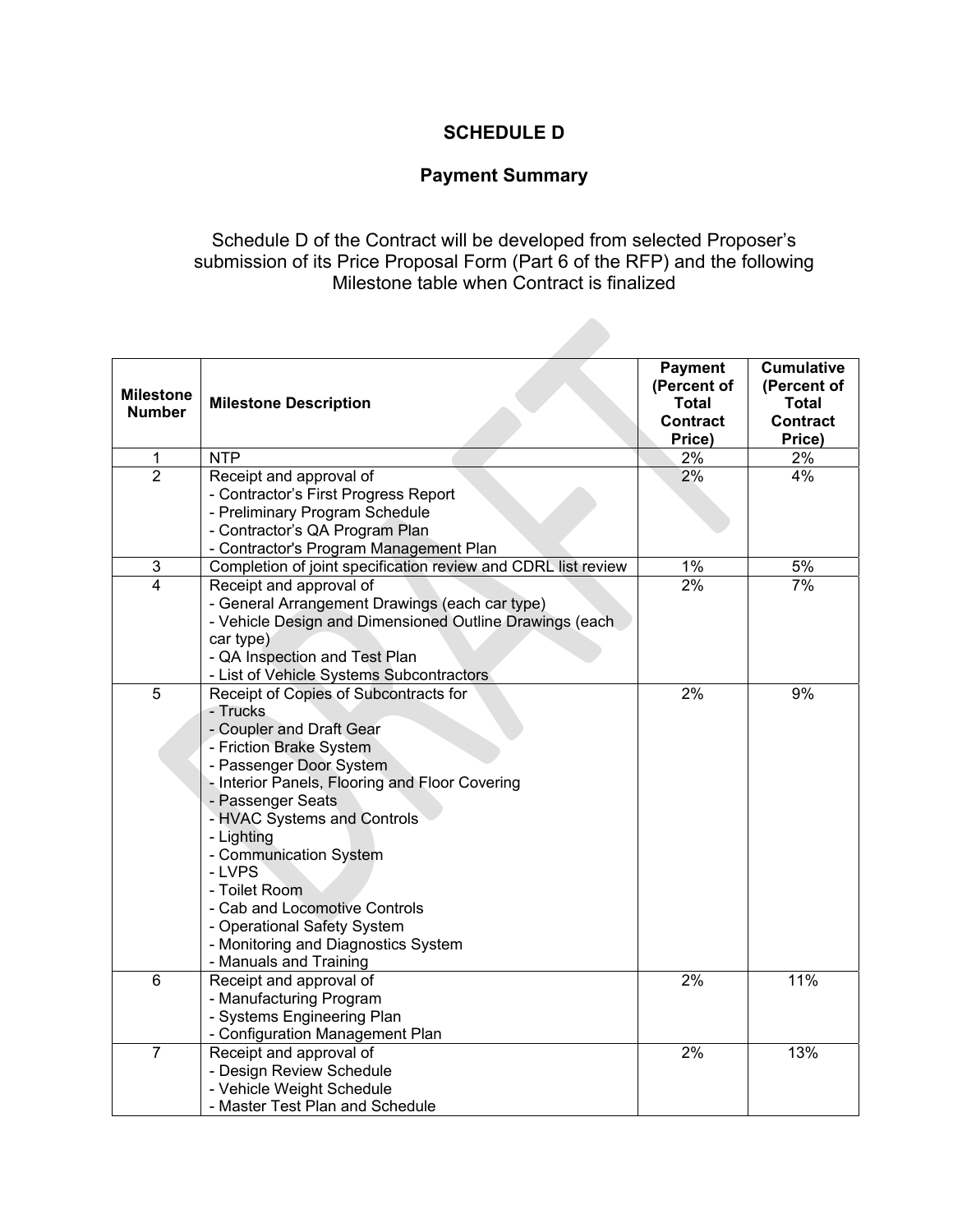| <b>Milestone</b><br><b>Number</b> | <b>Milestone Description</b>                                                                                                | <b>Payment</b><br>(Percent of<br><b>Total</b><br><b>Contract</b><br>Price) | <b>Cumulative</b><br>(Percent of<br><b>Total</b><br><b>Contract</b><br>Price) |
|-----------------------------------|-----------------------------------------------------------------------------------------------------------------------------|----------------------------------------------------------------------------|-------------------------------------------------------------------------------|
| 8                                 | Receipt and approval of<br>- Reliability Program Plan<br>- Reliability Demonstration Plan                                   | 3%                                                                         | 16%                                                                           |
| $\boldsymbol{9}$                  | Receipt and approval of<br>- Manual Development Schedule<br>- Training Program Schedule<br>- Spare Parts Listing            | 3%                                                                         | 19%                                                                           |
| 10                                | Receipt and approval of Preliminary Design Review (PDR)<br>Packages for all systems                                         | 3%                                                                         | 22%                                                                           |
| 11                                | Receipt and approval of Intermediate Design Review (IDR)<br>Packages for all systems                                        | 3%                                                                         | 25%                                                                           |
| 12                                | Receipt and approval of<br>- Maintenance Program<br>- Draft Training Program<br>- Draft Manuals                             | 1%                                                                         | 26%                                                                           |
| 13                                | Delivery of full-size Mockup                                                                                                | 1%                                                                         | 27%                                                                           |
| $\overline{14}$                   | Receipt and approval of Final Design Review (FDR)<br>Packages for all systems                                               | 3%                                                                         | 30%                                                                           |
| 15                                | Conditional Acceptance of Component, Equipment, and<br>Apparatus First Article Inspection Reports                           | 3%                                                                         | 33%                                                                           |
| 16                                | Conditional Acceptance of Vehicle Level First Article<br>Inspection Reports and Vehicle Level Qualification Test<br>Reports | 4%                                                                         | 37%                                                                           |
| 17                                | Receipt and approval of all Pilot Car and Pilot Train Test<br>Reports                                                       | 3%                                                                         | 40%                                                                           |
| 18                                | Completion of Introductory Familiarization and Inspection<br><b>Training Courses</b>                                        | 3%                                                                         | 43%                                                                           |
| 19                                | Delivery of warranty spare parts                                                                                            | 1%                                                                         | 44%                                                                           |
| 20                                | Conditional Acceptance of Pilot Cars (Cab and 3 Trailers)                                                                   | 2%                                                                         | 45%                                                                           |
| 21                                | Acceptance of each production car's Production Test<br>Reports at Contractor's Facility - prorated per car                  | 10%                                                                        | 55%                                                                           |
| 22                                | Release for Shipment of each production car from<br>Contractor's Final Assembly Facility - prorated per car                 | 10%                                                                        | 65%                                                                           |
| 23                                | Conditional Acceptance of each Production car - prorated<br>per car                                                         | 10%                                                                        | 75%                                                                           |
| 24                                | Final Acceptance of each car - prorated per car                                                                             | 5%                                                                         | 80%                                                                           |
| 25                                | Receipt and approval of all vehicle history books                                                                           | $2\%$                                                                      | 82%                                                                           |
| 26                                | Completion and approval of as-built drawings                                                                                | 2%                                                                         | 84%                                                                           |
| 27                                | Completion of General Familiarization and Inspection<br><b>Training Courses</b>                                             | 1%                                                                         | 85%                                                                           |
| 28                                | <b>Completion of Basic Training Courses</b>                                                                                 | $1\%$                                                                      | 85%                                                                           |
| 29                                | <b>Completion of Advanced Training Courses</b>                                                                              | 1%                                                                         | 86%                                                                           |
| 30                                | Completion of "As Deployed" Training Courses                                                                                | 1%                                                                         | 87%                                                                           |
| 31                                | Delivery and approval of final manuals                                                                                      | 3%                                                                         | 90%                                                                           |
| 32                                | Receipt and approval of all Contract deliverables                                                                           | 2%                                                                         | 92%                                                                           |
| 33                                | Expiration of the two (2) year warranty on the last car                                                                     | 3%                                                                         | 95%                                                                           |
| 34                                | Final Close Out of retainage - including settlement of any<br>LDs, completion of FMIs                                       | 5%                                                                         | 100%                                                                          |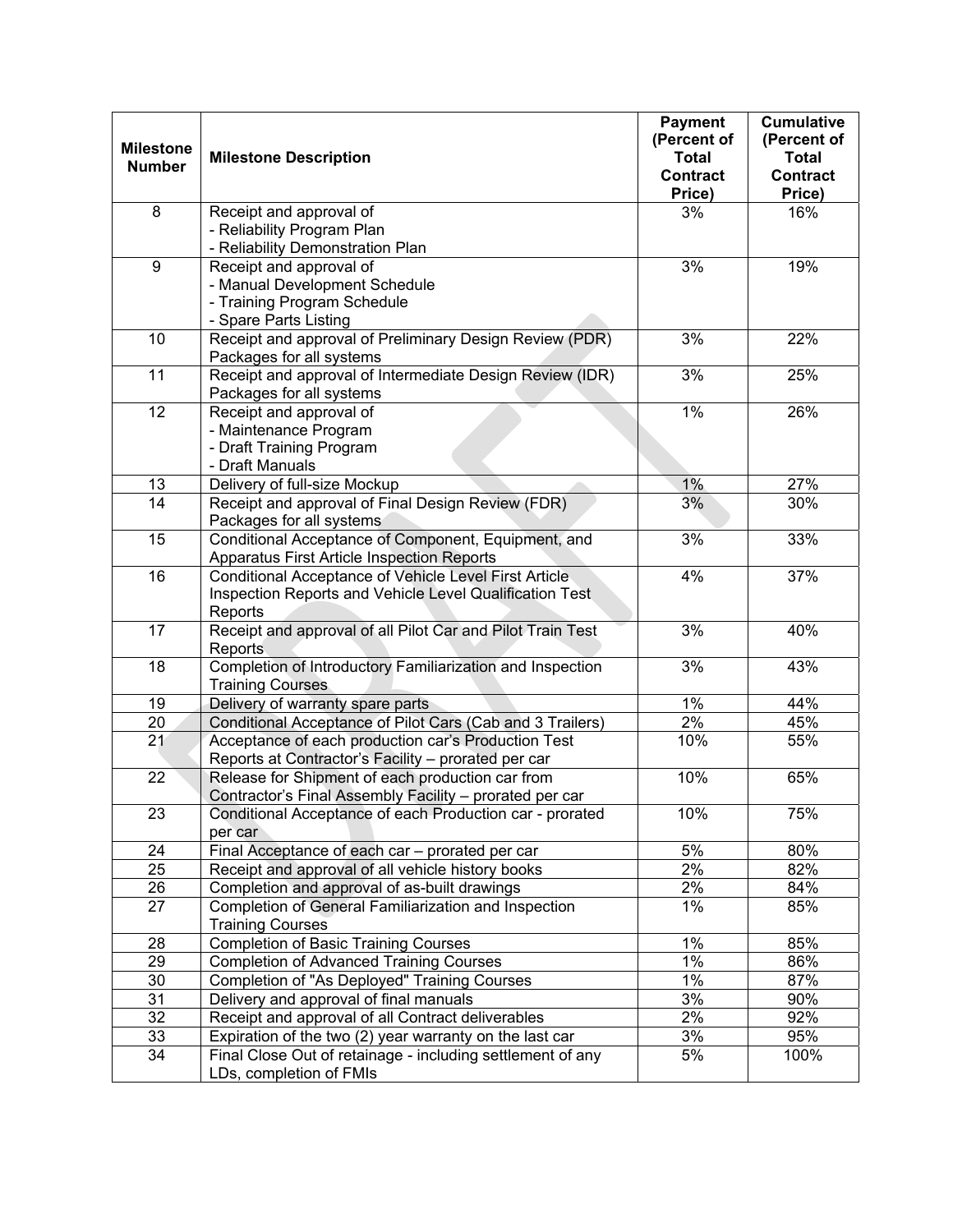**CONNECTICUT E Rev.** 1/11 **Page 1 of 2** 



# **Notice to Executive Branch State Contractors and Prospective State Contractors of Campaign Contribution and Solicitation Limitations**

This notice is provided under the authority of Connecticut General Statutes  $\S 9-612(g)(2)$ , as amended by P.A. 10-1, and is for the purpose of informing state contractors and prospective state contractors of the following law (italicized words are defined on the reverse side of this page).

## **CAMPAIGN CONTRIBUTION AND SOLICITATION LIMITATIONS**

No state contractor, prospective state contractor, principal of a prospective state contractor, with regard to a *state contract* or *state contract solicitation* with or from a state agency in the executive branch or a quasi-public agency or a holder, or principal of a holder of a valid prequalification certificate, shall make a contribution to (i) an exploratory committee or candidate committee established by a candidate for nomination or election to the office of Governor, Lieutenant Governor, Attorney General, State Comptroller, Secretary of the State or State Treasurer, (ii) a political committee authorized to make contributions or expenditures to or for the benefit of such candidates, or (iii) a party committee (which includes town committees).

In addition, no holder or principal of a holder of a valid prequalification certificate, shall make a contribution to (i) an exploratory committee or candidate committee established by a candidate for nomination or election to the office of State senator or State representative, (ii) a political committee authorized to make contributions or expenditures to or for the benefit of such candidates, or (iii) a party committee.

On and after January 1, 2011, no state contractor, prospective state contractor, principal of a state contractor or principal of a prospective state contractor, with regard to a state contract or state contract solicitation with or from a state agency in the executive branch or a quasi-public agency or a holder, or principal of a holder of a valid prequalification certificate, shall knowingly *solicit* contributions from the state contractor's or prospective state contractor's employees or from a *subcontractor* or *principals of the subcontractor* on behalf of (i) an exploratory committee or candidate committee established by a candidate for nomination or election to the office of Governor, Lieutenant Governor, Attorney General, State Comptroller, Secretary of the State or State Treasurer, (ii) a political committee authorized to make contributions or expenditures to or for the benefit of such candidates, or (iii) a party committee.

## **DUTY TO INFORM**

State contractors and prospective state contractors are required to inform their principals of the above prohibitions, as applicable, and the possible penalties and other consequences of any violation thereof.

## **PENALTIES FOR VIOLATIONS**

Contributions or solicitations of contributions made in violation of the above prohibitions may result in the following civil and criminal penalties:

Civil penalties—Up to \$2,000 or twice the amount of the prohibited contribution, whichever is greater, against a principal or a contractor. Any state contractor or prospective state contractor which fails to make reasonable efforts to comply with the provisions requiring notice to its principals of these prohibitions and the possible consequences of their violations may also be subject to civil penalties of up to \$2,000 or twice the amount of the prohibited contributions made by their principals.

**Criminal penalties—Any knowing and willful violation of the prohibition is a Class D felony, which may subject the violator to** imprisonment of not more than 5 years, or not more than \$5,000 in fines, or both.

## **CONTRACT CONSEQUENCES**

In the case of a state contractor, contributions made or solicited in violation of the above prohibitions may result in the contract being voided.

In the case of a prospective state contractor, contributions made or solicited in violation of the above prohibitions shall result in the contract described in the state contract solicitation not being awarded to the prospective state contractor, unless the State Elections Enforcement Commission determines that mitigating circumstances exist concerning such violation.

The State shall not award any other state contract to anyone found in violation of the above prohibitions for a period of one year after the election for which such contribution is made or solicited, unless the State Elections Enforcement Commission determines that mitigating circumstances exist concerning such violation.

Additional information may be found on the website of the State Elections Enforcement Commission, www.ct.gov/seec. Click on the link to "Lobbyist/Contractor Limitations."